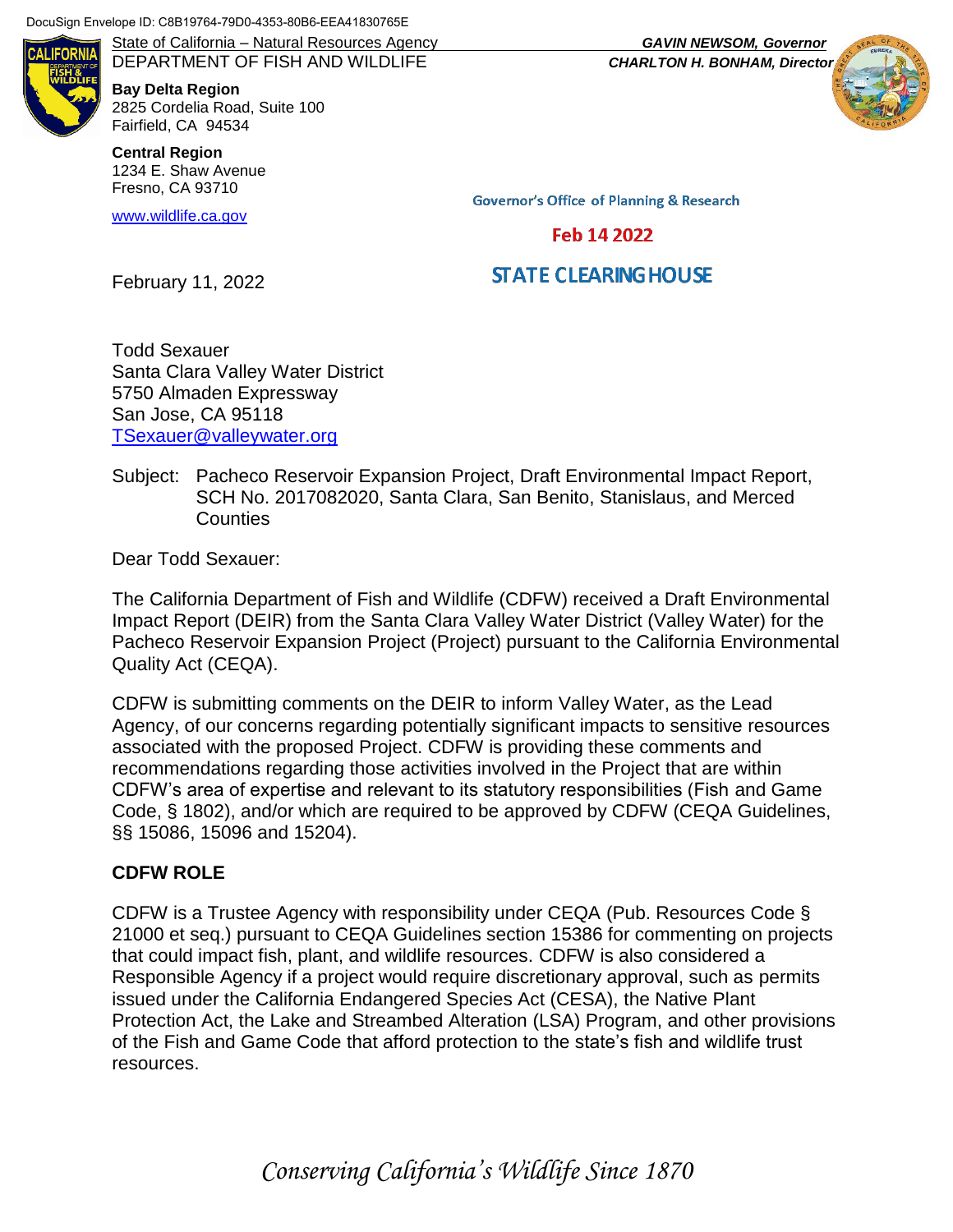## **Water Rights**

The use of unallocated stream flows is subject to appropriation and approval by the State Water Resources Control Board (SWRCB) pursuant to Water Code section 1200 et seq. CDFW, as Trustee Agency, is consulted by the SWRCB during the water rights process to provide terms and conditions designed to protect fish and wildlife prior to appropriation of the State's water resources. Certain fish and wildlife are reliant upon aquatic ecosystems, which in turn are reliant upon adequate flows of water. CDFW therefore has a material interest in assuring that adequate water flows are present within streams for the protection, maintenance, and proper stewardship of those resources. CDFW provides, as available, biological expertise to review and comment on environmental documents and impacts arising from Project activities.

# **REGULATORY REQUIREMENTS**

## **California Endangered Species Act**

Please be advised that a CESA Incidental Take Permit (ITP) must be obtained if the Project has the potential to result in "take" of plants or animals listed under CESA, either during construction or over the life of the Project. Issuance of a CESA Permit is subject to CEQA documentation; the CEQA document must specify impacts, mitigation measures, and a mitigation monitoring and reporting program. If the Project will impact CESA listed species, early consultation is encouraged, as significant modification to the Project and mitigation measures may be required in order to obtain a CESA Permit.

CEQA requires a Mandatory Finding of Significance if a project is likely to substantially restrict the range or reduce the population of a threatened, rare, or endangered species. (Pub. Resources Code, §§ 21001, subd. (c), 21083; CEQA Guidelines, §§ 15380, 15064, and 15065). Impacts must be avoided or mitigated to less-than-significant levels unless the CEQA Lead Agency makes and supports Findings of Overriding Consideration (FOC). The CEQA Lead Agency's FOC does not eliminate the Project proponent's obligation to comply with Fish and Game Code section 2080.

## **Lake and Streambed Alteration**

CDFW requires an LSA Notification, pursuant to Fish and Game Code section 1600 et. seq., for Project activities affecting lakes or streams and associated riparian habitat. Notification is required for any activity that may substantially divert or obstruct the natural flow; change or use material from the bed, channel, or bank including associated riparian or wetland resources; or deposit or dispose of material where it may pass into a river, lake, or stream. Work within ephemeral streams, washes, watercourses with a subsurface flow, and floodplains are subject to notification requirements. CDFW, as a Responsible Agency under CEQA, will consider the CEQA document for the Project and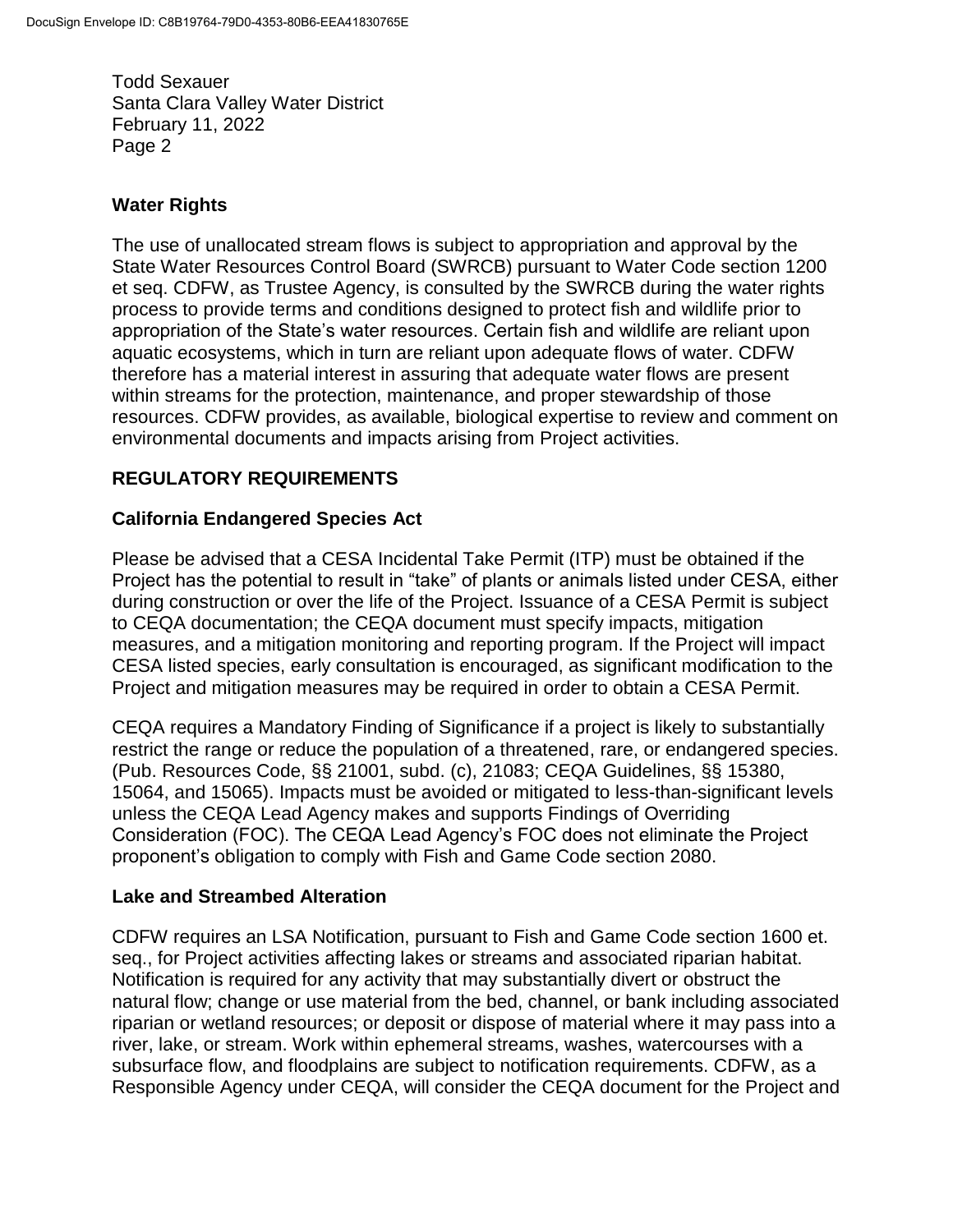may issue an LSA Agreement. CDFW may not execute the final LSA Agreement (or ITP) until it has complied with CEQA as a Responsible Agency.

## **PROJECT DESCRIPTION SUMMARY**

**Proponent:** Santa Clara Valley Water District

**Description:** The Project aims to expand the Pacheco Reservoir by constructing and operating a new dam. The DEIR evaluates the Proposed Project, four alternative dam configurations that vary in type, location, and flow schedules, as well as a No Project alternative (summarized in Table ES-1).

The Proposed Project is located upstream of the existing North Fork Dam which impounds 5,500 acre-feet (AF) of water when functional. The Proposed Project would include construction of a hardfill dam and impound 140,000 AF of water. The Proposed Project also includes new water conveyance facilities (pipelines, tunnel, and pump station) that would connect the new expanded reservoir to the Pacheco Conduit as well as the decommissioning of the existing North Fork Dam and restoration of segments of the North Fork Pacheco Creek channel; utility modifications including a new electrical substation and power transmission lines; and new permanent access roads and road improvements on State Route (SR)-152 and Kaiser-Aetna Road. The Proposed Project would include a variable flow schedule release (see page 5 of this letter).

Alternative A would be an earthfill dam located upstream of the existing dam site, hold 140,000 AF of reservoir capacity, include temporary overcrossing improvements to SR 152 and follow a fixed flow schedule. Alternative B would also be an earthfill dam located upstream of the existing dam, hold 96,000 AF of water and follow a fixed flow schedule. Alternatives C and D are both located downstream of the existing dam site; each holds 140,000 AF of reservoir capacity. Alternative C is a hardfill dam type and has a variable flow schedule while Alternative D is earthfill and has a fixed flow schedule.

The DEIR identifies the following objectives that the Project intends to satisfy:

- Primary Objectives
	- $\circ$  Increase water supply reliability and system operational flexibility to help meet municipal and irrigation (M&I) and agricultural water demands in Santa Clara and San Benito Counties during drought periods and emergencies, or to address shortages due to regulatory and environmental restrictions.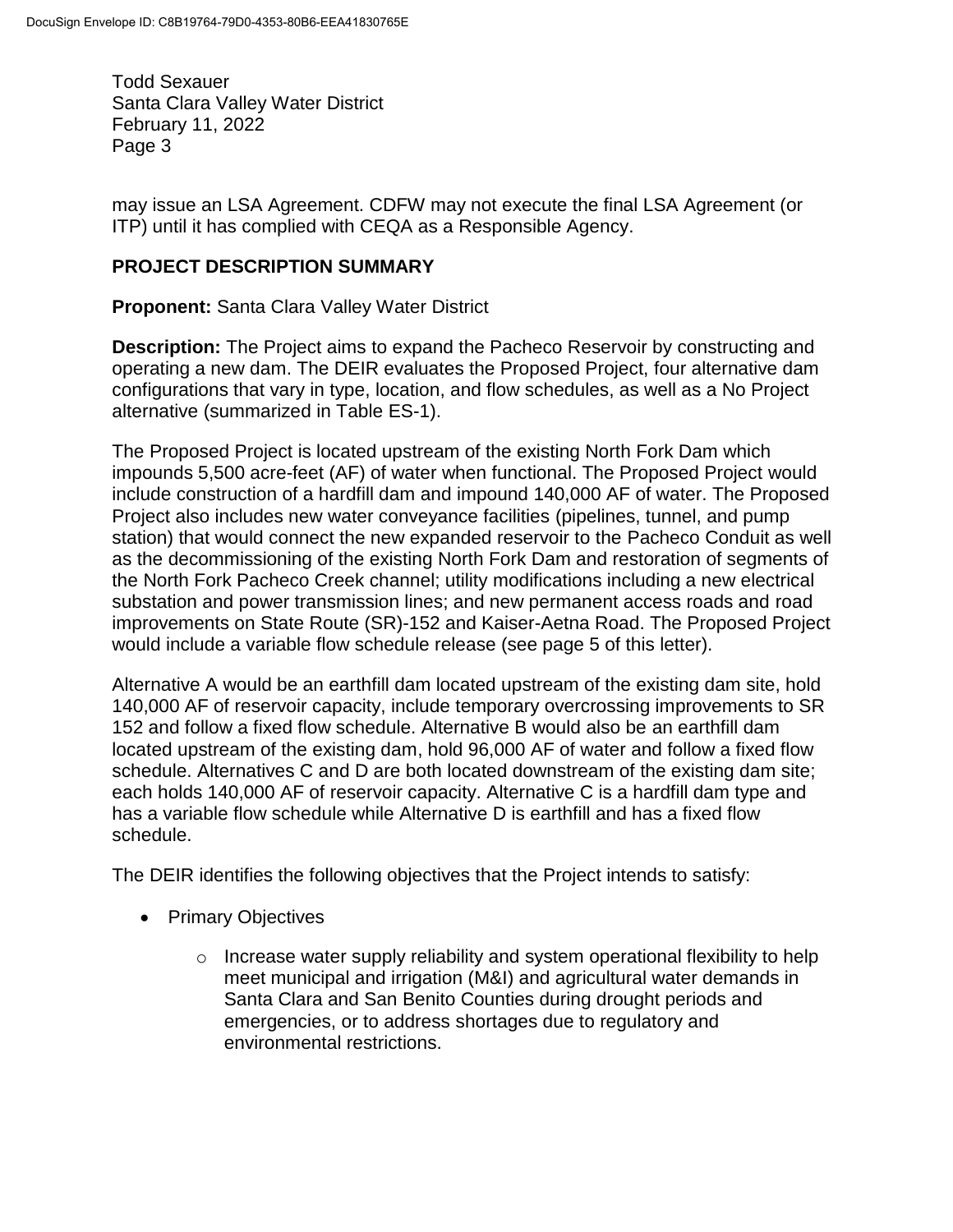- o Increase suitable habitat in Pacheco Creek for federally threatened South Central California Coast (SCCC) steelhead (*Oncorhynchus mykiss*) through improved water temperature and flow conditions.
- Secondary Objectives
	- $\circ$  Improve water quality and minimize supply interruptions, when water is needed, for Santa Clara and San Benito Counties, to increase operational flexibility for south-of – Sacramento-San Joaquin Delta (Delta) contractors dependent on San Luis Reservoir.
	- $\circ$  Develop water supplies for environmental water needs at Incremental Level 4 (IL4) wildlife refuges to support habitat management in the Delta Watershed.

**Location:** The existing Pacheco Reservoir is located on North Fork Pacheco Creek in southwestern Santa Clara County. North Fork Pacheco Creek is a 19-mile stream with headwaters northwest of Pacheco Reservoir in Henry W. Coe State Park. Mainstem Pacheco Creek begins 0.4 miles downstream from the North Fork Dam at the confluence of the North Fork Pacheco Creek and South Fork Pacheco Creek. Pacheco Creek is within the Pajaro River Watershed and is a tributary to the Pajaro River.

The Project area includes the entirety of the existing Pacheco Reservoir and adjacent areas affected by facilities, construction, or inundation related to the expanded reservoir (up to approximately seven miles upstream of the existing reservoir). This area includes portions of southwestern Santa Clara County, northwestern Merced County, and southwestern Stanislaus County. The Project area also includes areas downstream from the existing North Fork Dam, including portions of North Fork Pacheco Creek, Pacheco Creek, and San Felipe Lake within southern Santa Clara County and northern San Benito County.

Because of the potential influence of the proposed Project and future operations on resources over a large geographic area, the broader Project study area includes all portions of the areas listed below:

- Areas downstream from San Felipe Lake, including Miller Canal, and the Pajaro River
- Valley Water and San Benito County Water District facilities and service areas
- Wildlife refuges within the San Joaquin River Watershed that receive Central Valley Project Improvement (CVPIA) incremental level 4 water supplies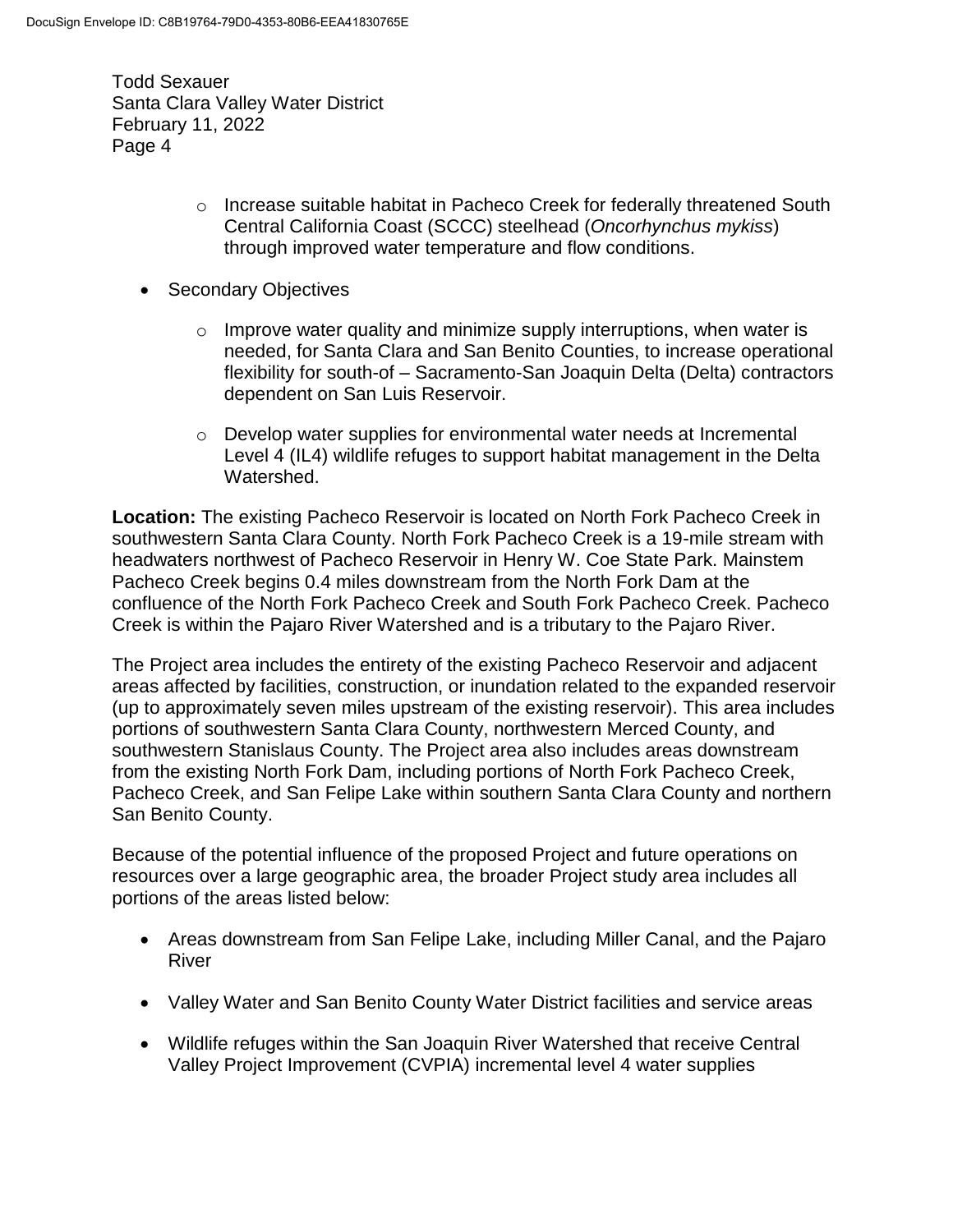> Central Valley Project (CVP) and State Water Project (SWP) facilities, areas downstream from these facilities, and water service areas, including the Delta and San Luis Reservoir

### **COMMENTS AND RECOMMENDATIONS**

CDFW offers the below comments and recommendations to assist Valley Water in adequately identifying and/or mitigating the Project's significant, or potentially significant, direct and indirect impacts on fish, plants, and wildlife (biological) resources.

#### **General Comments**

CDFW understands the importance of finding solutions that address water supply shortages to continue providing water for M&I uses as well as for agriculture. CDFW also recognizes that the Proposed Project and Alternatives have the potential to incorporate multi-benefits such as for biological resources (e.g., flows for steelhead, water for various habitats, etc.).

The DEIR currently lacks sufficient information for CDFW to fully assess the magnitude of the Proposed Project's environmental impacts and which mitigation measures may be necessary. For the reasons and concerns outlined throughout this letter, CDFW recommends Valley Water correct the issues identified in the DEIR and incorporate CDFW's recommendations in the EIR.

#### **Variable Flow Schedule**

Under the Proposed Project, flow releases would be based under a Variable Flow Schedule, which would include release of baseflows in all months; adult steelhead attraction pulse flows in January, February, and March; and outmigration pulse flows in April and May. The monthly base flows and pulse flow targets would vary by water year type. Water would be conserved during summer and drier years.

Issue: The DEIR (Chapter 2 section 2.3.3.1 Operations, Releases to North Fork Pacheco Creek) states "*Monthly baseflows and pulse flow targets vary by water year type, as defined by the Pacheco Reservoir Inflow Index using unimpaired inflow to the expanded reservoir. These monthly baseflows and pulse flow targets were developed in a series of workshops as part of a collaborative process between Valley Water and stakeholder agencies, including but not limited to NMFS, U.S. Fish and Wildlife Service (USFWS), California Department of Fish and Wildlife (CDFW), and the CWC [California Water Commission]"* (p. 2-35).

CDFW participated in these multi-agency workshops and provided input on the needs of species that will be affected by the construction and operation of the proposed Project.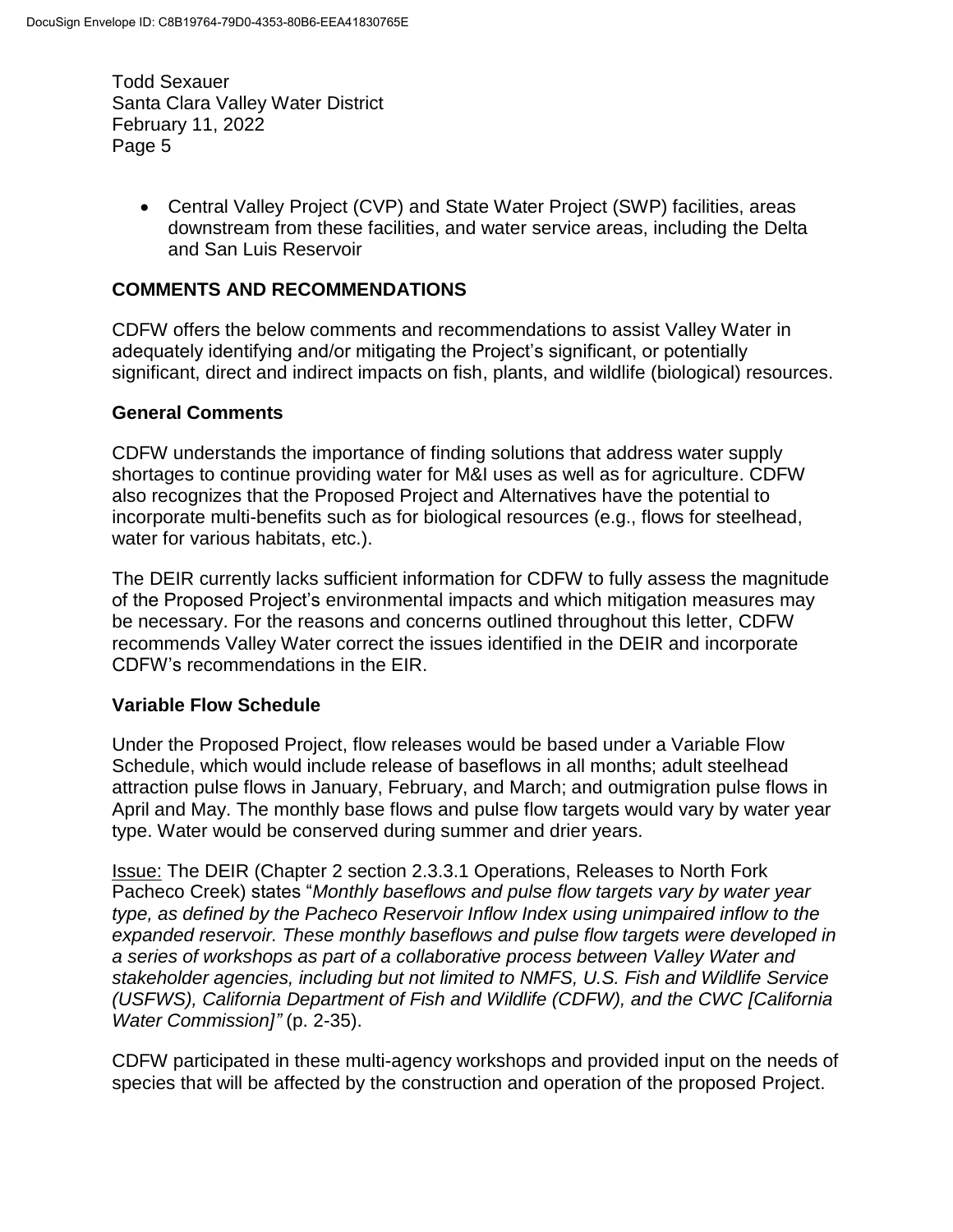Of the approximately 18 workshops conducted from 2019 to 2021, only two were specific to the Proposed Project configuration as described in the DEIR.

CDFW is concerned that changes in the Pacheco Creek flow regime have the potential to impact ecosystem functions and the plant and wildlife species and aquatic and terrestrial natural communities such as riparian and wetland vegetation that depend on these flows. Valley Water solicited input on flow regimes in Pacheco Creek using a set amount of water that would minimize impacts to some species while providing benefits to others. The Variable Flow Schedule resulting from these multi-agency workshops represents a flow schedule that attempts to minimize impacts to species, and provide a benefit to steelhead, and was largely conceptualized based on an understanding that the Proposed Project would be located at the downstream dam site (i.e., Alternatives C and D). The additional 1.8 miles of stream channel below the proposed dam site included as part of the Proposed Project were not factored into the analysis that was conducted and discussed during the workshops described. Additionally, CDFW recognizes that not all water being provided under the Variable Flow Schedule is solely for an ecosystem benefit under the Water Storage Investment Program (WSIP).

Recommendation: CDFW recommends the proposed Variable Flow Schedule, as described in Table 2-3 (p. 2-36), be evaluated specific to the upstream dam site (i.e., the Proposed Project location and Alternatives A and B) to ensure it still meets the needs of both mitigating for all Project impacts and providing a benefit to SCCC steelhead, and consider any influences of restoration to the 1.8 miles of North Fork Pacheco Creek on the proposed Pulse Flow target magnitude and duration.

Issue: Table ES-4 (page ES-15) contains a row comparing "Percent increase in Steelhead Score". The cohort scores range from 21-36 percent less in the Variable Flow Schedule Project Alternatives (Proposed Project and Alternative C-the Environmentally Superior Alternative) versus the Fixed Flow Project Alternatives (Alternatives A, B and D). The Variable Flow Schedule was created to benefit steelhead, but this analysis shows a reduction in benefits to steelhead.

Recommendation: CDFW recommends the EIR further explain why or how the cohort score is 21-36 percent less in the Variable Flow Schedule Project Alternatives versus the Fixed Flow Project Alternatives. It is understood the flow schedule has been changed to benefit a variety of species, including steelhead and Sycamore Alluvial Woodland (SAW), but CDFW recommends that the EIR provide a detailed explanation of scoring methods and results to explain conflicting objectives.

## **WSIP Benefit - SCCC Steelhead Habitat Improvement**

Issue: As affirmed by Valley Water in the DEIR Executive Summary (ES.2 Background), the basis for the Proposed Project's public ecosystem benefit under the WSIP is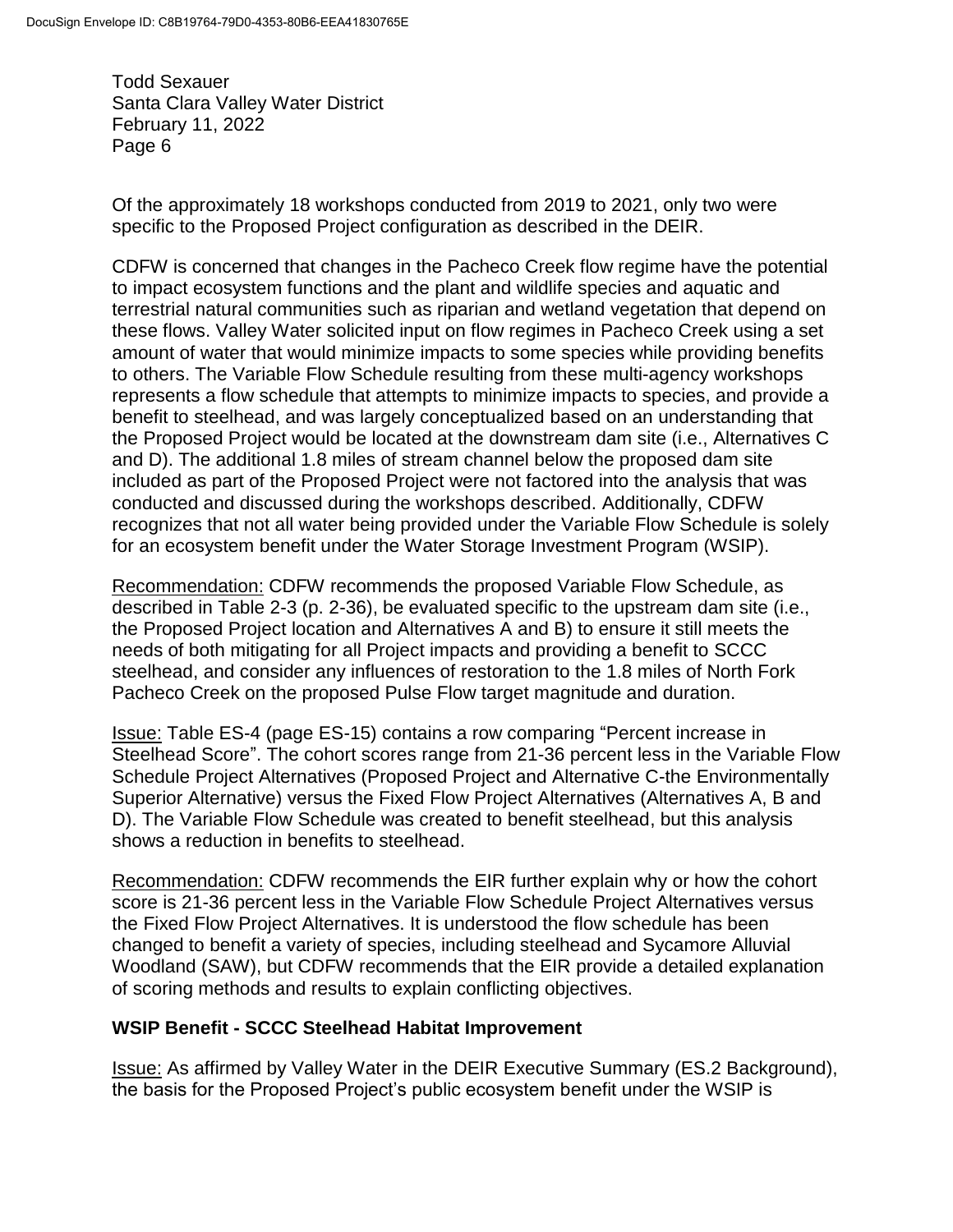improved habitat for SCCC steelhead. It is CDFW's expectation that a re-established steelhead population will be present and utilizing Pacheco Creek's improved habitat for achievement of this public ecosystem benefit.

The DEIR anticipates that the Proposed Project will impact steelhead and other aquatic and terrestrial species during Project construction and operations (e.g., negative effects caused by induced creek dryback, Table 2-3 p.2-36). Section 6004(a)(3) of the California Code of Regulations for the WSIP require projects to demonstrate a net improvement, which is the enhancement of a resource condition less any negative impacts of the project that are not fully mitigated. The DEIR states, "*If a water supply interruption were determined to be an imminent risk to essential public health and safety, the Board of Directors of either agency* [Valley Water and/or SBCWD] *could make an emergency declaration and Valley Water and/or SBCWD could continue to withdraw water from the expanded reservoir, including the habitat storage reserve, to meet demand"* (p. 2-35). Therefore, based on the DEIR, CDFW cannot discern the amount of water that is expected to go toward providing a public ecosystem benefit to steelhead from the amount that will go toward minimizing impacts of the Proposed Project or toward the Proposed Project's emergency supply public benefit.

Recommendation: CDFW recommends that the EIR clearly describe how Valley Water plans to prioritize and allocate water supplies to meet the Proposed Project's needs and requirements. For example, the EIR should clearly differentiate between the Project's net improvements to steelhead and improvements from offsetting impacts of the Project by fulfilling compensatory mitigation requirements.

## **Fisheries Impacts**

Issue: With the exception of the construction impacts in Pacheco Creek to Monterey hitch (*Lavinia exilicauda harengus*) and Monterey roach (*Lavinia symmetricus subditus*), which are both designated as state Species of Special Concern (Impact Fish-4), the DEIR determines that impacts to other special-status fish and native freshwater mussels during construction and operation of the Proposed Project to be less-than-significant (LTS) or No Impact (NI, Fish-9) in the primary study area (Table 3.6-2, pp. 3.6-24 - 3.6- 27). However, the DEIR does not provide sufficient data or evidence to substantiate these findings. Some examples of where insufficient analyses have been provided to support a finding of LTS are outlined below:

The DEIR states "*The expanded reservoir under the Proposed Project would result in a larger area of inundation compared to the existing and future baselines, thereby reducing the amount of riverine habitat upstream from the new dam available to Monterey roach by approximately 7.7 miles, leaving 8.4 miles of intermittent creek habitat upstream from the expanded reservoir*" (p. 3.6-29). The 48% reduction of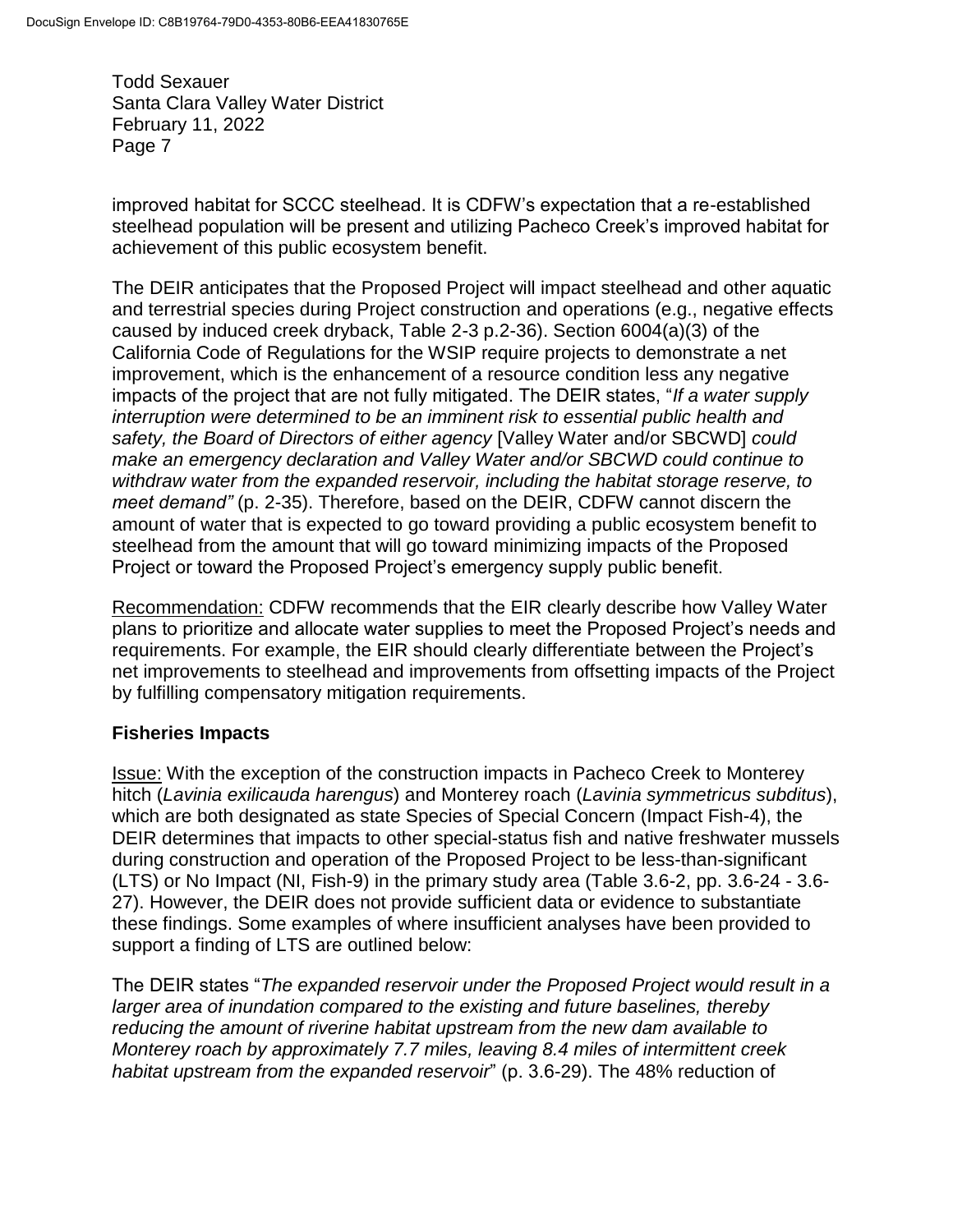riverine habitat in North Fork Pacheco Creek is considered LTS "*Because much of North Fork Pacheco Creek is frequently dry*" (p. 3.6-29).

However, CDFW is concerned that the DEIR lacks an evaluation of the existing fish population size(s) and location(s) of stream use by native fish to be able to assess the potential impact of decreased habitat availability. Further, the DEIR states (p.3.6-30) that the expanded reservoir would be repopulated by fish in the Upper North Fork Creek, including Monterey roach, thereby suggesting the importance of the North Fork Creek's habitat to maintaining and reestablishing viable populations of special-status native resident fish species.

The DEIR states "*The introduction of CVP water from San Luis Reservoir into Pacheco Reservoir has the potential to introduce non-native fish and invertebrate species into upper North Fork Pacheco Creek, which already supports a community of non-native species fish"* (p. 3.6-29). However, the DEIR finds the impact to be LTS because North Fork Pacheco Creek frequently goes dry which would "*result in keeping the numbers of non-native fish species inhabiting the upper North Fork Pacheco Creek above the expanded reservoir low"* (p. 3.6-29). Without substantiating this conclusion, CDFW considers it contradictory that the drying of North Fork Pacheco Creek would have LTS impacts on native species but negative impacts on non-native species. Furthermore, the DEIR states "*While the North Fork Pacheco Creek is intermittent, some habitat for these native and non-native fish may persist during these conditions that could sustain populations and could result in recolonization of the expanded reservoir*" (p. 3.6-31). But the DEIR states the potential impact to be LTS because the few Monterey roach currently populating the existing reservoir are already exposed to non-native predatory fish species (p. 3.6-31). CDFW considers this an insufficient and qualitative rather than quantitative assessment of potential impacts to special-status native resident fish species.

P. 3.6-30 states "*Under the Proposed Project, special-status native resident fish (Monterey roach which may be present) would be precluded from entering the expanded reservoir and dam construction area by the installation of a cofferdam upstream from the new dam and a functional barrier downstream from the existing dam."* The DEIR fails to evaluate the potential impacts caused by exclusion of the native species, which could be for the duration of construction, which is stated to be between 5.8 to 7.3 years. Furthermore, it is stated that impacts from the draining of the existing Pacheco Reservoir and removal of the dam would result in the loss of habitat for reservoir species for a minimum of six years but that this impact is LTS because "*most, if not all, of these fish are non-native species*" (p. 3.6-30). However, the DEIR does not present data or evidence suggesting native fish species are absent from the reservoir. It is also unclear how native fish would repopulate the new reservoir if they currently were absent from both the existing reservoir and excluded for the duration of construction.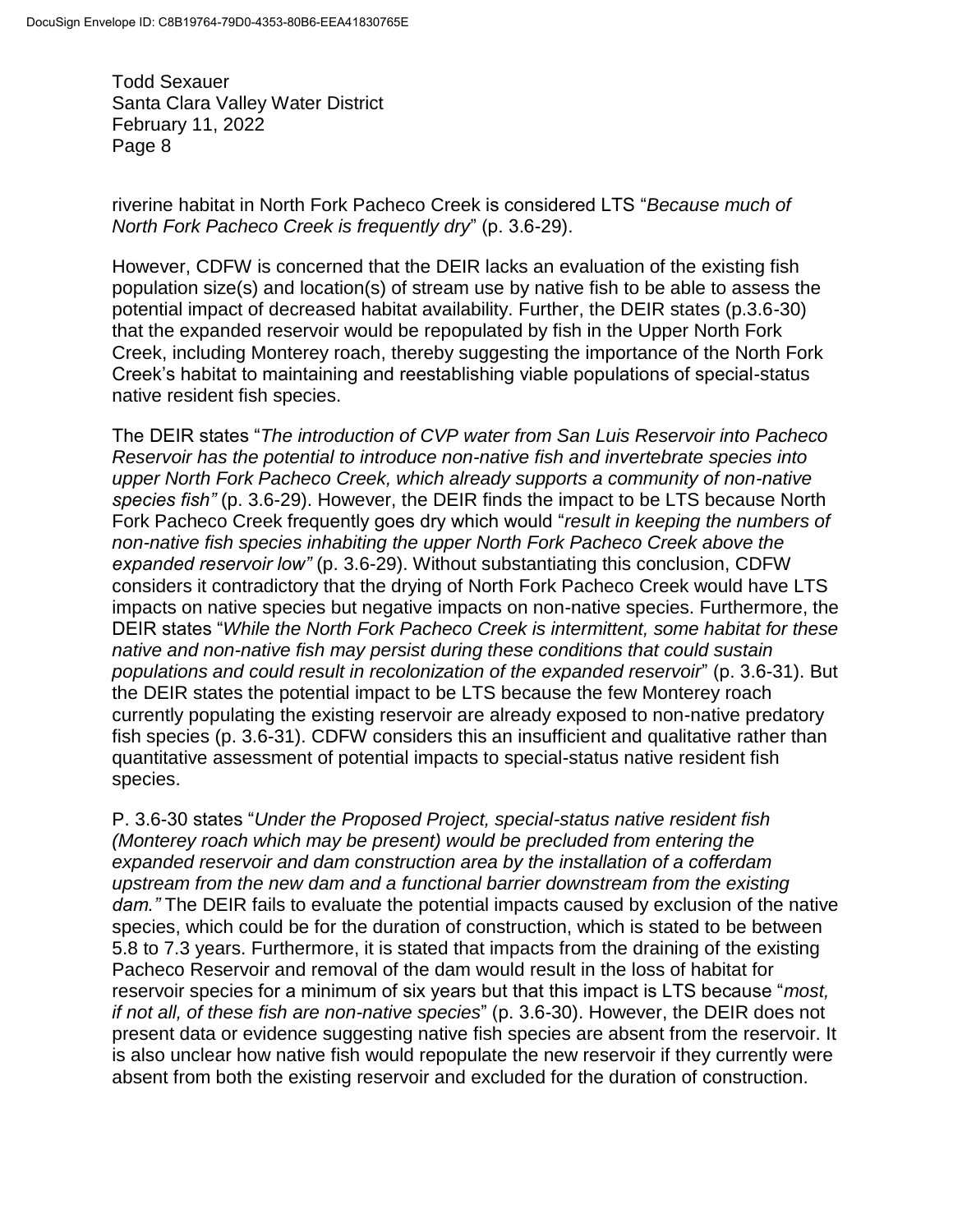The DEIR acknowledges that "*Winter peak flows during construction would mobilize residual sediment in the restored channel to some degree, increasing turbidity, suspended sediment, and bedload material in lower North Fork Pacheco Creek and downstream in Pacheco Creek*" (p.3.6-32). However, the DEIR then states, "*Monterey hitch and Monterey roach are currently exposed to increases in turbidity and sedimentation during peak flows"* (p.3.6-32) and therefore concludes while there might be some impacts to these species during a peak flow event, they have adapted to increases in turbidity and sedimentation and as such, are not expected to be affected. CDFW disagrees with the LTS determination. The compounding impacts of increasing turbidity and sedimentation by construction of the Proposed Project have not been evaluated. As discussed in Annear *et al*. (2004), studies assessing the impact of sediment on aquatic biota have demonstrated an inverse relationship between accumulation of sediment in spawning and rearing habitats and survival and abundance of fish.

Recommendation: CDFW recommends the EIR expand its evaluation of potential impacts of the Proposed Project on all special-status native fish, such as SCCC steelhead, Monterey hitch, Monterey roach, Pacific lamprey (*Entosphenus tridentatus*), and native freshwater mussel species that could be present within the Project study area, and provide sufficient analysis and scientific justification for any LTS determination.

CDFW also recommends the EIR evaluate the potential frequency and magnitude of impacts caused by sediment loading to all native aquatic species and their habitats (e.g., spawning gravels).

CDFW also recommends that the EIR analysis be based on surveys (e.g., electrofishing) conducted to quantitatively characterize the existing Monterey roach and Monterey hitch population sizes relative to the non-native fish population. Additionally, habitat mapping of North Fork Pacheco Creek should include identification of habitat types such as holding pools that might persist during intermittent conditions as well as invertebrate sampling/identification to evaluate existing conditions. Together, these surveys can provide information and create baseline conditions against which future conditions can be compared, and monitored, to ensure increased delivery of CVP water into the expanded reservoir is not (or is) introducing new non-natives or increasing known non-native populations, so that adaptive management can occur as necessary.

Issue: The DEIR finds the Proposed Project to have LTS effects either directly or through habitat modifications for special-status, anadromous fish species in lower North Fork Pacheco Creek, Pacheco Creek, South Fork Pacheco Creek, San Felipe Lake, Miller Canal, and Pajaro River (Impact Fish-7, Fish-8, Fish-9, and Fish-10, respectively). However, CDFW believes that the Proposed Project and Alternatives have the potential to significantly impact SCCC steelhead survival and recruitment in these creeks.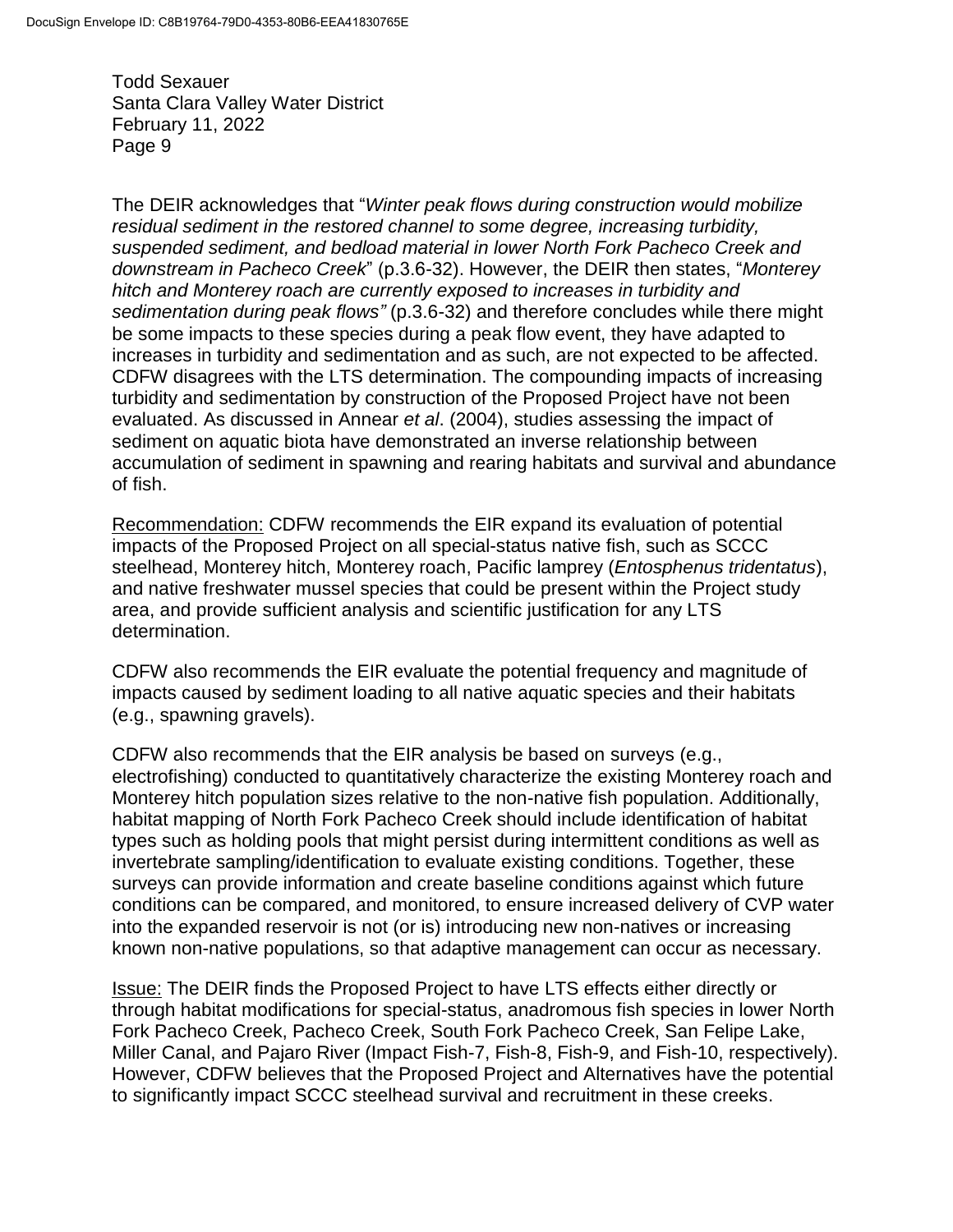The DEIR PAMM Fish-2 Anadromous Fish Exclusion Barrier and Relocation Plan (p. 2- 48, 49) states, "*The primary objective of this plan will be to determine the physical location for placement of functional barriers that would prevent anadromous fish access to San Felipe Lake and Pacheco Creek upstream during construction... These barriers will be placed in Miller Canal and Tequisquita Slough downstream of San Felipe Lake due to their confined channel characteristics.*" Although this action is proposed as a Project-specific avoidance and minimization measure, CDFW believes this action can and will have an impact on SCCC steelhead in Pacheco Creek. Excluding anadromous fish from the entire Pacheco Creek watershed during construction (lasting between 5.8 to 7.3 years), would extirpate the species from Pacheco Creek. Furthermore, Appendix Alternatives Development and Project Description states (p. 2-9) *"Currently, Uvas Creek has the only self-sustaining steelhead population in the Pajaro River watershed"* and *"In the Pajaro River watershed, there are only two consistent populations – Corralitos Creek near the estuary, and Uvas Creek. Llagas Creek and Pacheco Creek only have sporadic steelhead activity due to the intermittent nature of the streams."* This raises the question of how a Pacheco Creek SCCC steelhead population would be re-established after Project construction and what would be the source or origin of SCCC steelhead for Pacheco Creek.

Recommendation: CDFW recommends that the EIR include a detailed evaluation of impacts to SCCC steelhead during the construction phase of the Proposed Project, including an assessment of the potential impacts of installing the fish exclusion barrier and relocating steelhead (PAMM Fish-2). The EIR should also include a description of SCCC steelhead population enhancement actions to be implemented after Project construction is complete to ensure a successful return and re-establishment of SCCC steelhead in Pacheco Creek.

Issue: Section 3.6.3.4 of the DEIR (impact Fish-7 p.3.6-42) states, "*To control the spread of willows from encroaching on sycamore alluvial woodland habitat, flow releases that result in drybacks in Pacheco Creek may be implemented in critically dry years when inflows into the expanded reservoir would be low, and the habitat conditions less suitable for steelhead... Because these fish already experience nearly annual drybacks, this impact would be less than significant because impacts on anadromous fish species and their habitat would not be substantial."* CDFW disagrees with the DEIR's conclusion that because the current sporadic SCCC steelhead population in Pacheco Creek (Appendix Alternatives Development and Project Description p. 2-9) experiences nearly annual drybacks, the future impact would be LTS to the steelhead population once habitat improvements have occurred and a SCCC steelhead population has re-established. Induced drybacks, as proposed in the Variable Flow Schedule, could result in significant impacts to any rearing juvenile SCCC steelhead present in Pacheco Creek by stranding individuals or concentrating them in isolated pools that become unfavorable habitat conditions.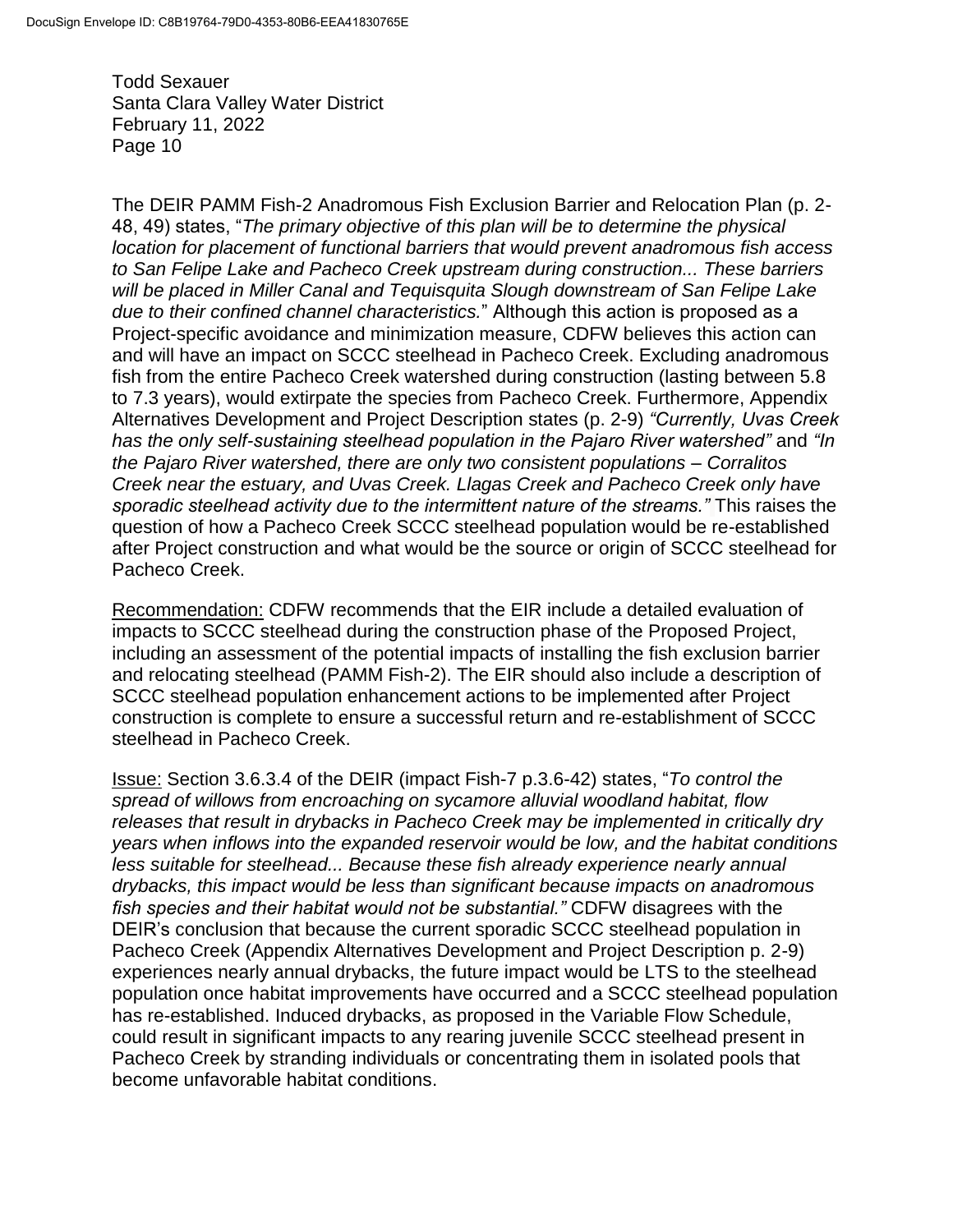Furthermore, proposed Project operations during emergencies could have potential impacts to SCCC steelhead. The DEIR states, "*If a water supply interruption were determined to be an imminent risk to essential public health and safety, the Board of Directors of either agency* [Valley Water and/or SBCWD] *could make an emergency declaration and Valley Water and/or SBCWD could continue to withdraw water from the expanded reservoir, including the habitat storage reserve, to meet demand"* (p. 2-35). Drawdown of the habitat storage reserve and reducing and/or eliminating releases into Pacheco Creek to maintain stream conditions can impact SCCC steelhead and other aquatic and terrestrial species that depends on releases.

Recommendation: CDFW recommends the EIR include a robust analysis of all potential impacts to steelhead from implementing drybacks and drawdown of the habitat storage reserve, and include an effective monitoring and mitigation plan to offset all direct and indirect impacts.

# **SCCC Steelhead Monitoring**

Issue: The DEIR describes releases to North Fork Pacheco Creek in Chapter 2 (p.2-39) as followed: "*In years when adult migration most likely does not occur due to lack of hydrologic connectivity in the Pajaro River system, and other steelhead life stages within Pacheco Creek are not likely to be present to benefit from summer/fall baseflows (e.g., June – October), reservoir releases for summer/fall baseflows may be reduced to retain water supplies to create later environmental pulse flows.*" In addition, Section 3.6.3.4 (p. 3.6-37) states, "*In order to control the spread of willows from encroaching on sycamore alluvial habitat, drybacks may be implemented in critical years when inflows into the expanded reservoir would be low, habitat conditions less suitable for steelhead, and a low number of adults have migrated into the system*." These statements imply that reservoir releases may be modified depending on SCCC steelhead presence in Pacheco Creek. However, the DEIR does not include any description of a routine monitoring plan to assess juvenile and adult SCCC steelhead presence in Pacheco Creek.

Chapter 3, Section 3.6 of the DEIR references limited information on SCCC steelhead presence in Pacheco Creek and is based on observations from the 1970s and early 1980s. The DEIR acknowledges there is no fish monitoring program in the Pajaro River watershed. The analysis of the Proposed Project impacts to SCCC steelhead would benefit from more recent monitoring data.

Recommendation: CDFW recommends that the EIR include a robust steelhead monitoring plan. CDFW also recommends that baseline monitoring data for SCCC steelhead in Pacheco Creek, including North and South Forks, be collected to better assess potential impacts to the species from Project construction and operations. The monitoring plan should include pre-construction and post-construction objectives that would determine population of native fish in the system. CDFW also recommends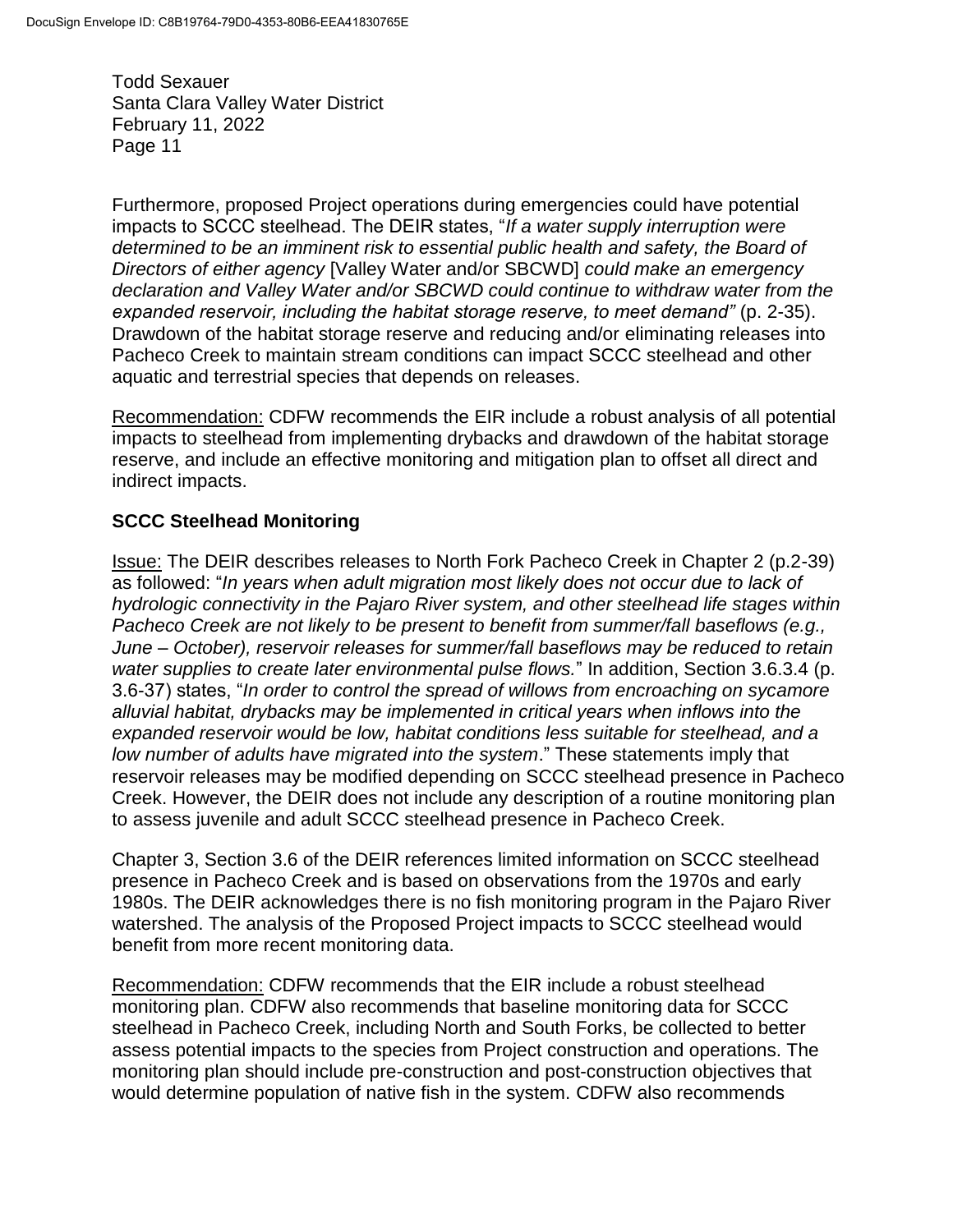annual aquatic monitoring for other special status fish species previously mentioned in this letter as well as regular water quality monitoring [e.g., temperature, stage, and dissolved oxygen (DO)] at appropriate locations within the Project area.

#### **Steelhead Habitat Restoration**

Issue: The DEIR Chapter 2 (p. 2-15) states *"Field studies indicate that, under current conditions (low flows and high water temperature), only the 10 miles of Pacheco Creek downstream from the existing confluence of North Fork and South Fork Pacheco Creeks may provide suitable habitat for steelhead egg incubation and fry rearing in some years (Smith pers. comm 2017)."* However, the DEIR does not provide substantiating data or references to support this assertion. Additionally, the habitat suitability domain for calculating cohort score (Table 7-10 p. 7-13) is described as the "*Length of the creek from dam outlet to 8 creek miles below the confluence of North Fork and South Fork Pacheco Creek".* This is inconsistent with the description of suitable habitat occurring for 10 miles downstream of the North and South Fork Pacheco creeks confluence.

Furthermore, Water Resources and Fisheries Numerical Modeling Appendix, Section 7.2 Modeling Assumptions (p. 7-14) states *"the start of creek mile 0 was moved upstream to coincide with the new dam location for each alternative. The stream/aquifer submodel and habitat suitability assumptions for creek mile 0 remained the same as the No Project Alternative."* However, no supporting data or evidence is provided to corroborate the conclusion that the stream/aquifer and/or habitat suitability created through restoration of the currently inundated North Fork Pacheco Creek will perform the same as habitats currently downstream.

While the schedule for restoration is described as occurring in two phases (p. 3.6-31, 32), it is unclear when the restored reach would function as suitable habitat for SCCC steelhead and other native aquatic species. The timing of the start and completion of the second phase should also be clarified. The DEIR states that "*phase one would begin in the summer of construction year two…phase two would begin in the summer before the final year"* (p. 2-26), therefore, the gap between phases could be approximately 3-5 years.

Recommendation: CDFW recommends that the EIR more fully describe and reference the cited field studies, methodologies, and any other supporting evidence (i.e., specific habitat locations and characteristics) used to support the conclusion from p. 2-15 as quoted above. CDFW recommends that model assumptions be clearly described and supported, potentially differing by location (i.e., the lower vs. higher dam location). Additionally, a more detailed restoration plan for the North Fork Pacheco Creek should be provided, which includes a proposed timeline supported by modeling for when specific restoration actions might be completed and when the reach is likely to function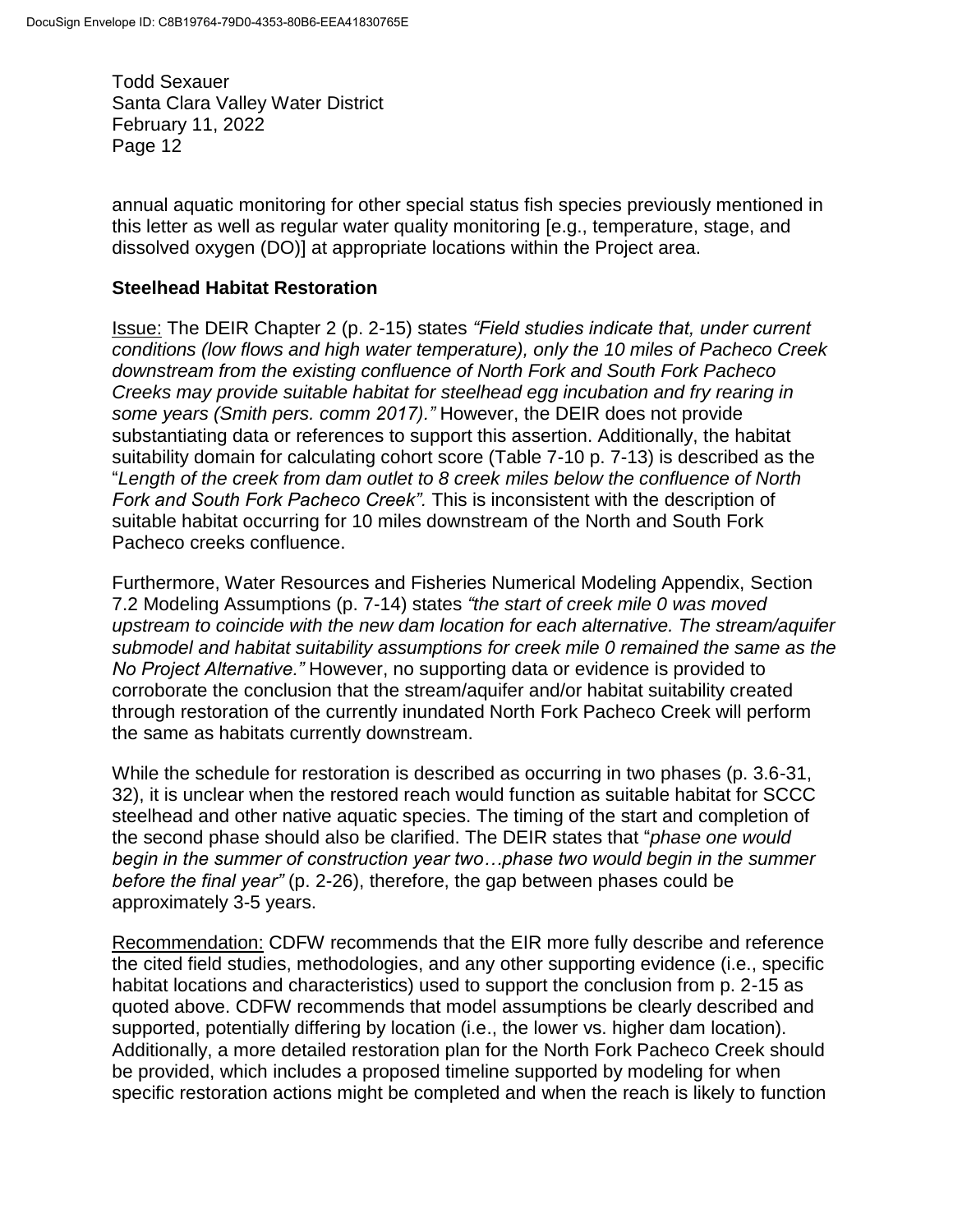as suitable aquatic habitat (e.g., sinuosity re-established, gravel augmented, contain sufficient vegetative cover, sediment loading issues addressed).

Issue: The DEIR mentions that the *"Pajaro River Watershed is considered severely degraded"* (p.2-14). The Proposed Project and Alternatives are far upstream in the watershed, but downstream fish passage needs are not addressed. It is not clear if fish will be able to access the restored flow and habitat area once the Proposed Project has been completed. Improvements that may be needed downstream to allow fish to access improved habitat restoration areas is not discussed.

Recommendation: CDFW recommends the EIR include a thorough assessment of the greater Pacheco Creek migratory corridor in order to understand fish passage conditions downstream of the new dam after completion of the Proposed Project and subsequent stream restoration. The DEIR fish passage assessment should encompass the area from downstream of the new dam to the ocean to ensure Pacheco Creek provides sufficient fish passage and supports suitable habitat for fish that may eventually occupy the newly restored channel.

## **Temperature Analysis**

Issue: The DEIR provides supporting documentation for water temperature of baseline conditions, the Proposed Project, and Alternatives A-D. However, the model results leave uncertainty about the Project's water temperature impacts to aquatic resources because of potential compounded model error resulting from limited historical measured data. For example, the Water Resources and Fisheries Numerical Modeling Appendix states, *"Extensive historical measured data was not available to develop comprehensive input parameters for all models. Where necessary, input data was developed or selected from different sources by applying a precautionary principle of assuming a conservative value that would result in the 'worst' or most impactful outcome (e.g., assuming warmer air temperatures so as not to overestimate cold-water release benefits)"* (p.1-4). Additional uncertainty stems from the use of modeled mean monthly water temperatures. Chapter 3, Section 3.12 and the Water Resources and Fisheries Numerical Modeling Appendix describes models (e.g., CE-QUAL-W2 and PCSHSM) that estimate reservoir release temperatures and water temperatures in Pacheco Creek on a mean monthly basis. Monthly average water temperatures could vary greatly at a smaller time scale. Daily and weekly changes to water quality can often have lethal or sub-lethal effects on aquatic resources, which a monthly time step cannot capture.

Recommendation: Due to the limited historical data on water temperatures in Pacheco Creek which can lead to modeling error as well as the variability of water quality conditions in this stream system, CDFW recommends that modeling to assess water quality impacts on aquatic resources be based on a daily time series analysis rather than a monthly analysis. Additionally, the worst-case conditions must be analyzed on a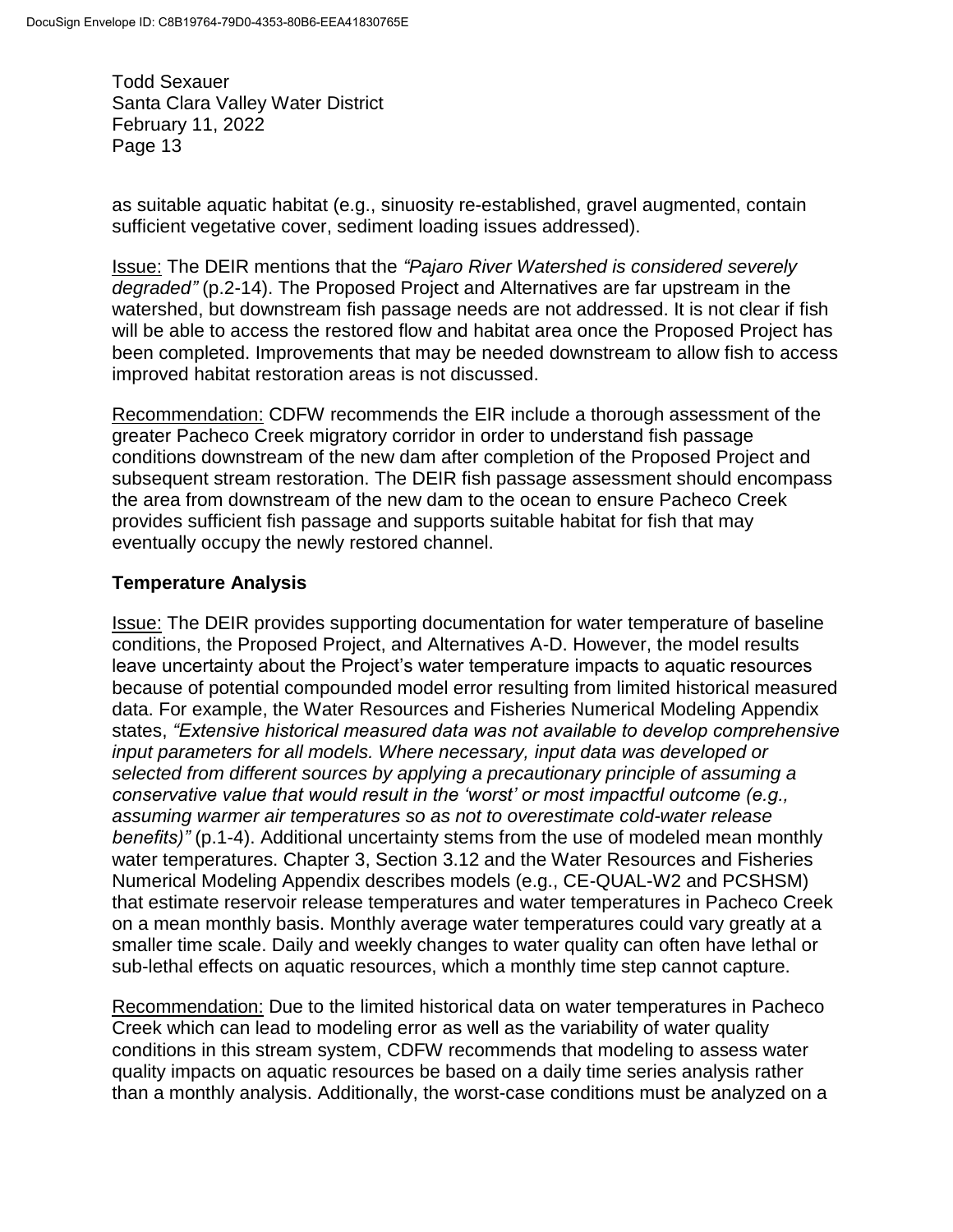daily time-step rather than a monthly time-step in order to more accurately evaluate potential lethal or sub-lethal effects on aquatic resources such as SCCC steelhead.

### **Overarching Uncertainty**

Issue: CDFW recognizes the limitations of the analytical tools and data available to Valley Water to conduct a comprehensive evaluation of potential impacts of the Proposed Project on aquatic species. However, there are several instances in the DEIR where statements and conclusions on Project impacts to water quality and consequently fisheries are not sufficiently substantiated. Select example include:

- p. 3.6-41, "*Supplemental CVP inflows would result in a long-term average blend of 55 percent natural inflow from the North Fork Pacheco Creek watershed and 45 percent CVP supplies by volume in the expanded reservoir (see Section 3.20.3.4)*...*A long-term average would have a blending ratio of less than 50 percent CVP water; however, some years – mostly in extended droughts- this may exceed 50 percent…Accordingly, the impact of straying would be less than significant because impacts on anadromous fish species and their habitat would not be substantial.*" CDFW would like to note that an analysis of blending ratios of natural inflow and imported water is not provided in Section 3.20.
- p. 3.6-42, "*To control the spread of willows from encroaching on sycamore alluvial woodland habitat, flow releases that result in drybacks in Pacheco Creek may be implemented in critically dry years when inflows into the expanded reservoir would be low, and the habitat conditions less suitable for steelhead... Lower North Fork Pacheco Creek would maintain at least 8 cfs to support any rearing steelhead, if present, and to support the riparian vegetation. Ramping rates would be set at 1 cfs every four hours to reduce the risk of stranding fish. Because these fish already experience nearly annual drybacks, this impact would be less than significant because impacts on anadromous fish species and their habitat would not be substantial.*" While under baseline conditions anadromous fish likely experience nearly annual drybacks, this would not be the case with the Proposed Project operations. An induced dryback could potentially have significant impacts on steelhead that might be present in Pacheco Creek.

Recommendation: CDFW recommends the EIR provide supporting documentation and/or analysis to substantiate statements regarding Project impacts to aquatic and terrestrial biological resources. CDFW recommends an analysis be conducted and provided to substantiate conclusions of LTS. The model results and not just an interpretation of them should be included in the EIR. CDFW recommends the EIR include graphs, tables, etc. to explain and show the comparative analysis. These graphics should show baseline conditions and future conditions for the Proposed Project and Alternatives. Graphs showing the following information (similar to those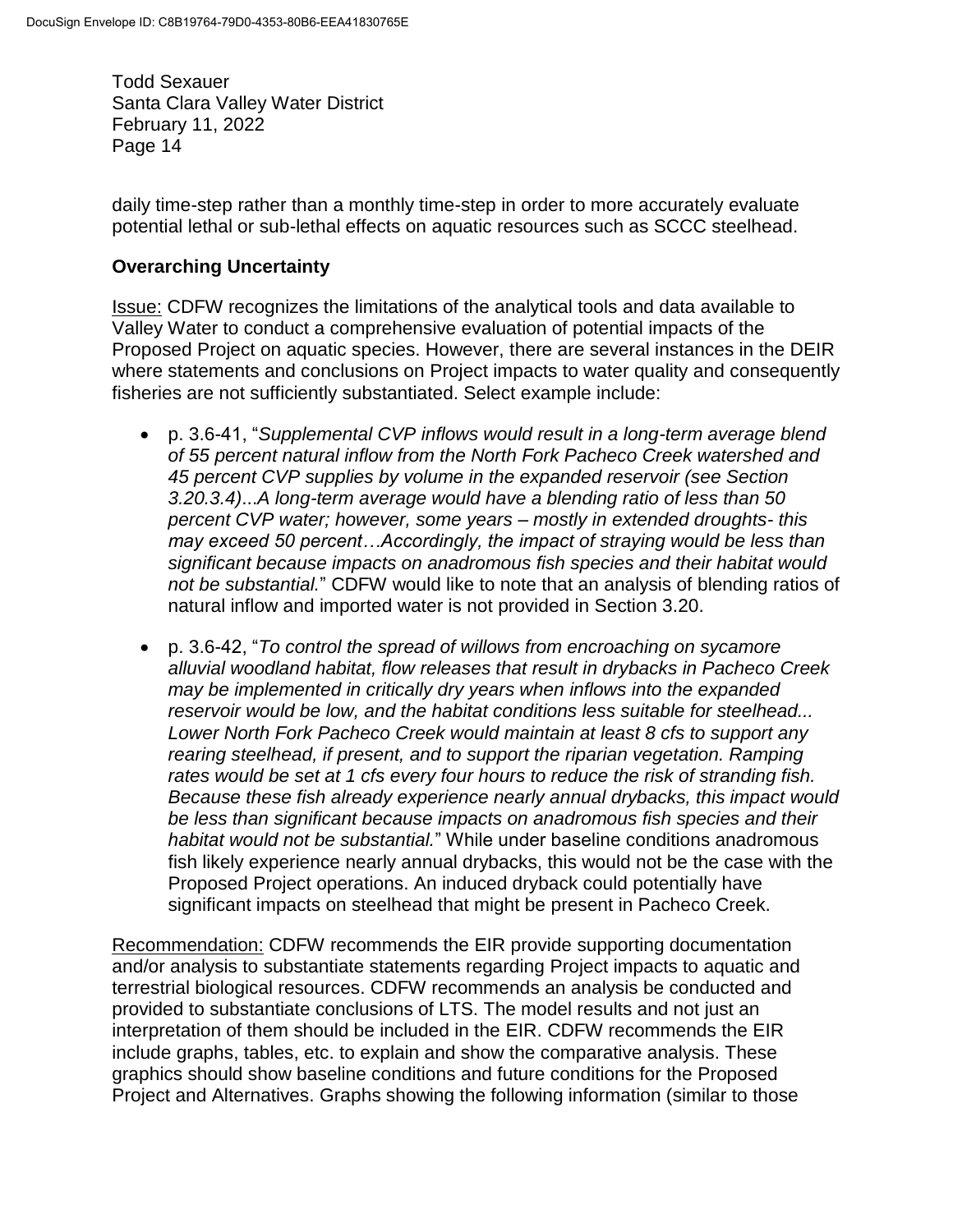recently presented by Valley Water on September 22, 2021, at the Pacheco Expansion Project Operations Workshop #8) would be helpful: 1- Graphs of flow data (y) plotted against creek miles (Points of Interest/) (x); 2-Temperature data by month (y) plotted against creek miles (Points of Interest) (x); and 3-Depth/Habitat Suitability (y) plotted against creek miles (Points of Interest) (x).

Additionally, CDFW recommends the EIR substantiate the statement from the second example above with an analysis of anticipated frequency of drybacks in critically dry years.

# **CalSim-II Baseline Assumptions**

Issue: In Table 2-1, pgs. 2-3 through 2-11, Chapter 2 of the Water Resources and Fisheries Numerical Modeling Appendix: The CalSim-II Baseline Assumptions notation 5 (p. 2-11) states that Refuge Level 4 (and IL4) water is not included as part of the analysis. Firm Level 2 water deliveries were assumed for the purpose of existing baseline analysis. IL4 supplies can count for as much as two-thirds of refuge supplies and not including IL4 in the CalSim analysis may affect the modeling assumptions of the DEIR.

Recommendation: The United States Bureau of Reclamation has contracts for IL4 water supplies that are based on water allocations, and CDFW recommends including IL4 supply with the modeling analysis to more accurately represent water demands, and water supply availability.

## **Cumulative Impacts**

Issue: The DEIR states that Valley Water customers "*receive more than 45 percent of their supply from Delta exports under CVP and SWP contracts" (p.2-13). Therefore, a* secondary goal of the Proposed Project is to increase Valley Water and SBCWD's local storage capacity so that they can "*take advantage of a portion of higher wet year allocations*" (p. 2-13). As such, the Delta is included in the DEIR as the extended Project study area because of the potential operational changes the Proposed Project could cause in the San Luis Division of the Central Valley and State Water Projects (p.3.6-1). The DEIR uses CalSim II to evaluate Delta conditions and concludes "*there would be negligible changes to Delta conditions under the Proposed Project, including X2, Old and Middle River flows, and exports for both CVP and SWP*" (p. 3.6-48). However, the DEIR fails to account for or evaluate potential cumulative impacts to the Delta caused by changes in CVP and SWP operations resulting from the Proposed Project along with changes related to foreseeable future projects, such as the Delta Conveyance Project which has planned exports ranging from 3,000 cfs to 7,500 cfs, or the Los Vaqueros Reservoir Expansion Project which also plans to alter the quantity and timing of Delta exports.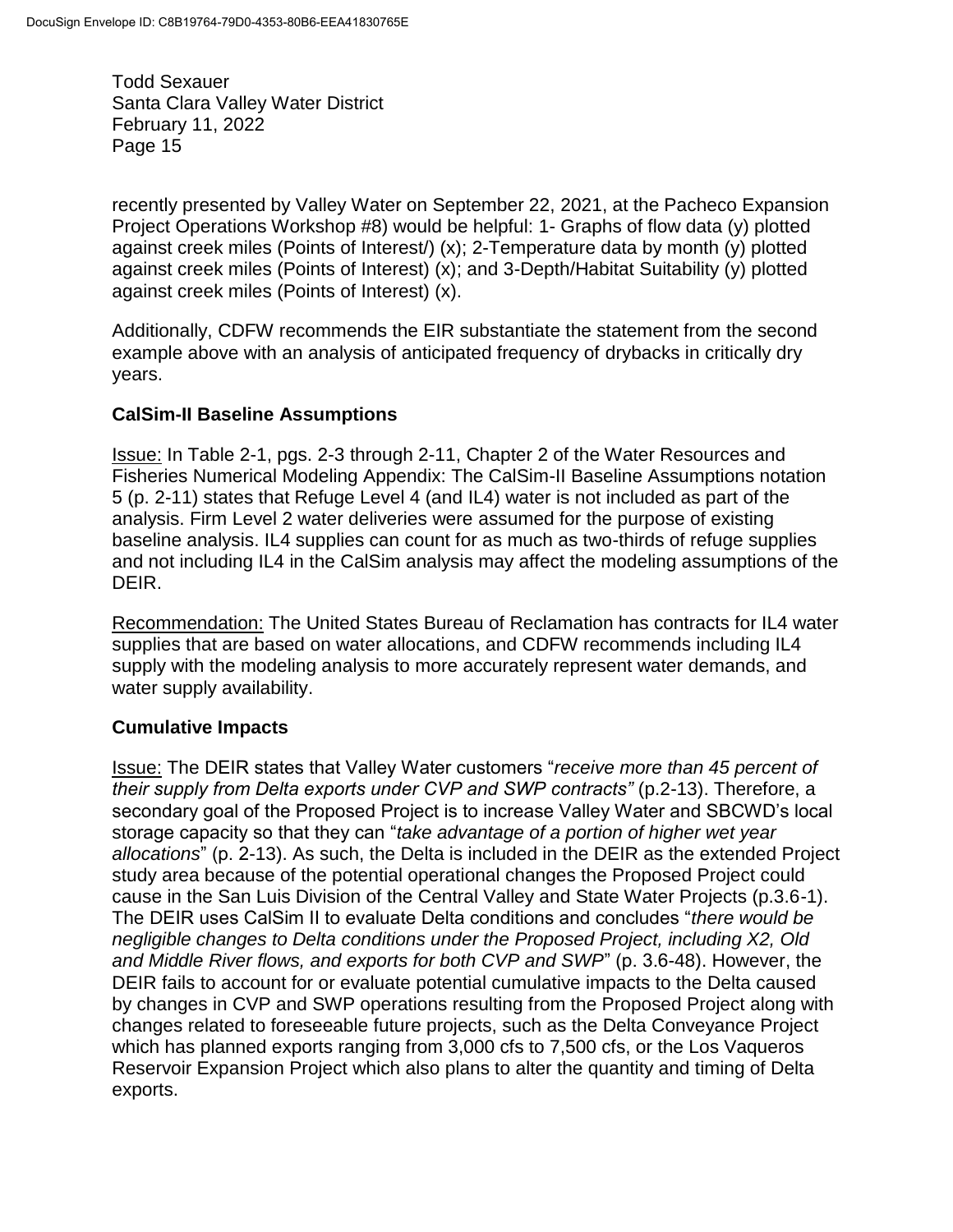Recommendation: CDFW recommends that the EIR evaluate cumulative impacts to Delta species caused by changes in CVP and SWP export quantity and timing in order to disclose all reasonably foreseeable potential impacts.

Issue: In section 2.10, Alternatives Considered but Eliminated from Further Analysis, the following alternative was mentioned "*Repair Existing Dams (Anderson, Almaden, Calero, and Guadalupe)*. *This alternative was rejected because the future conditions baseline includes completion of the below projects. As described in the Water Resources and Numerical Modeling Appendix (see Table 6-2 in Section 6.5), the below projects are included in the future conditions (2030) baseline water operations modeling.*

- *- Anderson Dam Seismic Retrofit Project*
- *- Almaden Dam Improvements Project*
- *- Calero Dam Seismic Retrofit Project*
- *- Guadalupe Dam Seismic Retrofit Project*"

Although repair of these other dams is not an alternative for this Project, CDFW is concerned with the inaccuracy of Repair of Existing Dams timeline. In section 2.10 and in the following quote "*...and the additional water-related facilities assumed to be in place by 2030"* (p. 3.6-19), the DEIR states that these projects are part of the future condition of 2030. CDFW does not consider this timeline to be realistic since many of these projects are still in the development phase or CEQA review process. For context, the Anderson Dam Seismic Retrofit Project is the most advanced of all seismic retrofit projects listed to be implemented (construction was initiated in 2021) and its expected construction completion is late 2030.

Recommendation: CDFW recommends selecting a more appropriate completion year for the dam retrofit projects mentioned above and re-evaluating the future conditions baseline based on a more realistic timeframe for initiation and completion of the proposed Valley Water seismic retrofit projects.

#### **Sediment, Turbidity, and Pollutants**

Issue: The DEIR states "*samples showed depths of residual sediments of between 7 and 20 feet within the estimated floodplain of the historic North Fork Pacheco Creek channel, with a composition of either silt or poorly graded gravel with sand*" (p.3.20-9). Additionally, "*the excavation of the dam site to a depth of 30 to 40 feet would require excavation of 926,000 cubic yards*" p. 3.20-31, and "*the exposure of 493 acres in the first few years of construction would expose soil and rock to erosional processes over the course of several construction seasons*" (p. 3.2-31).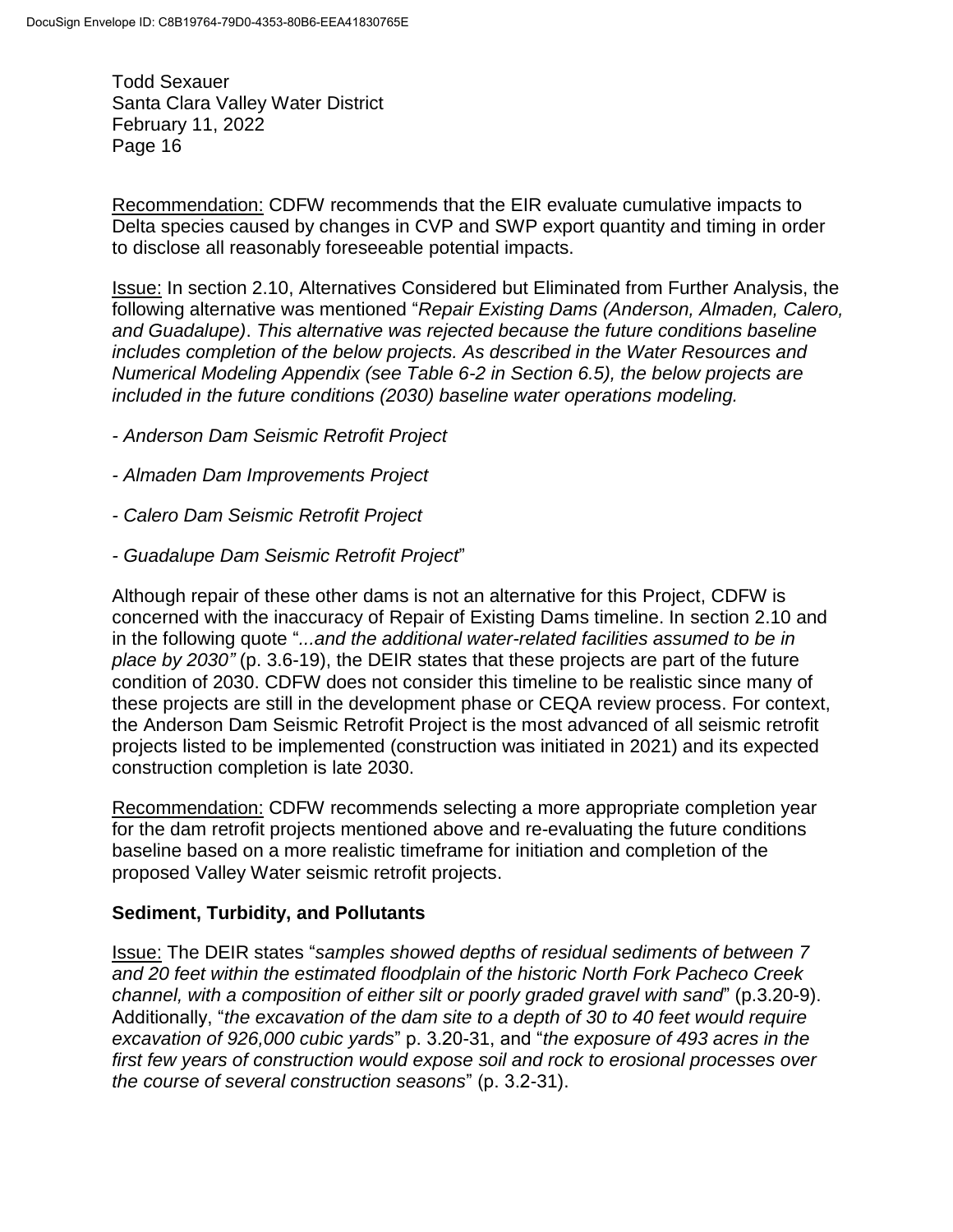However, when discussing impacts to water quality related to sediment and turbidity, the DEIR states there are no tools available to quantify potential changes in turbidity and that no data exist to quantify the baseline turbidity of existing Pacheco Reservoir or North Fork Pacheco Creek, so impacts were analyzed qualitatively (p. 3.20-34). The DEIR finds impacts related to decommissioning the existing dam to be significant, and significant and unavoidable (Impact WQ-1, WQ-5, WQ-6, WQ-7), related to the Proposed Project's potential to cause a violation of water quality standards, as a result of turbidity and sediment releases, and concludes, "*No further mitigation is feasible that could cost effectively achieve the objectives of creation of functional habitat and removal or stabilization of all sediment in a matter that ensures water quality objectives are met under high flow conditions during construction*" (p.3.20-34).

However, it is unclear what, if any, additional mitigation was assessed and determined cost prohibitive. Additionally, the DEIR acknowledges activities related to construction and decommissioning the existing dam will adversely impact water quality, and consequently aquatic species and their habitat, including SCCC steelhead, but has not attempted to quantitatively assess the magnitude of impacts.

CDFW also has concerns about the mobilization of sediment from the existing reservoir footprint once the dam is moved upstream. Sudden increases in sediment load resulting from storm runoff can cause negative impacts to fish health and survival such as decreased water quality, potential decreases in suitable spawning gravel, and potential suffocation of eggs and/or alevin. Details as to how sediment from the existing reservoir bed will be stabilized during construction of the new dam and during the restoration of the channel downstream of the new dam are described generally in the DEIR (e.g., PAMM BI-4 and WQ-5 would be implemented where applicable to provide native revegetation, and PAMM BI-7 would stabilize surfaces with sufficient geotextile or plastic p. 3.20-33). However, the DEIR does not discuss the timeframe for the downstream channel restoration making it difficult for CDFW to determine the type and extent of impacts resulting from construction of the Proposed Project.

Recommendation: CDFW recommends that the EIR include a quantitative analysis of turbidity and sediment impacts and include a robust sediment removal, management, and mitigation plan for activities relating to removal of the existing dam, channel restoration, and subsequent construction of the new dam as well as present a timeline for implementation of identified activities. A quantitative assessment could potentially be done thorough developing tools and/or collecting data to generate accurate baseline conditions related to water quality. Once baseline conditions are determined and the magnitude of the impacts analyzed and described in the DEIR, CDFW can more effectively compare the impacts with the mitigation proposed and assess the type and extent of any remaining impacts. Even if the EIR determines that impacts are significant and unavoidable, CDFW recommends that additional mitigation measures would be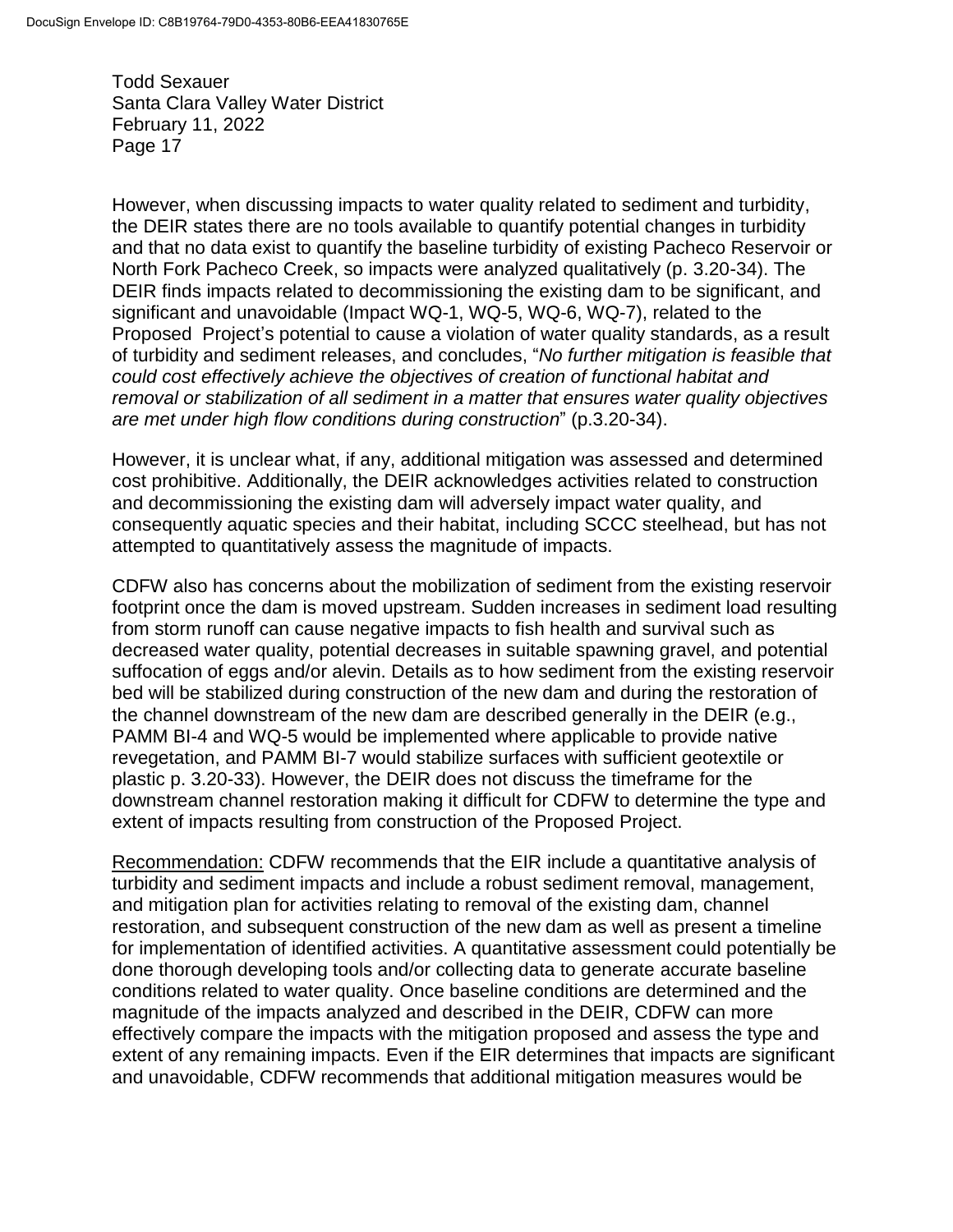warranted to, at a minimum, decrease the magnitude and duration of impacts to Pacheco Creek and aquatic species.

Issue: Section 3.11 of the DEIR states that as a result of the proposed channel restoration, "*Under the Proposed Project, approximately 1,000,000 cubic yards of residual sediments deposited in the existing reservoir inundation area would be excavated and either transported to disposal sites or stabilized in upland areas away from the restored channel in order to restore the historic channel planform and profile*" (p.3.11-29,30). As such, three of the eight samples collected for analysis of hazardous materials were taken as composite samples from the channel restoration area within the existing reservoir, "*Of the three samples analyzed, one sample exceeded the Construction Worker Safety ESL for Cobalt, and all three samples exceeded the Construction Worker Safety ESL for Nickel (SFBRWQCB 2019)"* (p.3.11-30). The section also acknowledges that in addition to the excavation activities described, the Proposed Project would expose 493 acres in the first few years of construction which would be susceptible to erosional processes thereby transporting the potentially hazardous material (p. 3.11-29).

However, the DEIR finds any impacts to be LTS because of the Project-specific avoidance and minimization measure HM-4 which will require dust control and notification measures along with an Excavated Materials Management Plan if naturally occurring asbestos or heavy metals are identified subject to grading or excavation activities. Both arsenic and cobalt were reported in samples to exceed their respective screening levels and nickel was reported in seven of the eight samples exceeding the construction worker ESL of 86 mg/kg (p.3.11-4). With these results reported, it is unclear how a determination of LTS was made and why a management plan is not being developed for arsenic, cobalt, and nickel, and presented in the DEIR.

Recommendation: CDFW recommends the EIR include a measure to include an Excavated Materials Management Plan for arsenic, cobalt, and nickel to prevent contamination of waters downstream both during and after decommissioning of the existing dam. Various pollutants such as heavy metals can affect amphibians and lead to "*population declines both directly by reducing individual survival and indirectly by decreasing mass or by increasing the frequency of abnormalities*" (Egea-Serrano *et al*. 2012). The EIR should therefore include measures in the management plan in order to avoid or minimize negative impacts to aquatic species in North Fork Pacheco and Pacheco Creeks.

## **Harmful Algal Blooms**

Issue: The DEIR states that the *"expansion of Pacheco Reservoir under the proposed project would avoid the consequences of the San Luis Reservoir low-point issue by taking delivery of CVP supplies earlier in the season, storing these supplies in the*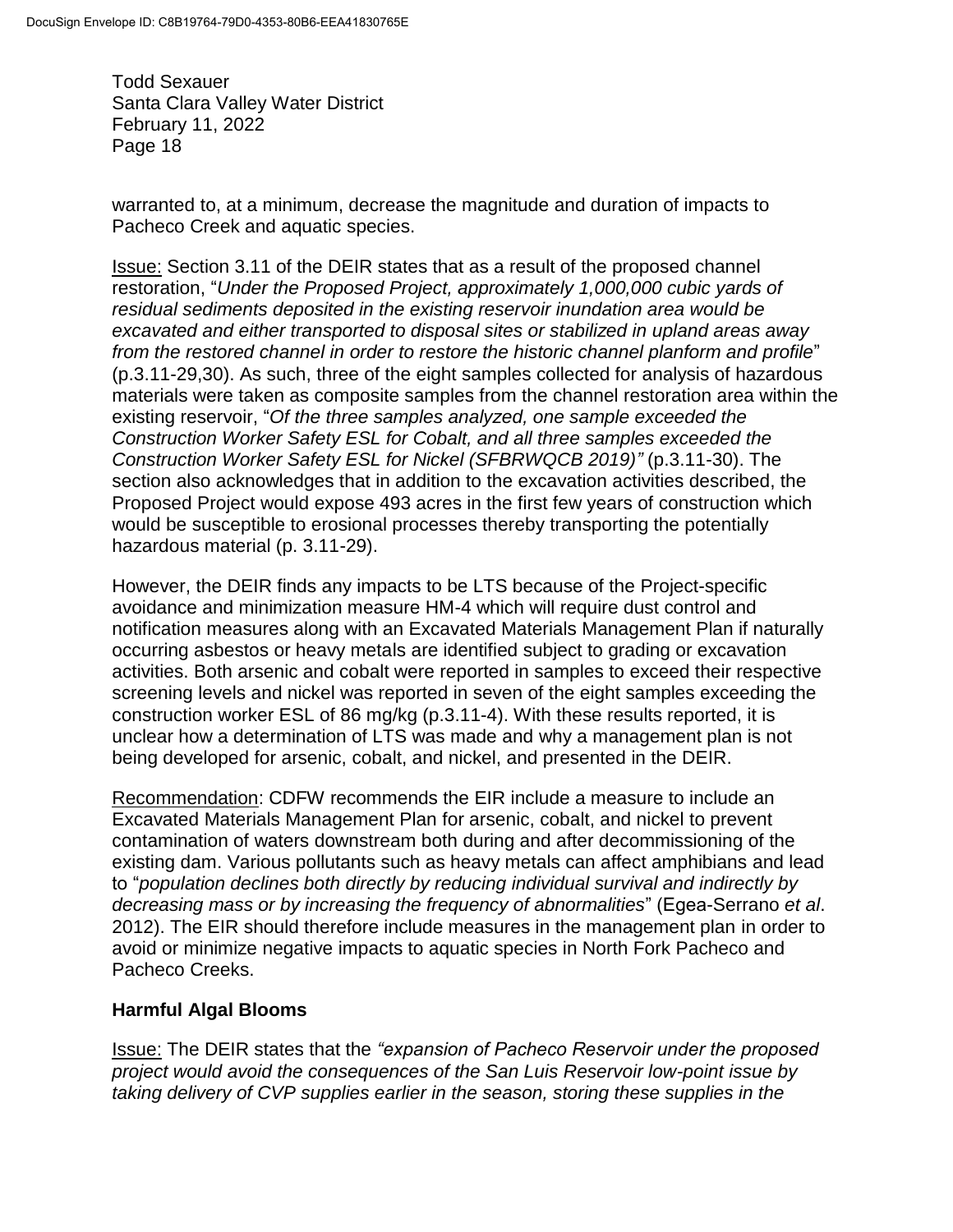*expanded Pacheco Reservoir, using additional CVP and local supplies developed through expansion of the Pacheco Reservoir, and using water stored in the expanded reservoir as a source of blending water when needed*" (p. 2-64). The DEIR also states, "*Anecdotal observations suggest when Pacheco Reservoir storage is low in the fall, cyanobacteria (i.e., blue-green algae) may form a harmful algal bloom, depleting dissolved oxygen in the reservoir and diminishing water quality*" (p. 3.20-10).

However, this appears to be the extent of the discussion on Harmful Algal Blooms (HABs). HABs include a wide range of phytoplankton species such as diatoms and dinoflagellates, in addition to cyanobacteria. Additionally, "*Water would be transported from San Luis Reservoir into the new expanded reservoir; therefore, aquatic resources in San Luis Reservoir, and from the Delta, as San Luis Reservoir receives water from the Delta, have the potential to be transported into the expanded reservoir*" (p. 3.6-1). Cyanotoxins may be present in water, sediment, and biological organisms even if a bloom isn't observed. Microcystis is the dominant cyanobacteria in California, but Aphanizomenon and Dolichopermum are becoming more abundant (Lehman et al. 2021). Further, certain cyanobacteria HABs can be epiphytic, meaning they are present on aquatic plants. These cyanobacteria may create toxins that can bioaccumulate killing predators such as bald eagles (*Haliaeetus leucocephalus*) (Breinlinger *et al*. 2021).

Recommendation: CDFW recommends that the EIR include a more detailed discussion of potential sources of HABs and include an analysis of their potential occurrence in the Proposed Project area. Additionally, CDFW recommends that the EIR acknowledge there is a relationship between HABs and aquatic vegetation and that it is a knowledge gap of concern that may need to be addressed through future adaptive management.

## **Adaptive Management Plan**

Issue: Chapter 2 Section 2.3.3.1 Operations, Adaptive Management Plan, outlines Valley Water's expectation to "*develop and implement adaptive management plans in cooperation with appropriate regulatory agencies to be consistent with WSIP and regulatory requirements"* (p. 2-36). Specific contract requirements are identified in the California Code of Regulations, Title 23, § 6014 for the administration of public benefits under the WSIP. Specifically, section § 6014(a)(2)(A)(1)) outlines required components of adaptive management including monitoring metrics, locations, frequency, and timing, metric evaluation methodology and associated threshold or trigger levels, decision making processes, as well as funding sources and financial commitments to implementing the adaptive management plan. As such, the adaptive management plan developed consistent with the WSIP regulations will be specific to providing suitable habitat conditions for SCCC steelhead in Pacheco Creek, with metrics associated with SCCC steelhead presence.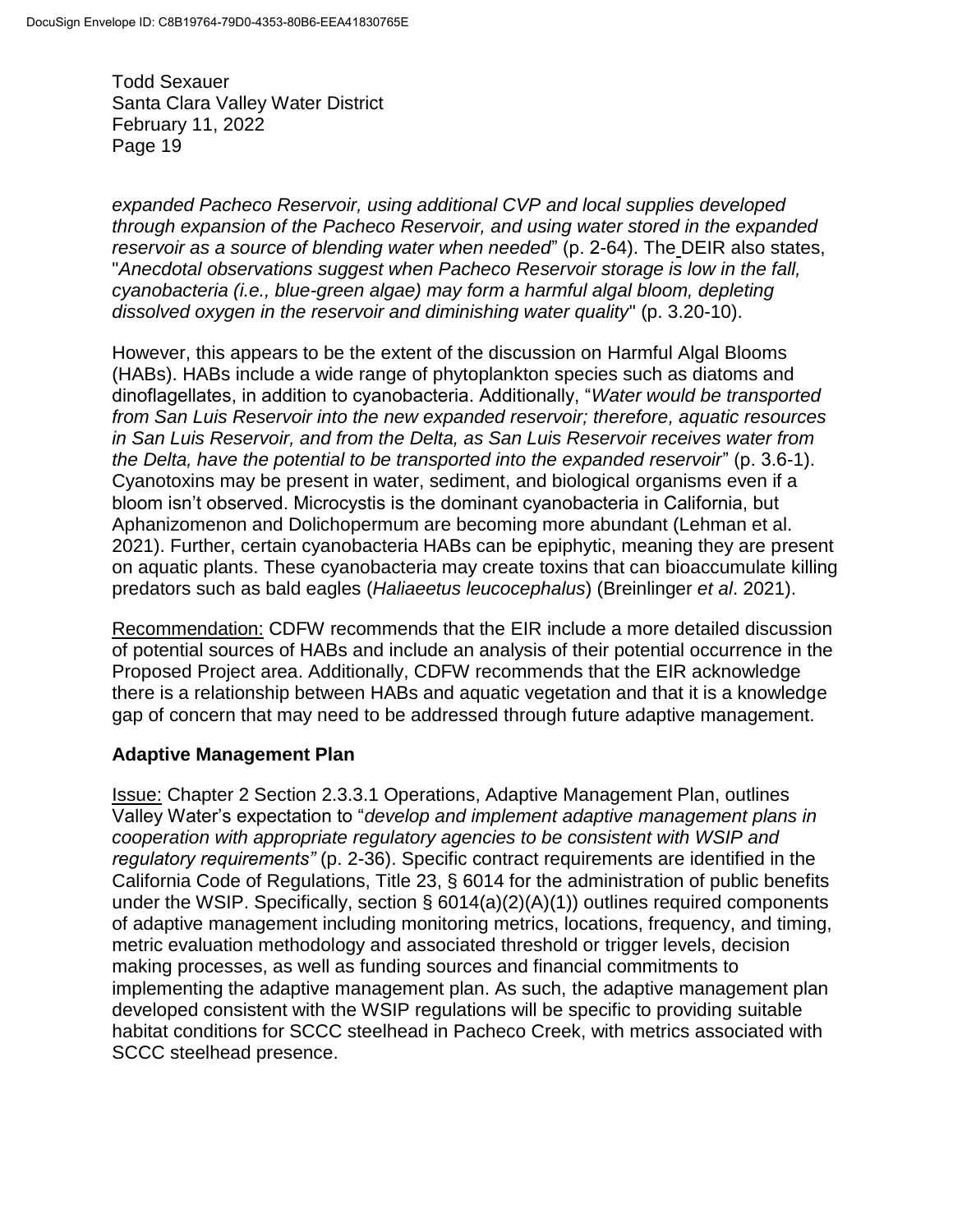Recommendation: CDFW recommends that separate adaptive management plans be developed in consultation with CDFW: one that addresses WSIP requirements (CCR, Title 23, Section § 6014(a)(2)(A)(1)), and another for other species and/or habitat (i.e., sycamore alluvial woodland) and pursuant to other regulatory requirements.

### **Water Handling During Construction**

Issue: The DEIR Chapter 2, Section 2.3.2.2 Construction Sequencing and Methods for Facilities, Water Handling During Construction at New Dam Site (p. 2-28) states, "*water entering the dam construction area would be handled by use of a coffer dam and run-ofriver system (e.g., similar to natural hydrograph), passing creek flows through the preexisting creek channel prior to cofferdam construction, and diverting water through the dam site via a diversion system following cofferdam construction."* The description of water handling during construction for the Proposed Project and Alternatives A-D does not present sufficient information to determine impacts to aquatic and terrestrial resources during construction. It is unclear when and where water will be diverted, conveyed, and released in the Project area.

Recommendation: CDFW recommends the EIR include a more detailed description of the various phases of water handling (i.e., pre- and post- cofferdam construction) and the water diversion system design and location, and include figure(s) of the proposed cofferdam and water diversion system that is described for the Proposed Project and Alternatives A-D. The EIR should include a thorough analysis of potential impacts to biological resources resulting from the water diversion system.

#### **Groundwater**

Issue: The DEIR relies on the draft Groundwater Sustainability Plan prepared by the Groundwater Sustainability Agency (GSA) for the North San Benito Subbasin to establish a threshold for significant impacts to groundwater supplies and levels (Impact Hydro-3 and Impact Hydro-4). The GSA establishes the minimum threshold as groundwater 97 feet below ground surface (bgs), measured at Key Well 11-5-13D1. CDFW believes the DEIR has adopted this minimum threshold improperly. The GSP uses the minimum threshold of 97 feet bgs to indicate a problematic chronic lowering of groundwater levels (p. 3.12-25). Alternatively, the GSP utilizes a minimum threshold of 44 feet bgs as the minimum threshold for "*unreasonable adverse impacts on beneficial uses of surface water, including impacts to aquatic and riparian habitat*" (p. 3.12-25).

Additionally, it appears that groundwater levels near Pacheco Creek are frequently near the surface and well within the reach of groundwater dependent ecosystems. For example, Figure 3.12-14, p.3.12-103 indicates that groundwater is frequently within 30 feet of the ground surface for multiple years at a time. Furthermore, the DEIR states that Pacheco Creek operates as a gaining stream (i.e., it receives water inputs from high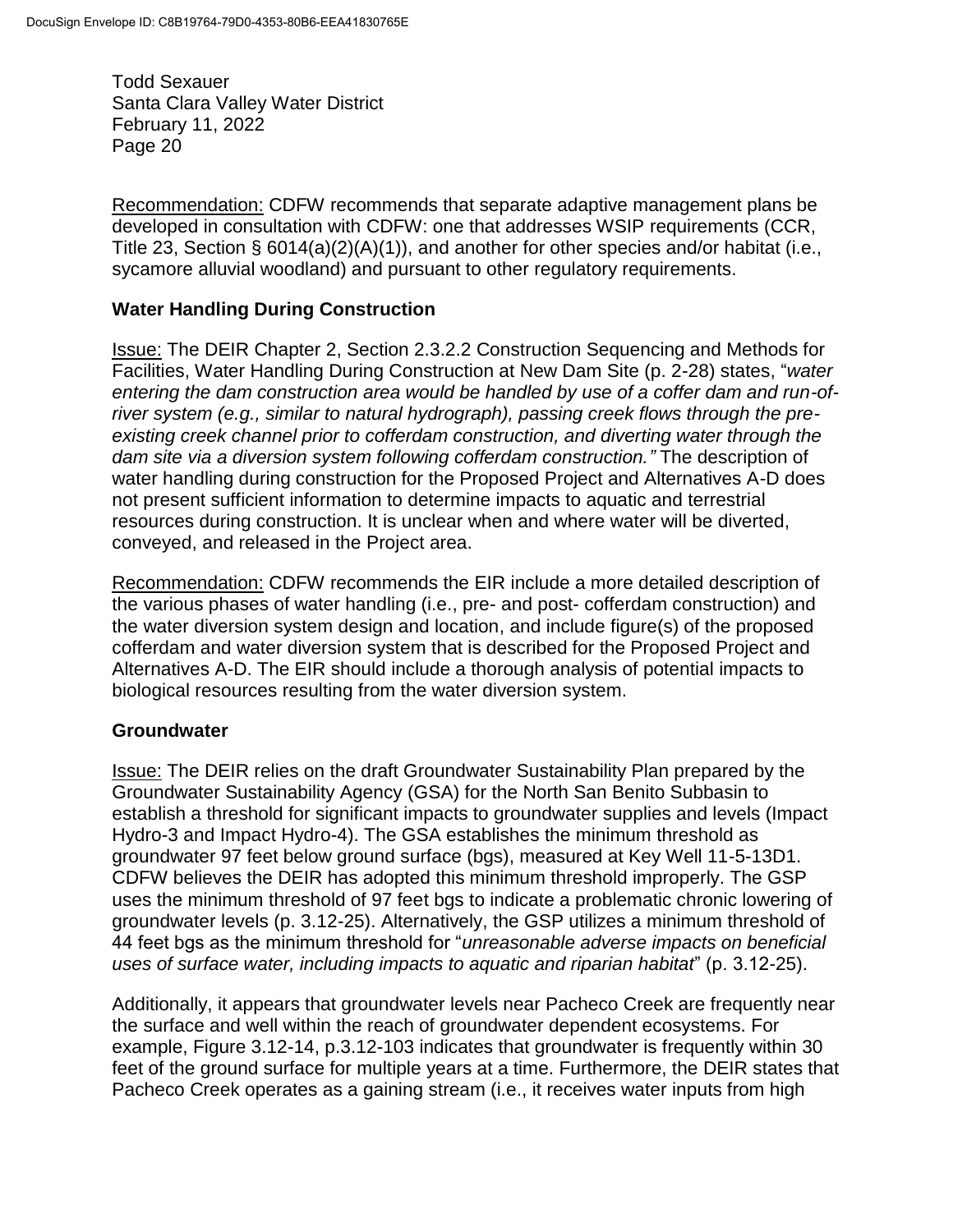groundwater levels) during even dry years (p. 3.12-6). Therefore, the minimum threshold of 97 feet bgs is an inadequate threshold for determining potential impacts to groundwater dependent ecosystems located downstream of the Proposed Project, as this area regularly has demonstrated groundwater levels near the surface.

Furthermore, the DEIR does not identify ecosystems downstream of the Proposed Project that may be impacted by lower groundwater levels. However, the California Department of Water Resources' Natural Communities Dataset (NC Dataset) identifies both groundwater-dependent vegetation and wetlands downstream of the Proposed Project along Pacheco Creek within the Gilroy-Hollister Valley, North San Benito subbasin. While the NC Dataset only identified groundwater dependent ecosystems within groundwater basins identified within the California Department of Water Resources' Bulletin 118, it is likely that groundwater dependent ecosystems also exist further upstream along Pacheco Creek (in Groundwater Reach 1 as depicted in Figure 3.12-5), closer to the Proposed Project.

Moreover, the DEIR states that "*the Proposed Project would temporarily modify surface flows in Pacheco Creek for the period of time between removal of North Fork Dam and initial operation of the new dam. This would result in seasonal changes in groundwater recharge in Pacheco Creek and seasonal reductions in groundwater supplies for up to seven years in the four Groundwater Reaches underlying Pacheco Creek*" (p. 3.12-31).

Recommendation: CDFW recommends the EIR properly identify ecosystems that may be impacted by groundwater level declines as well as adopt a much higher groundwater level as the threshold for the determination of potential Project impacts.

## **Permanent Access Roads and Artificial Lighting**

Issue: In section 2.3.1.5 Permanent and Temporary Access Roads and Improvements, the Proposed Project and Alternatives A-D would include both permanent and temporary roads. However, the DEIR does not provide sufficient information on baseline conditions and future road infrastructure (whether the permanent roads are existing or proposed to be constructed). The purpose or need for any future construction of permanent roads as well as resulting impacts of road construction to biological resources are also not clearly described. CDFW considers any additional barriers or impediments to species movement as both a significant impact and a cumulatively significant impact.

Additionally, the DEIR states that "*permanent lighting*" (p. 2-22) will be installed as part of the Proposed Project; however, the DEIR does not adequately address impacts to species due to artificial lighting. Night lighting can disrupt the circadian rhythms of many species. Many wildlife species use photoperiod cues for communication (e.g., bird song; Miller 2006), determining when to begin foraging (Stone *et al*. 2009), behavior thermoregulation (Beiswenger 1977), and migration (Longcore and Rich 2004). Artificial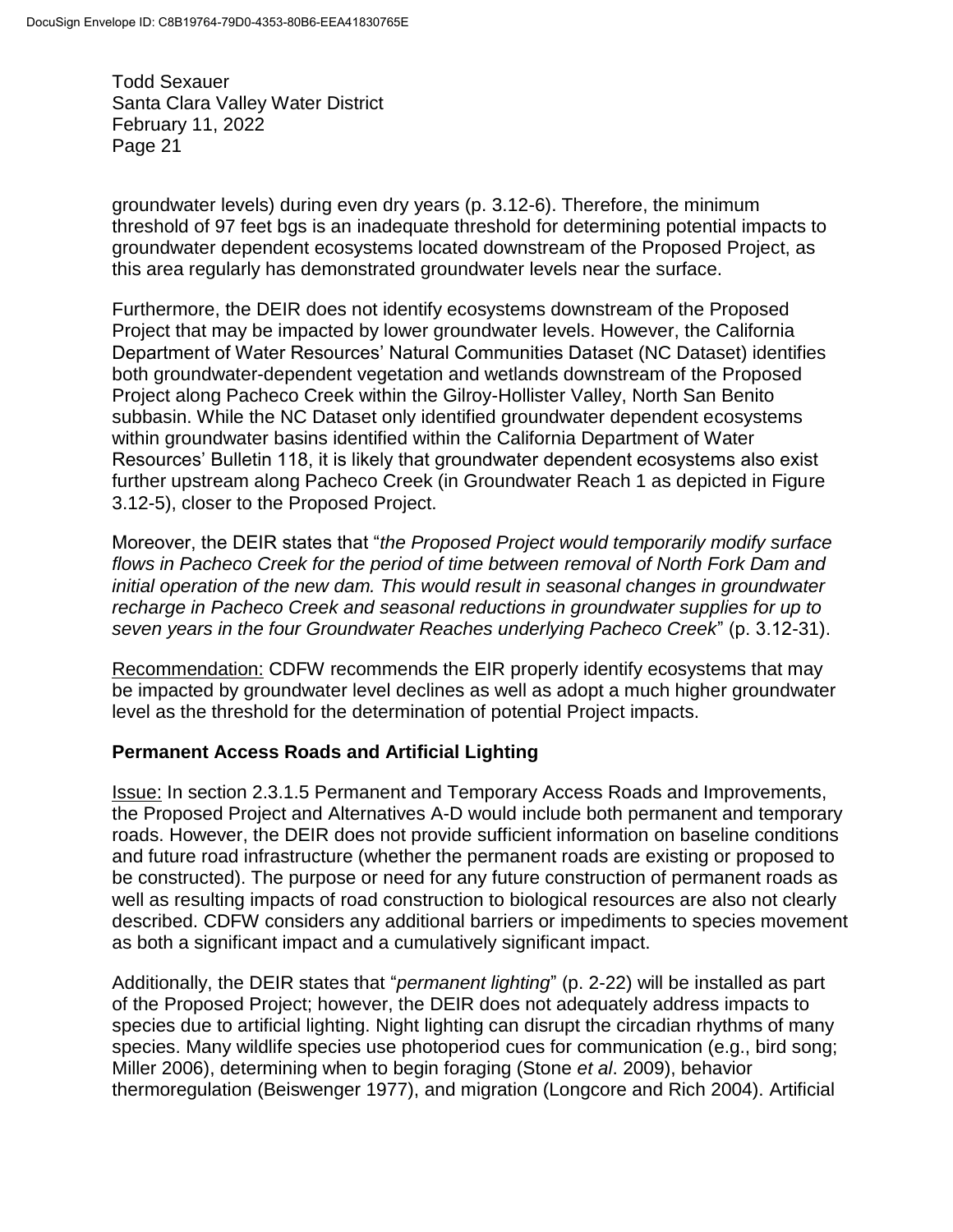lighting has also been found to impact juvenile salmonid overwintering success by delaying the emergence of salmonids from benthic refuge and reducing their ability to feed during the winter (Contor and Griffith 1995). One study showed that artificial light adversely impacts reproduction in badgers and causes a reduction in the population size and affects foraging (Natural England 2002).

Recommendation: CDFW recommends that the EIR provide a more detailed description on both existing and future proposed permanent roads within the Proposed Project area. In addition to implementing mitigation measure PAMM BI-10 – Minimize Impacts on Wildlife Dispersal and Migratory Corridors, CDFW recommends the following measures be incorporated in the EIR to address both the individual and cumulatively significant impacts to wildlife connectivity in order to reduce those impacts to LTS:

- Existing wildlife studies and data should be reviewed and referenced and, as necessary, new studies conducted to identify the areas where wildlife crossings are most prevalent and to identify areas where wildlife crossing installations would result in the largest benefit to rare, threatened, and endangered species and serve to reduce vehicle strikes.
- Existing structures should be updated, and new structures installed to facilitate wildlife movement and increase overall connectivity in the Project area from existing conditions. Site selection criteria and design criteria for wildlife connectivity structures should be conducted in coordination with natural resources agencies and follow the protocols outlined in; The California Department of Transportation (Caltrans), Wildlife Crossings Design Manual, Meese et.al., University of California Davis, March, 20093 and the Wildlife Crossing Structure Handbook – Design and Evaluation in North America, Publication No. FHWACFL/TD-11-003, March, 20114.

CDFW recommends the EIR address all direct and indirect impacts to biological resources from the installation of artificial lighting. In addition to measure PAMM AES-1, Project Lighting, the EIR should describe the type, quantity, location and specification outputs (in kelvin-scale and/or nanometers) of all proposed new and replacement artificial lighting installations for all proposed dam alternatives. A comparison analysis amongst potential alternatives as it pertains to light pollution should be included in the EIR. To accomplish this, the EIR should provide an analysis of the current lighting regime known to be present onsite as well as an analysis of the proposed changes and the lighting regime that will occur as a result of new or replacement lighting installations through the development and comparison of Isolux diagrams. Isolux diagrams should illustrate the area and intensity over which artificial lighting will create additional light impacts over the natural landscape or aquatic habitat along the Project area. CDFW recommends incorporating the following avoidance and minimization measures as conditions of approval in the EIR to reduce potentially significant impacts: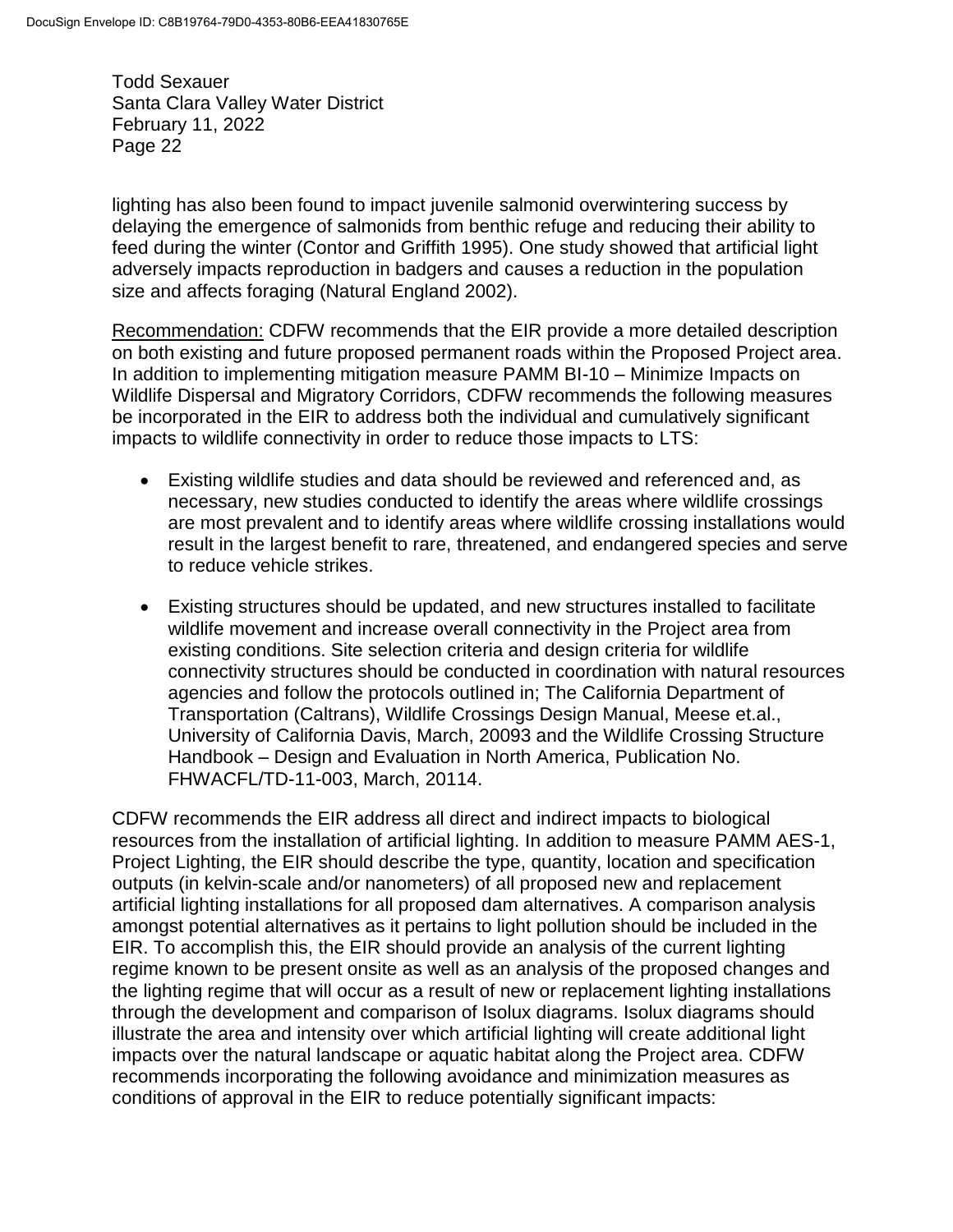#### *Mitigation Measure 1: Light Impact Assessment and Avoidance*

Valley Water shall submit to natural resource agencies, 30 days prior to the initiation of construction, Isolux diagrams that include current light levels present during Pre-Project conditions and the predicted Project light levels that will be created upon completion of the Project. Within 60 days of Project completion Valley Water shall conduct a ground survey that compares predicted light levels with actual light levels through comparison of Isolux diagrams. If an increase from the projected levels to the actual levels is discovered, additional avoidance, minimization, or mitigation measures may be required in coordination with the natural resource agencies.

#### *Mitigation Measure 2: Light Output Limits*

All LED's or bulbs installed as a result of the Project shall be rated to emit or produce light at or under 2700 kelvin that results in the output of a warm white color spectrum.

#### *Mitigation Measure 3: Vehicle Light Barriers*

Solid concrete barriers at a minimum height of 3.5 feet should be installed in areas where they have the potential to reduce illumination from overhead lights and from vehicle lights into areas outside of the roadway. Barriers should only be utilized as a light pollution minimization measure if they do not create a significant barrier to wildlife movement. Additional barrier types should be employed when feasible, such as privacy slats into the spacing of cyclone fencing to create light barriers into areas outside the roadway.

#### *Mitigation Measure 4: Reflective Signs and Road Stripping*

Retro-reflectivity of signs and road stripping should be implemented throughout the Project to increase visibility of roads to drivers and reduce the need for electrical lighting. Reflective highway markers have also been proven effective to reduce raptor collisions on highways in California Central Valley if installed along highway verges and medians.

#### *Mitigation Measure 5: Light Pole Modifications and Shielding*

All light poles or sources of illumination that shall be new or replacement installation should be installed with the appropriate shielding to avoid excessive light pollution into natural landscapes or aquatic habitat within the Project area and in coordination with wildlife agencies. In addition, the light pole arm length and mast heights should be modified to site specific conditions to reduce excessive light spillage into natural landscapes or aquatic habitat. In areas with sensitive natural landscapes or aquatic habitat Valley Water should also analyze and determine in the updated EIR if placing the light poles at non-standard intervals has the potential to further reduce the potential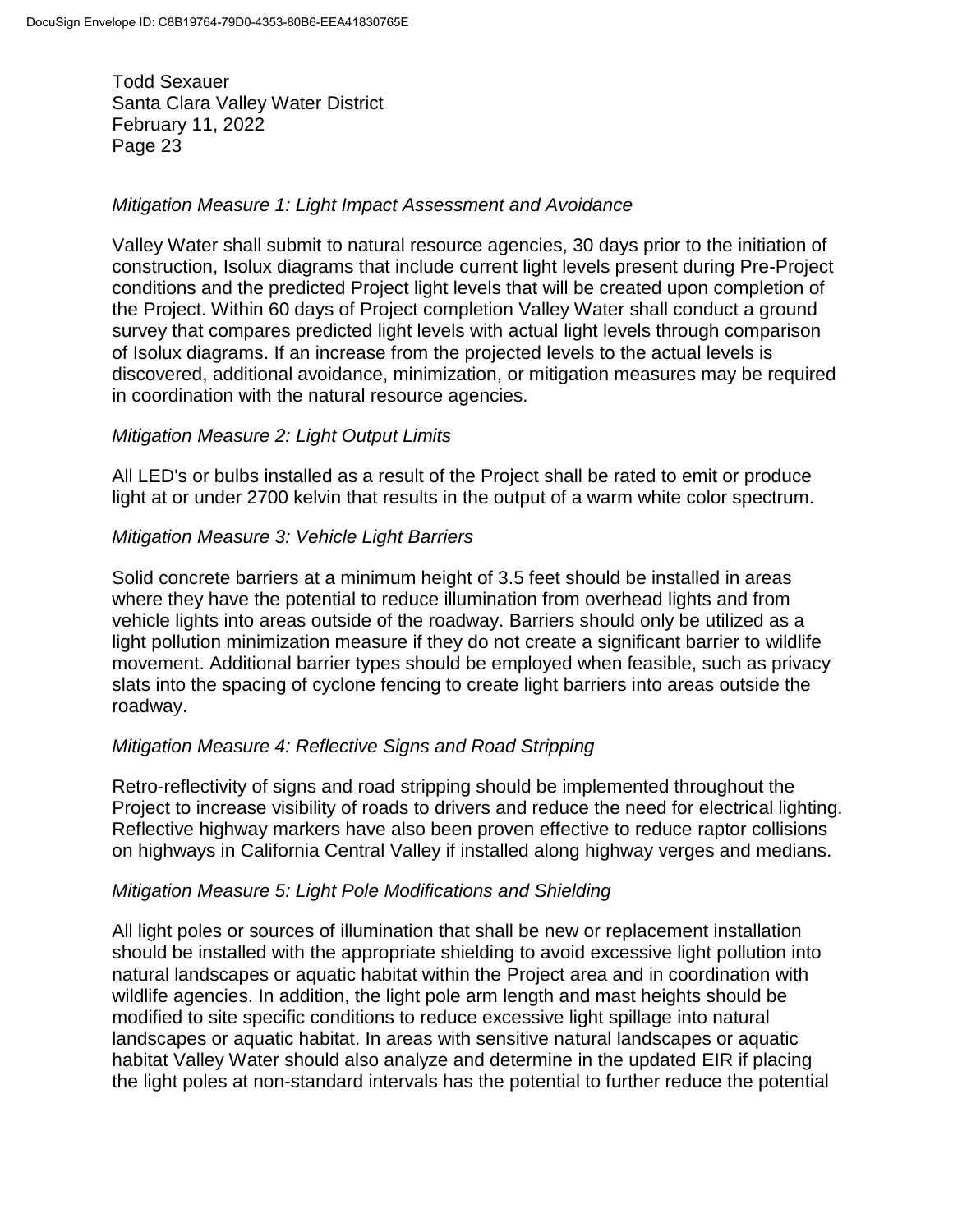for excessive light pollution caused by decreasing the number of light output sources in sensitive areas.

### **Wildlife Connectivity/Corridors**

Issue: The Proposed Project would inundate existing upland habitat as well as construct permanent roads and improve drainage by installing culverts. The Proposed Project may create barriers to the movement of wildlife such as mountain lion (*Puma concolor*), which is a candidate species for listing under CESA; tule elk (*Cervus canadensis nannodes;* see also page 35 of this letter); and mesocarnivores which could prevent access to important hunting or foraging grounds, shelter, and breeding areas. Such impediments and habitat fragmentation could result in isolation of subpopulations and reduced genetic material exchange, putting populations at risk of local extirpation. Roads are also known causes of wildlife mortality in the Pacheco Pass State Route 152 area based on ongoing wildlife permeability studies conducted by Pathways for Wildlife (from 2020 to present). Under measure PAMM BI-10 Minimize Impacts on Wildlife Dispersal and Migratory Corridors, p. 2-45, the DEIR states that culverts of at least 36 inches in diameter or greater at key wildlife crossing locations would be installed; however, this measure would not fully ensure wildlife passage for all species and not sufficiently mitigate for impacts to wildlife corridors to LTS levels.

Recommendation: CDFW recommends that the EIR include a detailed description of existing wildlife habitat linkages and movement corridors within the Proposed Project study area, and a thorough analysis of the Project's potential direct and indirect impacts to mountain lion, tule elk, and mesocarnivore subpopulations, including impaired wildlife connectivity and mortality due to vehicle collisions on roads resulting from implementation of the Project. Work by James Thorne and others from the University of California, Davis, in 2002 and 2006, tracking data from mountain lion and tule elk research and work associated with the Santa Clara Habitat Conservation Plan/Natural Community Conservation Plan (SCVHP or Habitat Plan) has specifically identified 17 corridors in Santa Clara County of significant importance.

The EIR should include effective and feasible avoidance, minimization, and mitigation measures to reduce impacts to wildlife connectivity to LTS. For impacts that cannot be completely avoided, compensatory mitigation could include planning, design, and implementation of appropriate wildlife crossings in select areas of the Pacheco Creek watershed and surrounding lands. An extensive evaluation should be conducted before final wildlife passage locations are selected to determine the appropriate and most effective locations, number, and types of wildlife passage structures. Dedicated wildlife crossing structures should ensure permeability, be evaluated on a species-specific basis, and be required to meet specific minimum dimensions for increased probability of wildlife utilizing these structures for crossing opportunities. Specific care should be taken to ensure that any wildlife crossing structure design incorporates generous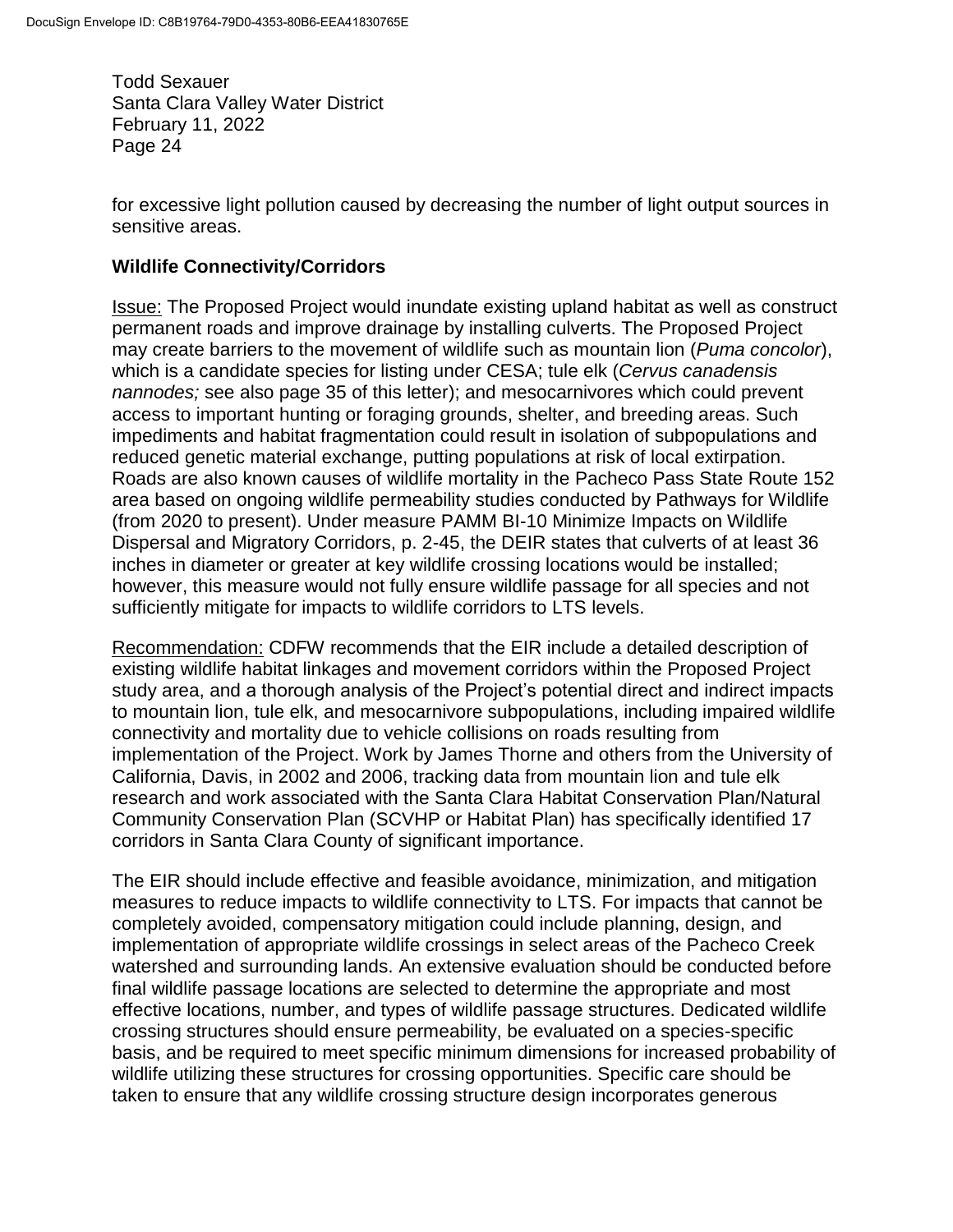openness and clear line of sight from entry to exit to maximize detection of the crossing by species at the time of encounter and to ensure use. Wildlife crossings should be developed in consultation with CDFW and other appropriate natural resource agencies and experts.

#### **Water Conveyance Facilities**

Issue: Chapter 2, section 2.3.1.2 Water Conveyance Between Expanded Reservoir and Existing Pacheco Conduit and Chapter 3.6, p. 3.6-39 of the DEIR describe the construction of a conveyance pipeline that will include trenchless tunneling underneath South Fork Pacheco Creek. The proposed tunnel would require excavation "*for the approximately 350-foot-long trenchless crossing."* Although there are some measures provided to prevent fractures (e.g., monitoring ground movement) additional measures are needed.

Recommendation: CDFW recommends that a frack-out contingency plan be developed for the conveyance pipeline and included as a minimization measure. The plan should be designed, pre-planned, and include directing the drilling in such a way as to minimize the risk of spills of all types. The frac-out contingency plan should address the possibility of frac-outs (the release of drilling lubricants through fractures in streambed, waterway, or bank) and should include but not be limited to the name(s) and phone numbers of biological monitor(s) and crew supervisor(s); documentation of the experience of the drilling contractor and the training of their inspector(s); site specific resources of concern, including factors such as possible presence of sensitive species; monitoring protocols including frac-out monitoring; and containment and equipment list, necessary hose lengths, number of sandbags or similar and specifications on diverting flow around frac-out, etc. The EIR should also address all potential impacts to biological resources due to this project component.

## **Potential for Species to Occur and Project Study Area**

Issue: The DEIR repeatedly states that a species has a low potential to occur within the Project area since there are no California Natural Diversity Database (CNDDB) occurrences within 5 miles of the Project area. For example, Lemmon's Jewelflower (*Caulanthus lemmonii*), which has a California Rare Plant Rank of 1B.2 (rare, threatened, or endangered), has the potential to occur in grassland habitats within the access and utility area. Nevertheless, the DEIR states that "*however, there are no CNDDB record within 5 miles of the project study area of this species, so it is considered to have low potential to occur*" (p. 3.5-26). The potential for a species to occur should not be solely based on whether an occurrence has been documented on CDFW's CNDDB. CNDDB is a very useful tool that provides location and natural history information on special-status plants, animals, and natural communities, but is a positive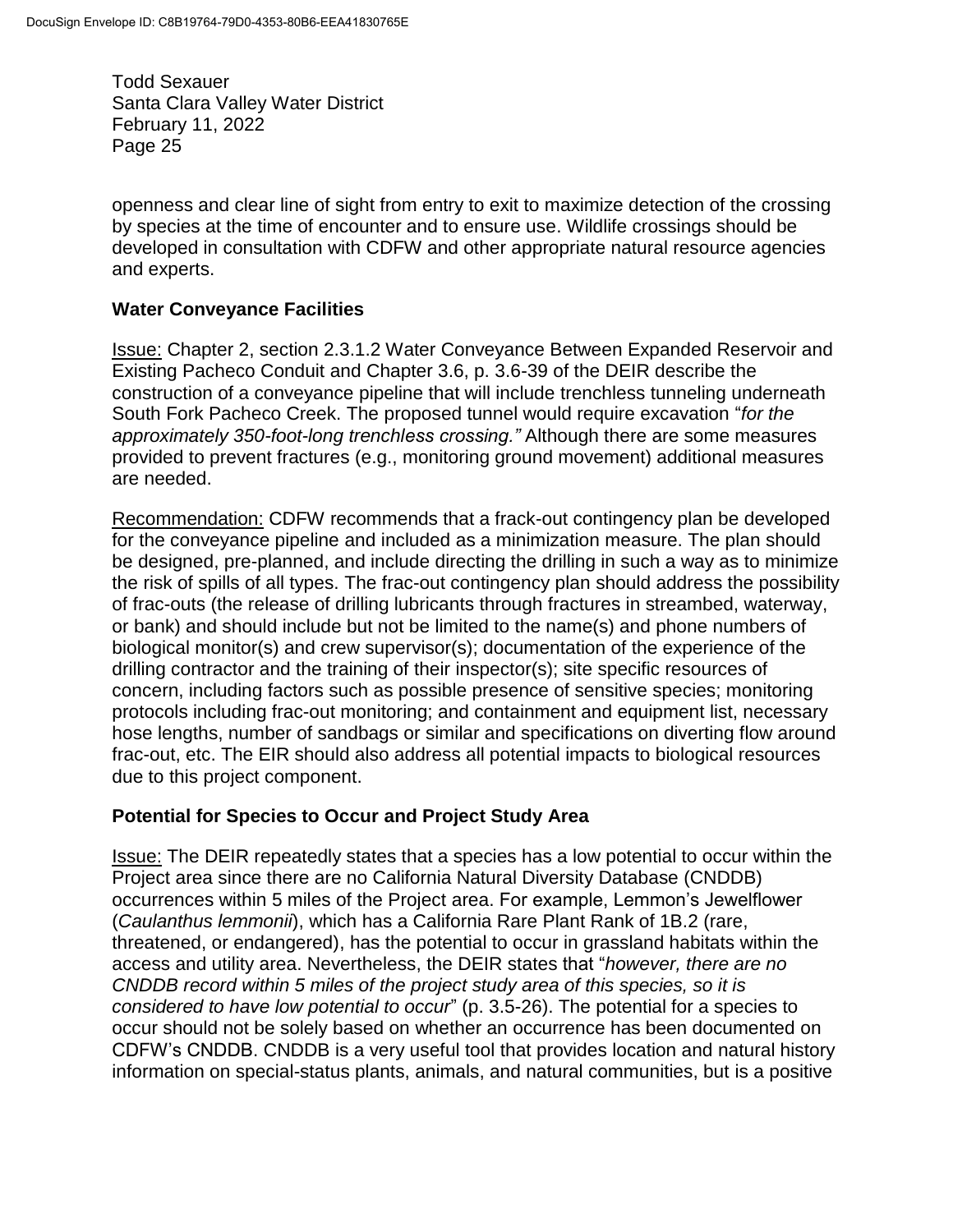occurrence database which does not confirm absence and does not replace a sitespecific habitat assessment and protocol-level surveys.

The DEIR includes inconsistencies between Chapter 3.5 and the Biological Resources – Botanical/Wildlife Appendix in regards to the Project study area boundaries. Chapter 3.5 discusses some impacts from the installation of transmission lines and construction of permanent access roads, but the Botanical/Wildlife Appendix states "*the study area encompasses approximately 6,835 acres and includes the currently proposed impact areas associated with construction of the proposed dam and inundation area (i.e., study area does not include the future landowner access routes or auxiliary roads or transmission lines)"* (p.2-1). It is therefore unclear how Chapter 3.5 addresses biological resource impacts from Project activities such as the utility transmission lines and access roads.

Recommendation: CDFW recommends that the EIR re-assess the potential for species to occur based on rigorous and thorough habitat assessments and suitability for each plant and wildlife species with potential to occur within the Project area, and not solely rely on CNDDB occurrences. CDFW recommends that protocol-level surveys be conducted in habitats found to be suitable for special-status species.

CDFW also recommends that the EIR address the inconsistencies between Chapter 3.5 and the Biological Resources – Botanical/Wildlife Appendix. The Project study area should be clear and consistent throughout the document and supplemental information. Additionally, impacts due to the construction of permanent access roads or installation of transmission lines should be fully analyzed in the EIR (see also other sections in this letter addressing these topics).

## **Bald Eagle (***Haliaeetus leucocephalus***), Golden Eagle (***Aquila chrysaetos***), and California Condor (***Gymnogyps californianus***)**

Issue: Bald eagle is State listed under CESA as endangered and a State Fully Protected Species. Golden eagle is a State Fully Protected Species and both species are protected under the Bald and Golden Eagle Act. California Condor is both Federally listed and State listed as endangered, as well as a State Fully Protected Species. These species are known to occur within and in the vicinity of the Proposed Project footprint. The Project will permanently remove potential nest trees and foraging habitat used extensively by these species and involve noise and groundwork from construction. Mitigation Measure BI-13a: Avian Transmission Line Design Avoidance Measures, and Mitigation for Loss of Habitat (Proposed Project, Alternatives A- D) (p. 3.5-322) states that Valley Water will follow Avian Power Line Interaction Committee (APLIC) *Suggested Practices for Avian Protection on Power Lines.* However, the measure does not include mitigation for loss of habitat as the mitigation measure title states.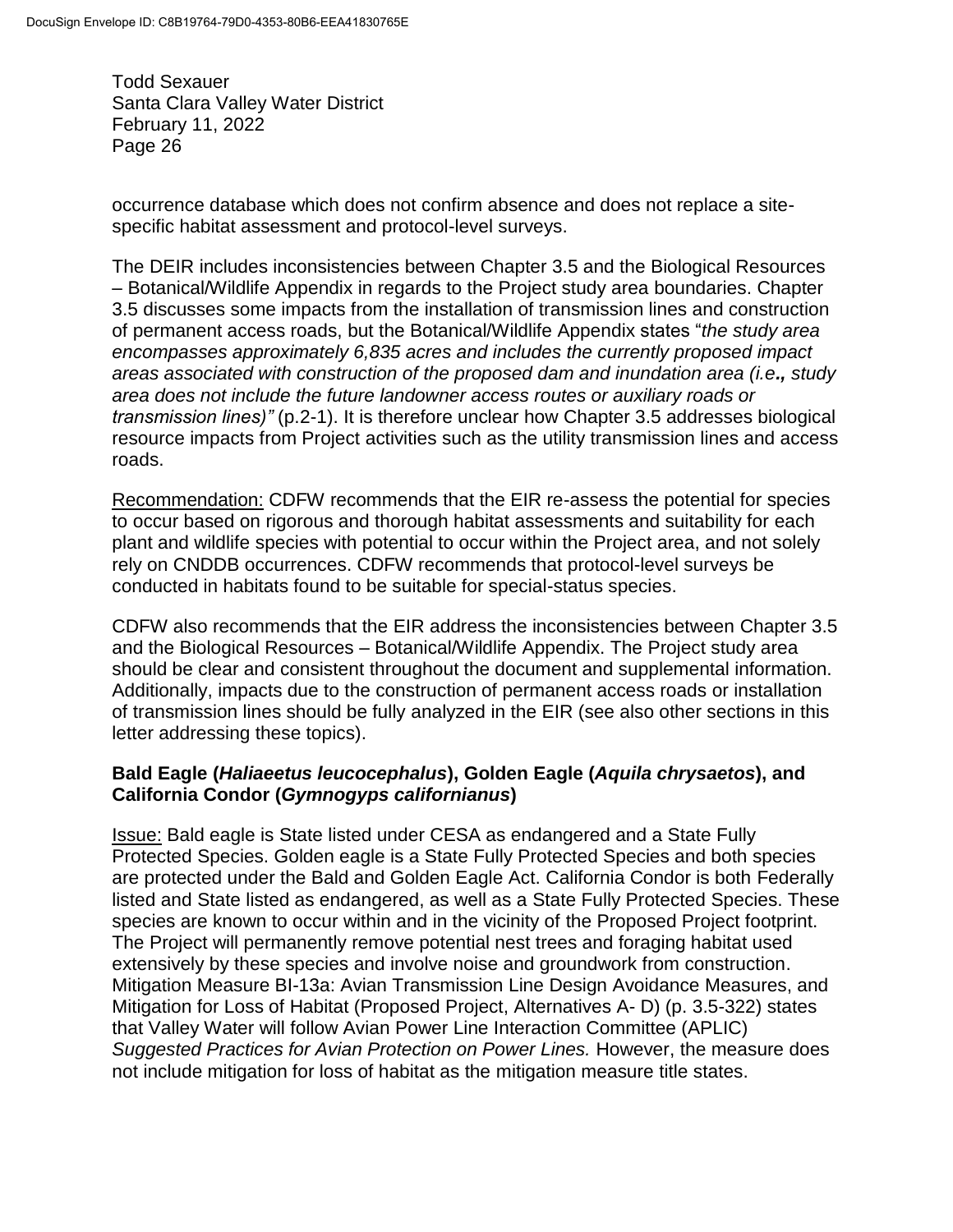Recommendation: CDFW recommends that the EIR include detailed mitigation measures based on guidance and recommendations from the APLIC to avoid or minimize avian collisions and electrocution from installation of transmission lines. The EIR should also include an assessment of all temporary and permanent loss of all nesting, roosting and foraging habitat for bald eagle, golden eagle and other avian species, and sufficient compensatory mitigation to completely offset the impacts to avian habitat.

### **California Tiger Salamander (***Ambystoma californiense***), California Red-Legged Frog (***Rana Draytonii***), Foothill Yellow-Legged Frog (***Rana boylii***)**

Issue: California tiger salamander (CTS) is both Federally and State listed as threatened. California red-legged frog (CRLF) is federally listed as threatened and is a State Species of Special Concern. Foothill yellow-legged frog (FYLF) is State listed as endangered and a candidate to be federally listed. The DEIR describes multiple Project activities that could cause "take" of CTS and FYLF as well as impact CRLF and their habitat.

Recommendation: If the Proposed Project will impact any CESA-listed species, early consultation is encouraged, as significant modification to the Project and mitigation measures may be required in order to obtain a CESA Permit. More information on the CESA permitting process can be found on the CDFW website at [https://www.wildlife.ca.gov/Conservation/CESA.](https://www.wildlife.ca.gov/Conservation/CESA) CDFW recommends that Valley Water apply for an ITP for CTS and FYLF as a condition of Project approval.

If any CRLF are found during pre-construction surveys or at any time during construction, discussion with CDFW is recommended to determine if any additional minimization measures are warranted. CDFW recommends that initial ground-disturbing activities be timed to avoid the period when CRLF are most likely to be moving through upland areas (November 1 and March 31). When ground-disturbing activities must take place between November 1 and March 31, CDFW recommends a qualified biologist monitor construction activity daily for CRLF.

## **Western Burrowing Owl (***Athene cunicularia***)**

Issue: Western burrowing owl (BUOW) is designated as a California Bird Species of Special Concern. The DEIR states that there is potential for nesting and foraging habitat within the Project study area for BUOW and other owl species. The DEIR also states that "*construction activities (e.g., grading) would occur during the avian breeding season (i.e., February 1 through September, depending on species) and could disturb special-status avian species*" (p. 3.5-97) including BUOW. Furthermore, "*construction-related disturbances... could result in the incidental loss of fertile eggs or nestlings and/or nest abandonment*" (p. 3.5-98).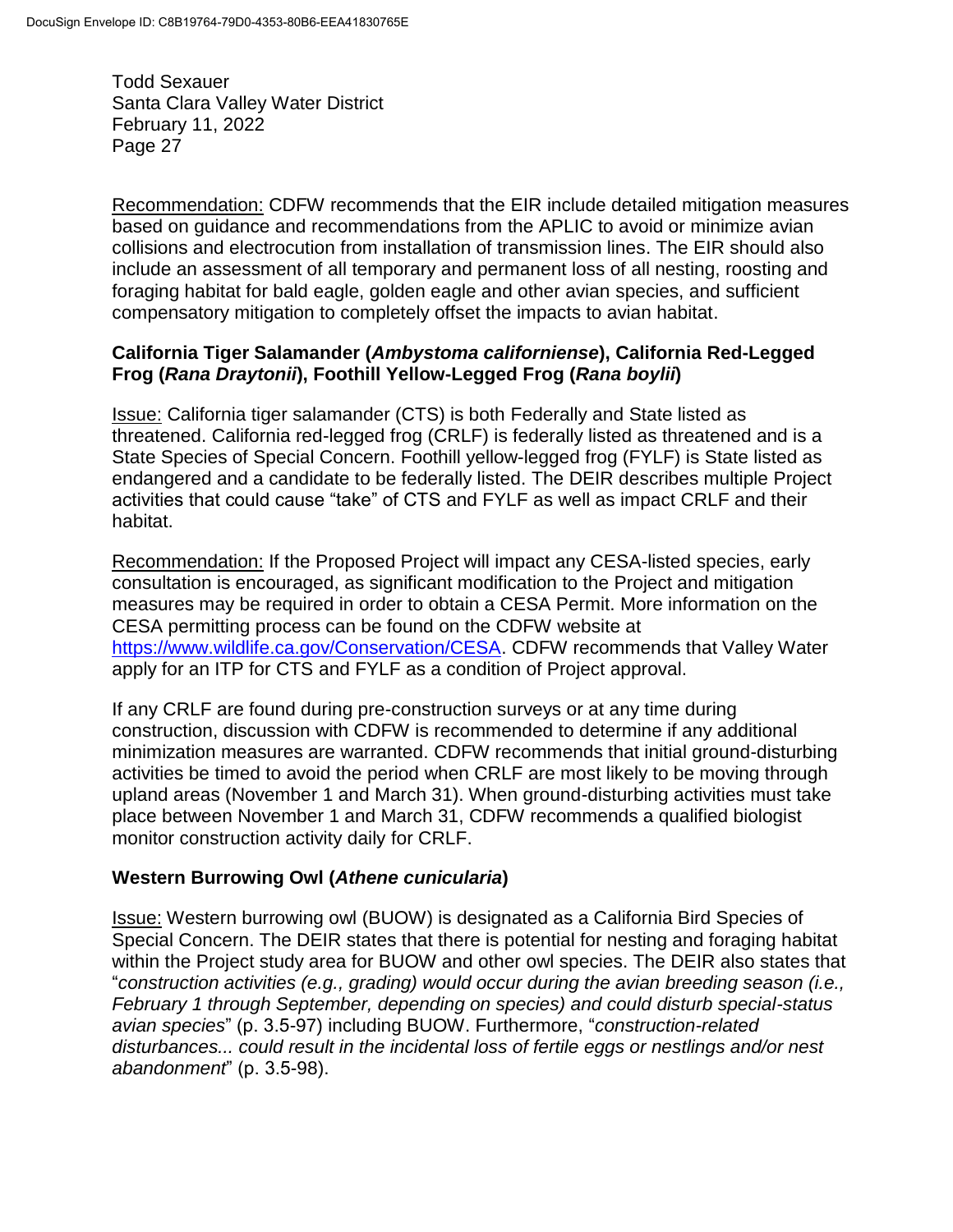Recommendation: In addition to measure BI-3b which includes conducting focused surveys prior to construction following CDFW's Staff Report on Burrowing Owl Mitigation survey methodology [\(https://wildlife.ca.gov/Conservation/Survey-Protocols#377281284](https://wildlife.ca.gov/Conservation/Survey-Protocols#377281284-birds) [birds\)](https://wildlife.ca.gov/Conservation/Survey-Protocols#377281284-birds), CDFW recommends that surveys encompass the entire Project area and a sufficient buffer zone to detect owls nearby that may be impacted. Time lapses between surveys or Project activities should trigger subsequent surveys, as determined by a qualified biologist, including but not limited to a final survey within 24 hours prior to ground disturbance before construction equipment mobilizes to the Project area. The qualified biologist should have a minimum of two years of experience implementing the CDFW 2012 survey methodology resulting in detections.

CDFW recommends that detected burrowing owls be avoided pursuant to the buffer zone prescribed in the CDFW 2012 staff report. Please be advised that CDFW does not consider eviction of burrowing owls (i.e., passive removal and of an owl from its burrow or other shelter) as a "take" avoidance, minimization, or mitigation measure; therefore, off-site habitat compensation is appropriate if impacts to BUOW habitat cannot be completely avoided. Off-site habitat compensation that supports both suitable nesting and foraging habitat would be warranted for any nest burrows used within the last three years that would be removed. Habitat compensation acreages amount depends on sitespecific conditions. For mitigation to be effective and enforceable, we recommend that mitigation lands for BUOW be protected in perpetuity through placement of a conservation easement and preparation and implementation of a long-term management plan and endowment to manage the land for BUOW.

#### **San Joaquin Kit Fox (***Vulpes macrotis mutica***)**

Issue: San Joaquin kit fox (SJKF) is State listed as threatened. The Proposed Project and Alternatives A-D have the potential to impact foraging, denning, and dispersal habitat for this species. In addition to grassland and shrubland habitats, SJKF den in a variety of areas such as rights-of-way, agricultural and fallow/ruderal habitat, dry stream channels, and canal levees, and populations can fluctuate over time. SJKF are also capable of occupying urban environments (Cypher et al. 2013). SJKF may be attracted to Project construction zones due to the type and level of ground disturbing activities and the loose, friable soils resulting from intensive ground disturbance. In addition to natural habitats, SJKF will forage in fallow and agricultural fields and utilize streams and canals as dispersal corridors. As a result, there is potential for SJKF to occupy all suitable habitat within the Project area and surrounding area.

Without appropriate avoidance and minimization measures for SJKF, potential significant impacts associated with construction include habitat and connectivity loss, den collapse, inadvertent entrapment, reduced reproductive success, reduction in health and vigor of young, and direct mortality of individuals.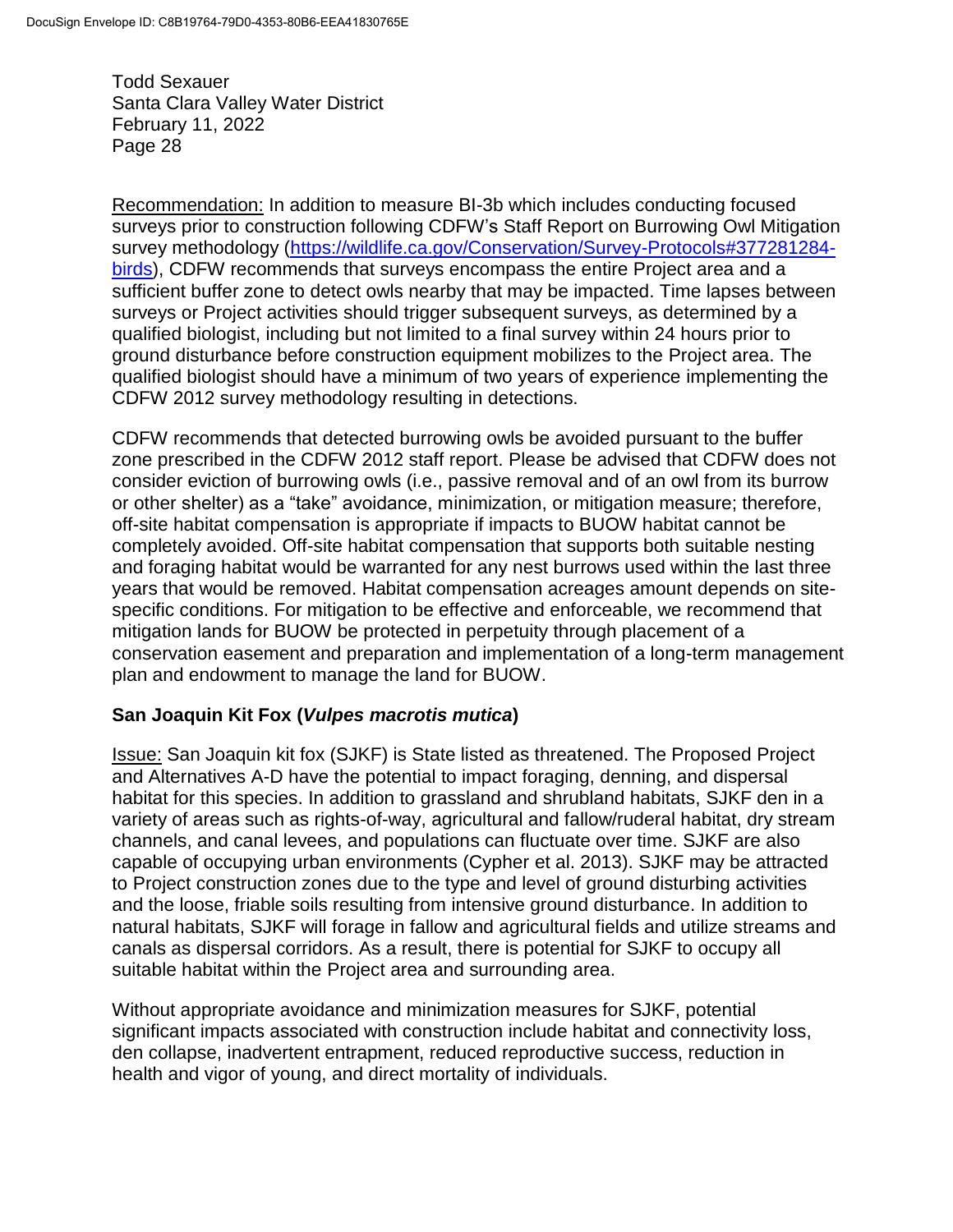Recommendation: To evaluate potential impacts to SJKF associated with subsequent land conversion, ground disturbance and construction, CDFW recommends conducting the following evaluation of Project areas and implementing the following mitigation measures:

- For all Project-specific components including construction and land conversion, CDFW recommends that a qualified biologist conduct a habitat assessment in advance of Project implementation, to determine if the Project area or its immediate vicinity contains suitable denning habitat for SJKF.
- CDFW recommends assessing presence/absence of SJKF dens by having qualified biologists conduct surveys of Project areas and a 500-foot buffer of Project areas to detect SJKF and their sign. CDFW also recommends following the USFWS "*Standardized recommendations for protection of the San Joaquin kit fox prior to or during ground disturbance*" (2011).

If SJKF dens or other SJKF use is identified on-site and take avoidance cannot be ensured, CDFW recommends that Valley Water obtain an ITP in advance of Project implementation.

## **Western Pond Turtle (***Actinemys marmorata***)**

Issue: Western pond turtle (WPT) is a State Species of Special Concern. Mitigation Measure BI-8c (p. 3.5-94) includes the development of a translocation plan to move individuals out of harm's way.

Recommendation: CDFW recommends adding the measure below in the EIR to ensure relocation, if needed, is appropriately implemented:

- Surveys for WPT should include the identification of western pond turtles and their nests. If relocation is necessary, a relocation plan shall be prepared and approved by CDFW prior to implementation. The plan shall include disinfection and handling protocols, animal care during relocation, suitable areas for relocations, and reporting requirements.

## **Tricolored Blackbird (***Agelaius tricolor***)**

Issue: Tricolored blackbird (TRBL) is State listed as threatened. The DEIR acknowledges that TRBL occur within the Project study area. The DEIR states that the Santa Clara Valley Habitat Agency (SCVHA) "*identified an active tricolored blackbird breeding colony at Circaulo pond in 2021, adjacent to Pacheco Creek*" (p. 3.5-36) which is located several miles downstream of the existing Pacheco dam.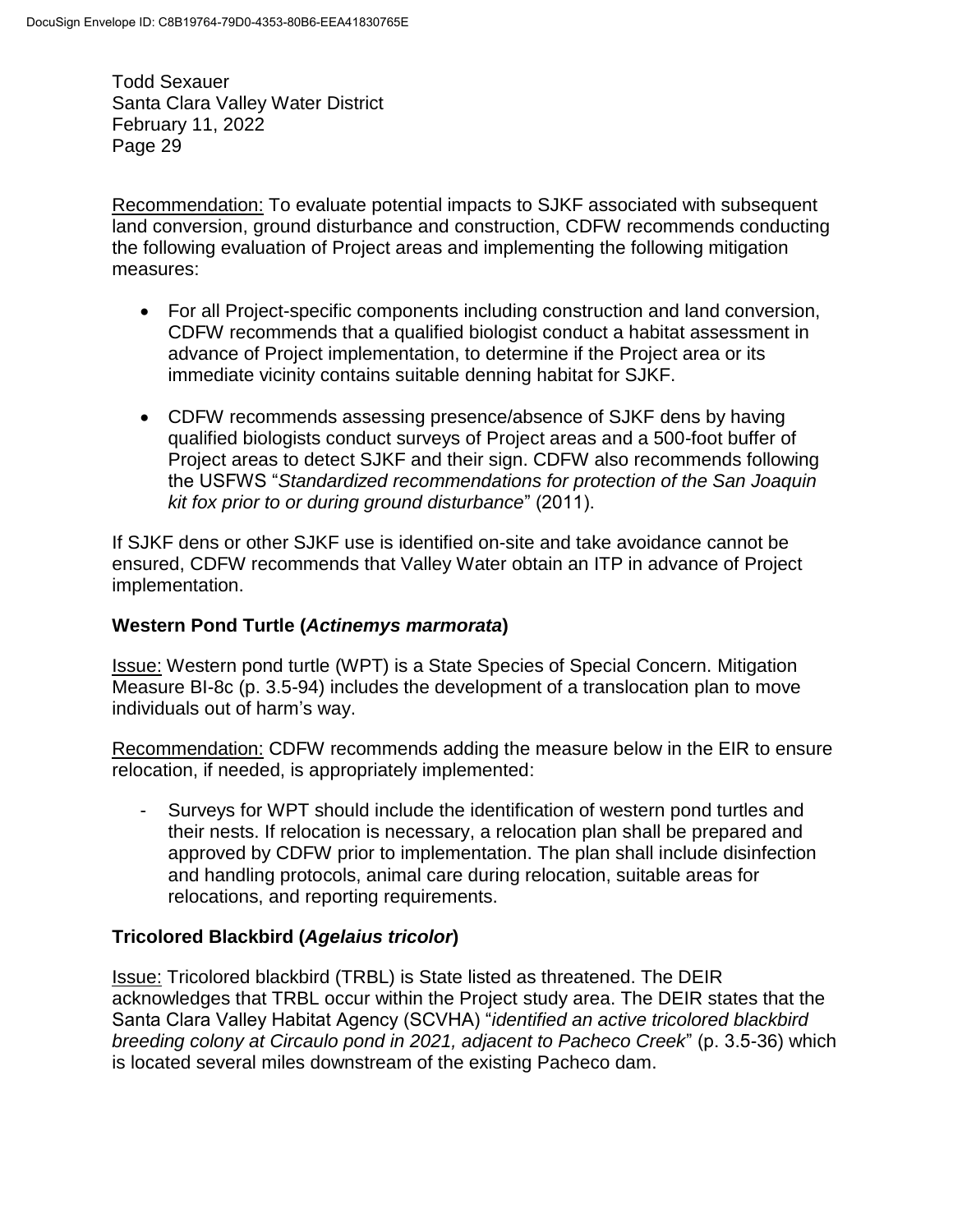Recommendation: Although the DEIR provides some avoidance, minimization, and mitigation measures such as PAMM BI-1 (pre-construction surveys and protective buffers), CDFW recommends EIR include the following measures, and that these measures be made conditions of approval for the Project.

It is advised that Project activities be timed to avoid the typical bird breeding season (February 1 through September 15). However, if Project activities must take place during that time, CDFW recommends that a qualified biologist conduct surveys for nesting TRBL throughout the nesting season with a final survey no more than 7 days prior to the start of ground or vegetation-disturbing activities to evaluate the presence/absence of TRBL nesting colonies in proximity to Project activities and to evaluate potential Project related impacts.

If an active TRBL nesting colony is found during pre-construction nesting season surveys, CDFW recommends implementation of a minimum 300-foot no-disturbance buffer in accordance with CDFW's *Staff Guidance Regarding Avoidance of Impacts to Tricolored Blackbird Breeding Colonies on Agricultural Fields in 2015* (CDFW 2015). However, a larger buffer up to 0.25 mile may be warranted for construction-type projects such as the Proposed Project that are not of an agricultural nature. CDFW advises that the buffer remain in place until the breeding season has ended or until a qualified biologist has determined that nesting has ceased, the birds have fledged and are no longer reliant upon the colony or parental care for survival. Further, TRBL colonies can expand overtime and for this reason the colony may need to be reassessed on a reoccurring basis to determine the extent of the breeding colony within seven (7) days of Project initiation.

In the event that a TRBL nesting colony is detected during surveys, consultation with CDFW is advised to discuss how to implement the Project and avoid take, or if avoidance is not feasible, acquisition of an ITP, pursuant to Fish and Game Code section 2081 subdivision (b), would be warranted prior to any ground or vegetation disturbing activities. If TRBL activity (nesting and/or foraging) is identified on or near the Project area, Valley Water should mitigate for the permanent loss of nesting and/or foraging habitat. Mitigation lands should be protected in perpetuity under a conservation easement and be managed in perpetuity through an endowment with an appointed land manager.

## **Swainson's Hawk (***Buteo swainsoni***)**

Issue: Swainson's hawk (SWHA) is State listed as threatened and has the potential to nest and forage within the Project area. The DEIR states (page 3.5-38) that approximately 4,000 acres of woodland and scrub habitats within the Project study area provide suitable nesting for SWHA and other raptors. The DEIR presents a general preconstruction survey measure (PAMM BI-1) for raptors; however, protocol-level surveys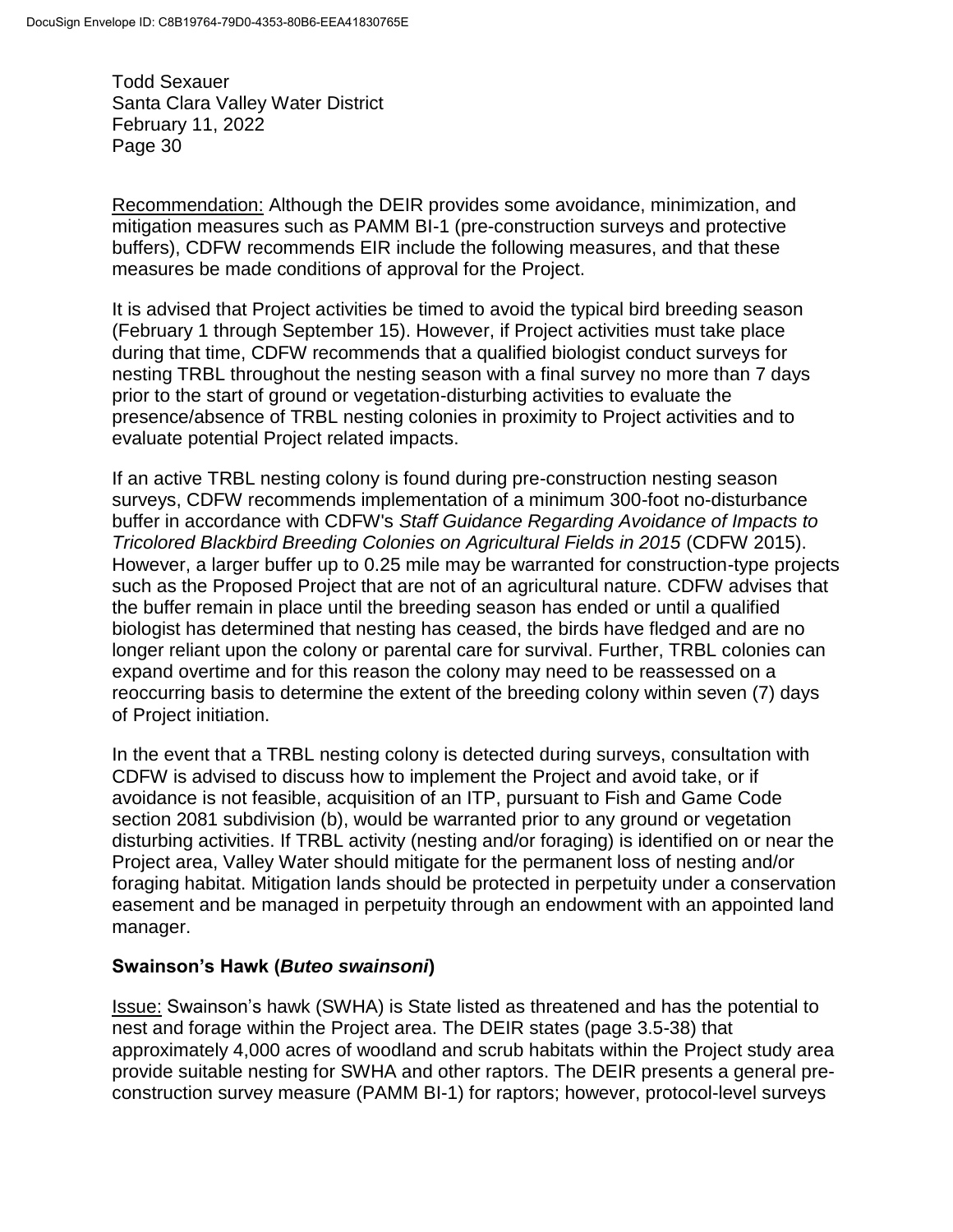specific to SWHA are warranted in order to ensure that presence or absence is confirmed. Compensatory mitigation for loss of both SWHA suitable nesting and foraging habitat is needed to reduce impacts to LTS levels.

Recommendation: CDFW recommends that prior to the initiation of construction activities, the Project proponent should have a qualified biologist conduct surveys for SWHA in accordance with the Swainson's Hawk Technical Advisory Committee's (TAC) *Recommended Timing and Methodology for Swainson's Hawk Nesting Surveys in California's Central Valley* (2000), available on CDFW's webpage at [https://www.wildlife.ca.gov/Conservation/Survey-Protocols#377281284-birds.](https://www.wildlife.ca.gov/Conservation/Survey-Protocols#377281284-birds) Survey methods should be closely followed by starting early in the nesting season to maximize the likelihood of detecting an active nest (nests, adults, and chicks are more difficult to detect later in the growing season because trees become less transparent as vegetation increases). Surveys should be conducted within a minimum 0.5-mile radius of the Project area or a larger area, if necessary, to identify potentially impacted active nests. Surveys should occur annually for the duration of the Project. The qualified biologist should have a minimum of two years of experience implementing the TAC survey methodology. If an active nest is identified, a 0.5-mile protective buffer should be maintained around the nest until the young fledge. The protective buffer should be clearly marked and be an area where no Project-related activities or personnel are allowed while in place. If the 0.5-mile buffer must be reduced, the Project proponent should be required to obtain a CESA ITP as a condition of Project approval.

If SWHA activity (foraging, not just nests) is identified on or near the Project site, Valley Water should mitigate for the permanent loss of foraging habitat. CDFW recommends compensation for the loss of SWHA foraging habitat to reduce impacts to SWHA foraging habitat to LTS based on CDFW's Staff Report Regarding Mitigation for Impacts to Swainson's Hawks (CDFG, 1994), which recommends that mitigation for habitat loss occur within a minimum distance of 10 miles from known nest sites and the amount of habitat compensation is dependent on nest proximity. In addition to fee title acquisition or conservation easement recorded on property with suitable grassland habitat features, mitigation may occur by the purchase of conservation or suitable agricultural easements. Suitable agricultural easements would include areas limited to production of crops such as alfalfa, dry land and irrigated pasture, and cereal grain crops. Vineyards, orchards, cotton fields, and other dense vegetation do not provide adequate foraging habitat.

Mitigation lands should be protected in perpetuity under a conservation easement and be managed in perpetuity through an endowment with an appointed land manager.

## **Monarch Butterfly (***Danaus plexippus plexippus***)**

Issue: Monarch butterfly is a California Terrestrial and Vernal Pool Invertebrate of Conservation Priority and candidate species under the federal Endangered Species Act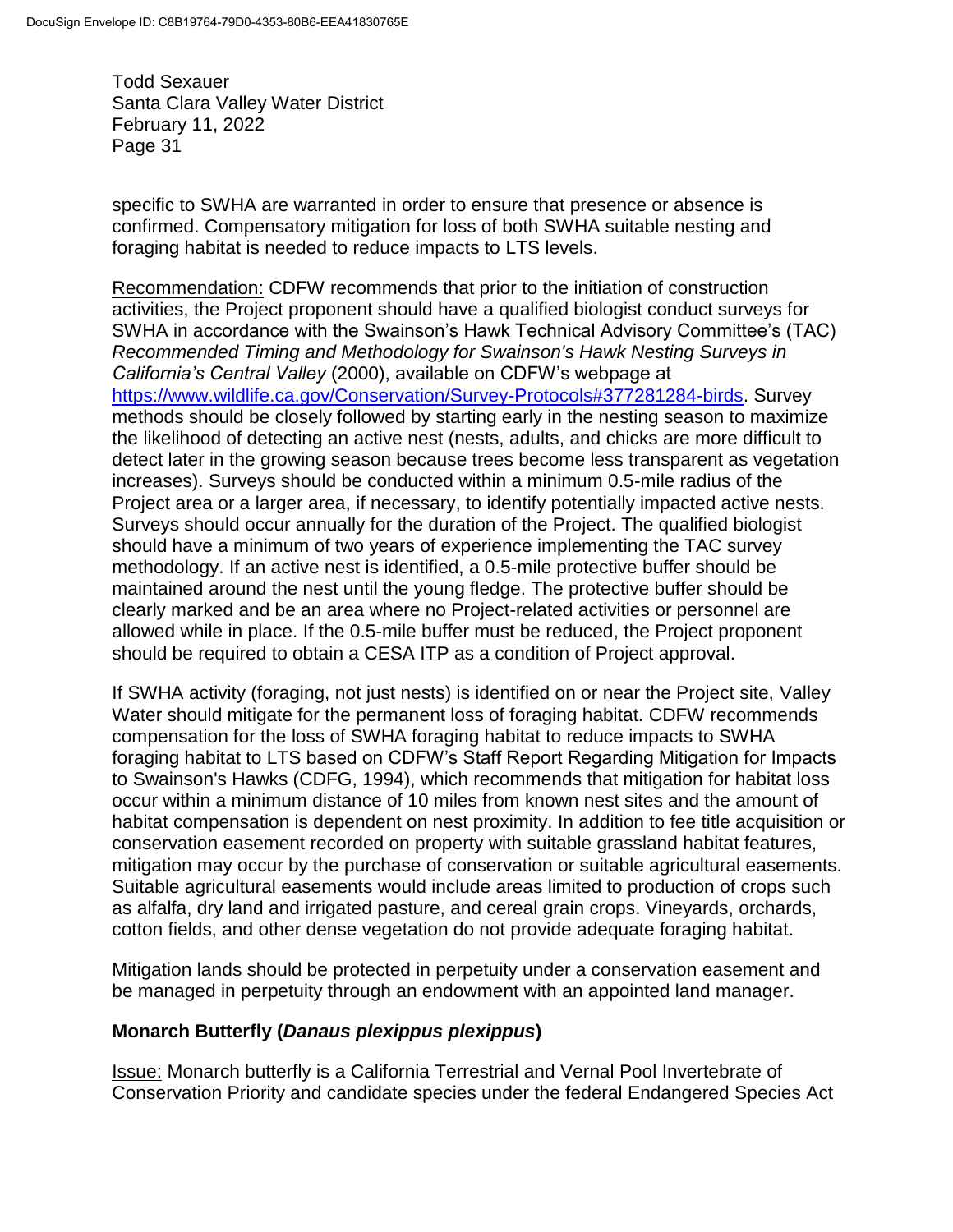(ESA). The DEIR states "*potential suitable breeding and migration habitat for the monarch butterfly occurs adjacent to and upstream from North Fork Dam*" (p. 3.5-32). Additionally, "*within the upstream and downstream areas, 11 populations of approximately 7,300 host plants (i.e., milkweed [Asclepias ssp.]) encompassing 24 acres throughout the project study area were identified that could provide potential breeding habitat for this species*" (p.3.5-32). The Project may result in injury or mortality to monarch butterfly and loss of breeding and migration habitat. Therefore, Project impacts to monarch butterfly would be potentially significant.

Recommendation: In addition to Mitigation Measures BI-5b, BI-7, BI-8b and specifically BI-5c, which would include planting of seed or plants in suitable habitat in the vicinity of where seeds are collected or other areas of the Project study area, CDFW recommends that plantings be maintained and monitored within a protected site. Additionally, the use of pesticides should be avoided when monarchs are potentially present.

### **Western Bumble Bee (***Bombus occidentalis***) and Crotch Bumble Bee (***Bombus crotchii***)**

Issue: The DEIR states that "*approximately 1,297 acres of grassland habitat in the project study area provides potential foraging and nesting habitat*" (p.3.5-32), but that there is low potential for these species to occur partially because there are minimal ground squirrel (*Otospermophilus beecheyi*) burrows that were observed but smaller burrows (i.e., gopher [*Thomomys bottae*]) were observed. The Project may impact foraging and nesting habitat due to construction of permanent facilities and associated infrastructure such as the new dam, access roads, the expanded reservoir, installation of transmission lines, construction within the interchange area, and other Project activities.

CDFW disagrees that that there is low potential for these species to occur within the Project area. Crotch bumble bee has been documented to occur within the vicinity of the Project area (CDFW 2021) and historic observations occur in both Santa Clara and Merced Counties. Similarly, CNDDB records of western bumble bee have been reported in Santa Clara County in the vicinity of the Project area. The Project area supports grasslands and upland scrub that contain requisite habitat elements for both bumble bee species, including small mammal burrows. The Project may impact foraging and nesting habitat for western bumble bee and Crotch bumble bee due to construction of permanent facilities and associated infrastructure such as the new dam, access roads, the expanded reservoir, installation of transmission lines, construction within the interchange area, and other Project activities.

Recommendation: CDFW recommends the EIR include a complete and accurate assessment of suitable overwintering, nesting and foraging habitat for western bumble bee and Crotch bumble bee, and an analysis of the Proposed Project's impacts to their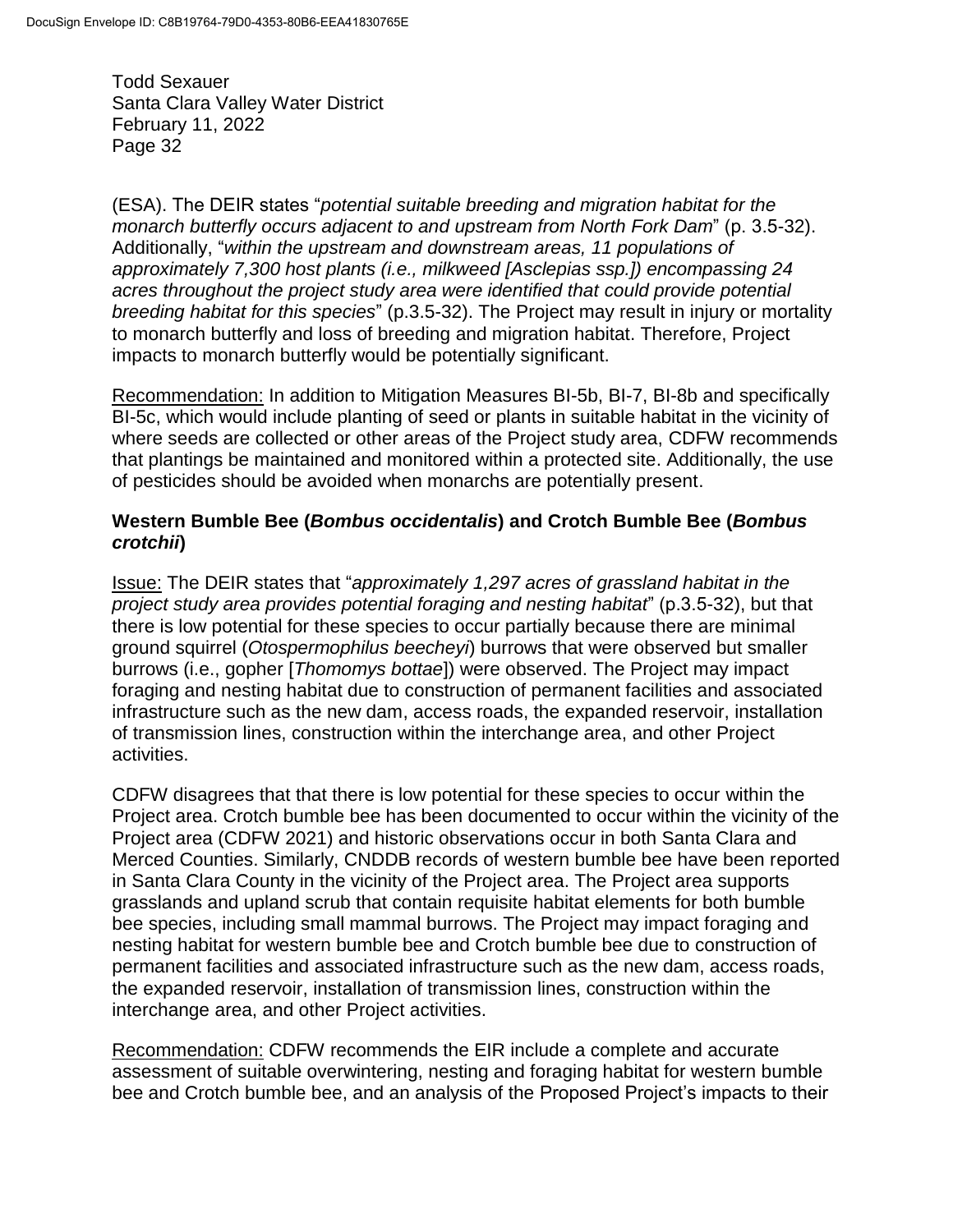habitats. Bumblebees are critically important because they pollinate a wide range of plants over the lifecycles of their colonies, which typically live longer than most native solitary bee species. Crotch bumble bee primarily nest in late February through late October underground in abandoned small mammal burrows but may also nest under perennial bunch grasses or thatched annual grasses, underbrush piles, in old bird nests and in dead trees or hollow logs. Overwintering sites include soft, disturbed soil or under leaf litter or other debris. Western bumble bee nests, forages and overwinters in meadows and grasslands with floral resources and may be found in some natural areas within the urban landscape. As an avoidance measure, CDFW recommends that all small mammal burrows, thatched/bunchgrass, and other habitat described above be avoided by a minimum of 50 feet, and compensatory mitigation be provided if avoidance of bumble bee habitat is not possible.

#### **Sycamore Alluvial Woodland**

Issue: Central California sycamore alluvial woodland (SAW) is a rare habitat type designated as a California Native Plant Society S3 ranked with limited distribution in California. SAW is also designated as G1 and S1.1 (critically imperiled) under the CNDDB ranking system. SAW is also currently experiencing diebacks and has also shown minimal seedling recruitment. The DEIR (BI-2c; p. 3.5-67) states that the Project's direct construction-related impacts to Central California sycamore alluvial woodland (SAW) would be compensated through the preservation, enhancement and/or restoration of SAW at a minimum 2:1 or as agreed to by CDFW. The DEIR (p. 3.5-70) also states that 71 acres (Table 3.5-7) of SAW from creek mile 0 to creek mile 7 would be expected to shift to other riparian vegetation community types at a faster rate and to a greater degree than baseline conditions or the No Project Alternative, and that these indirect impacts to SAW would be mitigated at a 1:1 ratio (BI-2c).

Furthermore, the DEIR states (p. 3.5-114) that the Proposed Project could potentially limit the areas available for the SCVHA, which is the entity that administers the SCVHP, to preserve/restore SAW given the impacts identified in Impact Bio-2 and the limited amounts of SAW present in the SCVHP boundaries. Potential indirect impacts of the flows associated with the Proposed Project along Pacheco Creek could occur on portions of the Pacheco Creek Reserve which is managed by the SCVHA. The DEIR acknowledges that impacts of the Project to SAW pose a potential conflict with the SCVHP given the amounts of SAW that the SCVHP is required to preserve, and the rarity of this sensitive vegetation community in the SCVHP permit area.

Changes in the new Pacheco Reservoir's hydrologic flow regime could negatively affect extant SAW along Pacheco Creek as well as prevent future restoration of this unique habitat type by the SCVHA, especially within the Pacheco Creek Reserve as well as adjacent lands. Proposed changes in the hydrologic regime would likely result in willow (*Salix* spp.) encroachment and competition with SAW which require periodic drybacks.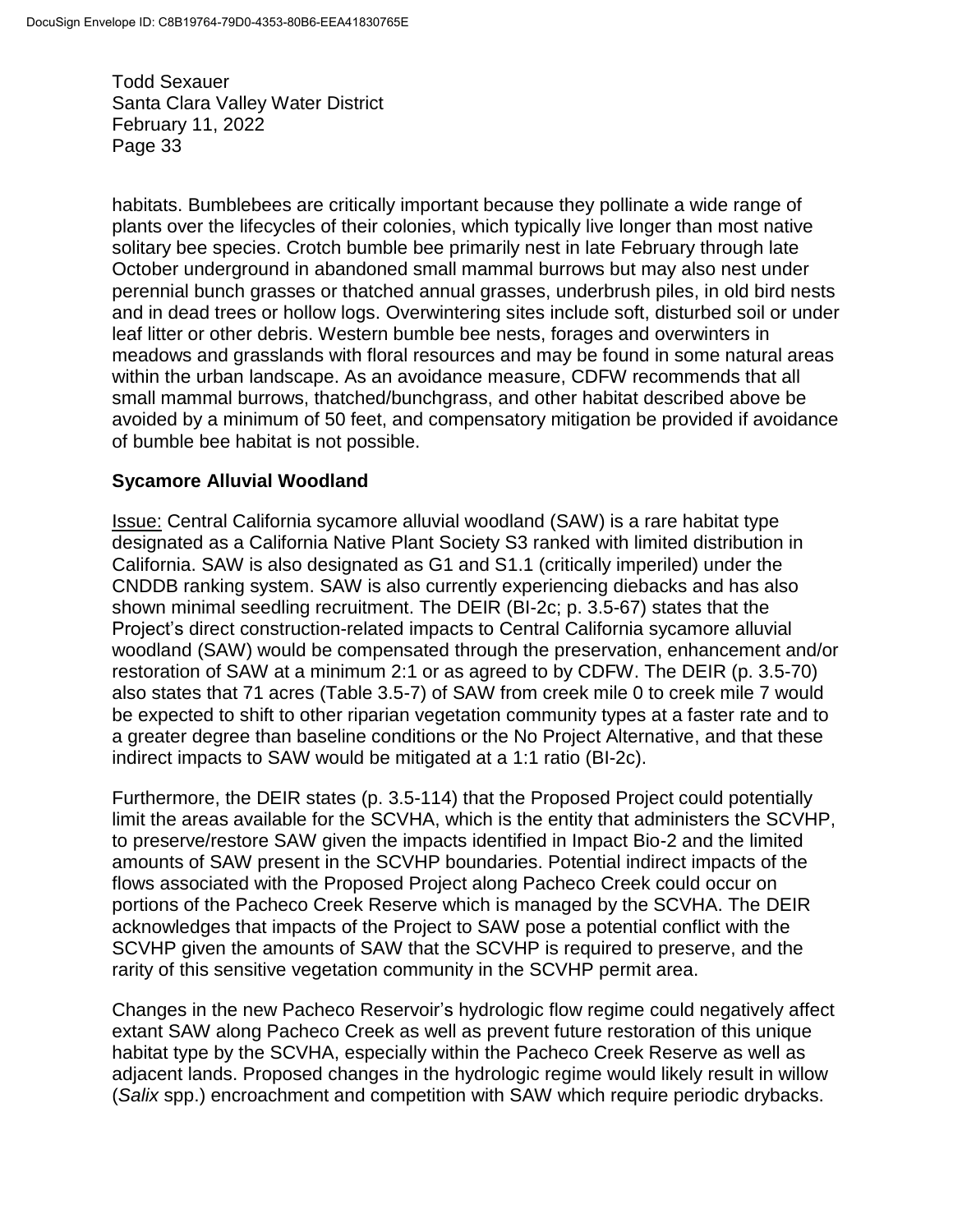Therefore, CDFW is concerned that the Project's proposed operational flow regime may reduce Pacheco Creek's ability to support SAW and hinder the Habitat Plan's restoration goals (SCVHA must achieve up to 20 acres of SAW restoration/creation credits).

Recommendation: CDFW is one of the two Wildlife Agencies (with USFWS) who work collaboratively with the SCVHA in implementing the Habitat Plan. Due to the rarity of SAW in the area, the length of time needed for restore this habitat type and the significant direct and indirect impacts of the Proposed Project on SAW, CDFW believes that a 2:1 mitigation ratio for direct impacts and 1:1 ratio for indirect impacts to SAW is inadequate to reduce impacts to LTS. CDFW recommends that the EIR prescribe a minimum 4:1 mitigation ratio for all impacts to SAW within the Proposed Project study area. Although the Proposed Project is not covered under the SCVHP, a 4:1 mitigation ratio is most appropriate for reasons stated above and is commensurate with requirements for projects covered under the Habitat Plan. Lands proposed as mitigation for the Project's impacts to SAW should be discussed pro-actively with the SCVHA to avoid conflicts with pending or future acquisition of reserves under the SCVHP.

The EIR should also prescribe a hydrologic flow regime that balances the needs of all species affected by the Project. Operational changes for the new Pacheco Reservoir should consider the unique ecological requirements of the natural plant communities along Pacheco Creek and prevent adverse impacts to extant SAW populations and allow for successful future restoration efforts.

## **Mountain Lion (***Pumas concolor***) and American Badger (***Taxidea taxus***)**

**Issue:** The Fish and Game Commission recently accepted the mountain lion Central Coast North Evolutionarily Significant Unit (ESU) as a State candidate for listing as threatened under CESA. As a candidate species, mountain lion within this ESU now has all the protections afforded to a listed species under CESA. The DEIR states that *"all terrestrial habitat adjacent to and upstream from the existing north fork dam is suitable habitat for Mountain Lion*" (p. 3.5-39). Other parts of the Project area are also considered suitable habitat for this species. In addition to mountain lions, American badgers also have the potential to occur within the Project area. American badger is State Species of Special Concern. The DEIR states that *"suitable habitat for this species is primarily associated with the upstream and access and utility areas*" (p. 3.5- 39). There is also potential for suitable habitat for the badger in other parts of the Project area. The DEIR also states that *"although there would be a long-term and shortterm loss of habitat for these species, it would not significantly reduce denning and foraging habitat that occurs within the surrounding area adjacent to the project site; ample habitat would remain within the project study area and the surrounding vicinity"* (p. 3.5-107). This conclusion is unsubstantiated considering that the Project has an expected duration of 5.8 to 7.3 years.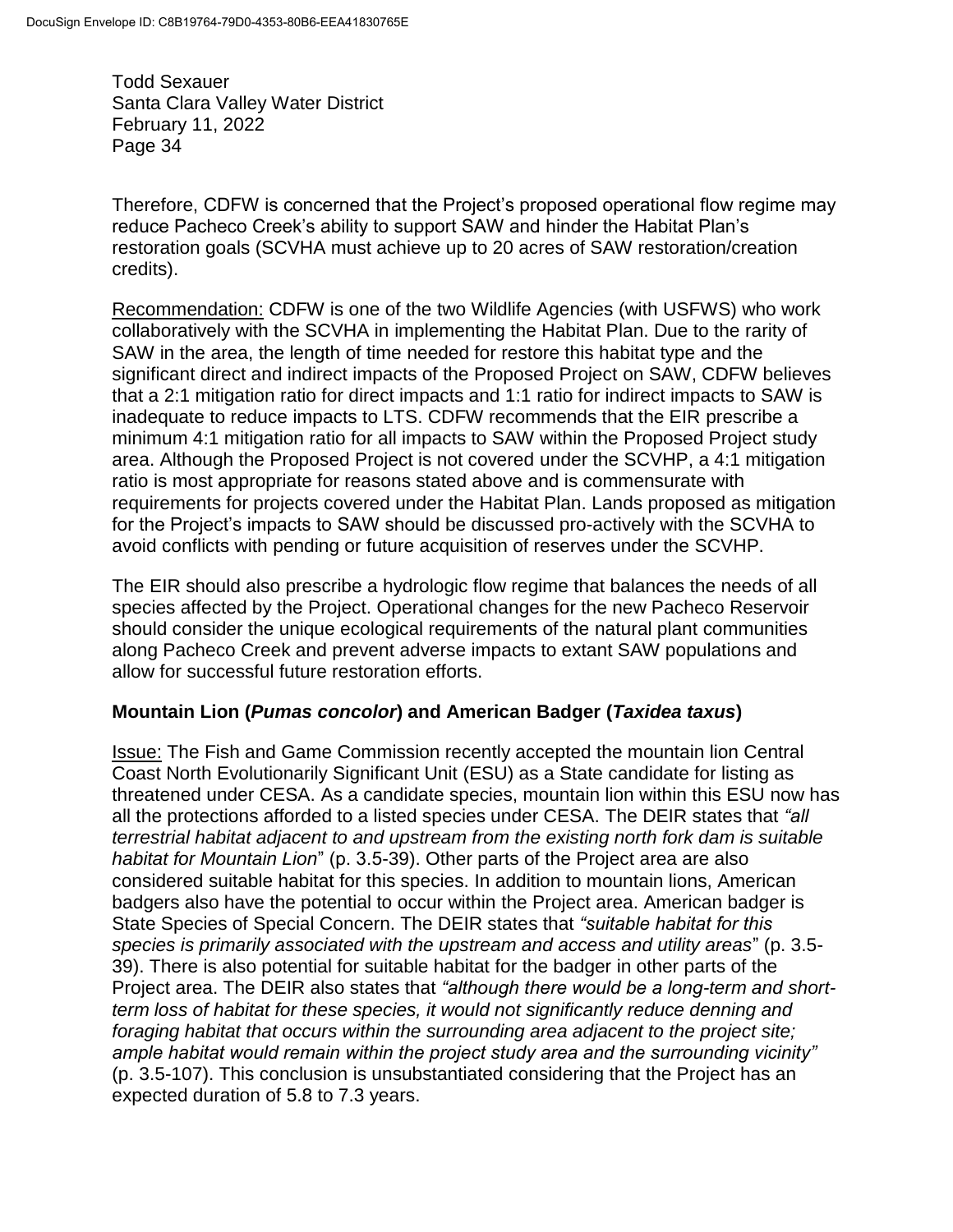Recommendation: CDFW recommends avoiding impacts to areas that provide habitat for mountain lion and other sensitive species. If impacts cannot be avoided, CDFW recommends that the EIR include robust feasible avoidance, minimization, and mitigation measures to reduce impacts to mountain lion to LTS. If take of mountain lion cannot be completely avoided, CDFW recommends that Valley Water apply for an ITP in advance of Project implementation.

CDFW also recommends the following additional mitigation measures for American Badger: a qualified biologist should survey for this species including adjacent habitat prior to construction, avoid impacts to occupied burrows and include a sufficient buffer approved by CDFW; and development of a relocation plan and submitted to CDFW for a review and approval.

#### **Tule Elk (***Cervus canadensis nannodes***)**

Issue: Elk are California's largest land mammal and an important wildlife resource whose population growth in recent decades has been of great interest to the public. Population growth since 1970 has been significant and California now supports approximately 5,700 tule elk (CDFW 2018). The DEIR briefly mentions tule elk in a historical and cultural context and refers to it as a subsistence resource within section 3.7.2.1 Regional Setting p. 3.7-5 and p. 3.7-9. Although the DEIR focuses on specialstatus species, the Project has the potential to impact this species. Without appropriate mitigation measures for tule elk, potentially significant impacts include loss of habitat and corridors, entanglement with fences and other structures, and mortality resulting from vehicle collisions.

Recommendation: To evaluate potential impacts to tule elk, CDFW recommends conducting the following evaluation of the Project area, incorporating the following mitigation measures into the EIR prepared for this Project, and that these measures be made conditions of approval for the Project.

#### *Mitigation Measure 1: Tule Elk Habitat*

The EIR should include surveys of tule elk and their habitat. The loss of habitat should be conserved and Valley Water should coordinate with CDFW to determine suitable mitigation.

#### *Mitigation Measure 2: Fencing*

Physical barriers such as fencing, mesh wire, panels, electric fence, and visual barriers have the potential to impact tule elk. CDFW recommends not utilizing physical barriers that may impede tule elk access to water and foraging areas.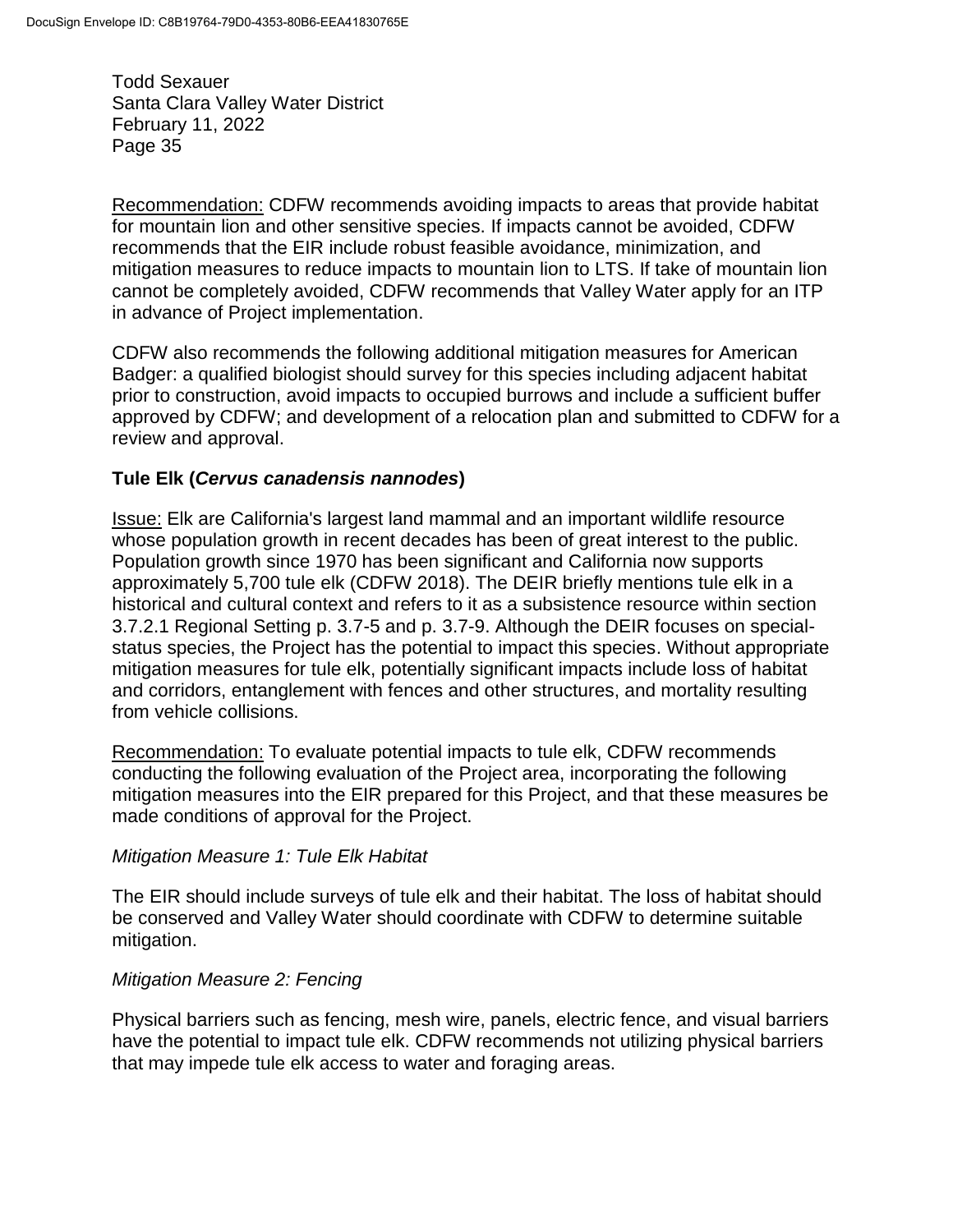### **Roosting Bats**

Issue: The Project would impact riparian, oak woodland habitats, and other habitats that could contain roosting habitat for bats, including special-status species like the pallid bat (*Antrozous pallidus*), Townsend's big-eared bat (*Corynorhinus townsendii*), western mastiff bat (*Eumops perotis californicus*), and western red bat (*Lasiurus blossevilli*), which are all California Species of Special Concern. The DEIR states that measure PAMM BI-9c, Exclusion for Special-Status Bat Species, would *involve "installation of screens at potential roosts to prevent bat use (after verifying that no bats would be trapped by screening)"* (p. 2-45) but does not provide any measure specific to the removal of potential maternity or roosting habitat.

Recommendation: CDFW recommends the EIR include the following measures:

- At least six months prior to the start of construction and tree removal activities, a qualified biologist shall assess all trees to determine if they contain suitable bat roosting habitat (e.g., cavities, crevices, deep bark fissures). If any trees contain such habitat, bat presence shall be presumed. Trees containing bat roosting habitat shall be removed using the method described below during the following seasonal periods of bat activity:
	- $\circ$  Prior to maternity season from approximately March 1 (or when night temperatures are above 45°F and when rains have ceased) through April 15 (when females begin to give birth to young); and prior to winter torpor – from September 1 (when young bats are self-sufficiently volant) until October 15 (before night temperatures fall below 45 degrees Fahrenheit and rains begin).
	- $\circ$  On Day 1, in the afternoon and under the supervision of a qualified biologist, chainsaws only shall be used to remove tree limbs that do not contain suitable bat roosting habitat (e.g., cavities, crevices, deep bark fissures). The next day, the rest of the tree shall be removed.
	- o If bat habitat trees cannot be removed during the above seasonal periods of bat activity, a qualified biologist shall survey the trees to determine if the tree contains a maternity colony or winter torpor bats. If the qualified biologist cannot make this determination with certainty, the presence of maternity colonies or winter torpor bats shall be assumed, and removal of the tree shall be delayed until the seasonal periods of bat activity specified above. If the biologist determines bats are present but maternity colony or winter torpor bats are absent, then the tree may be removed outside of the above periods of seasonal bat activity using the above two step tree removal process. If the qualified biologist determines that bats are absent,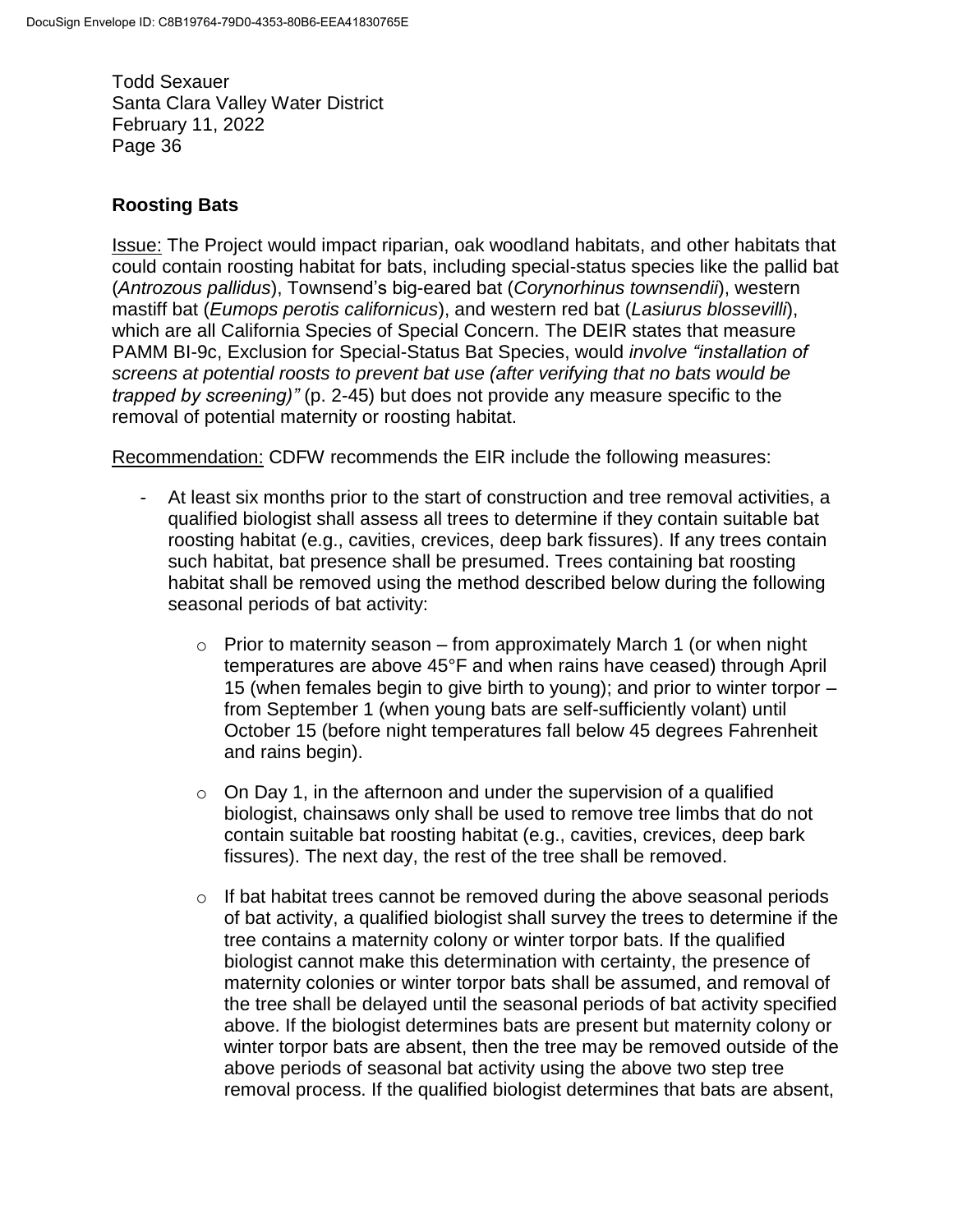> then the tree may be removed without bat seasonality or method restrictions.

CDFW also recommends that wildlife exclusion or fencing plans be provided to CDFW for review and approval.

## **Mitigation for Habitat and Species Impacts**

Issue: Throughout the DEIR in Chapter 3.5, mitigation measures are presented to avoid, minimize, or compensate for impacts to biological resources. For the loss of habitat (including plant communities and species habitats) the DEIR suggests a mitigation ratio at a 2:1 with the flexibility that natural resource agencies could require additional mitigation. It is not clear in the DEIR how Valley Water quantified mitigation impacts and recommended a 2:1 ratio for each impact. The DEIR also does not specify whether mitigation for loss of habitat or impacts to fish and wildlife species as well as plant species could overlap.

Recommendation: CDFW recommends that the EIR more clearly describe the approximate amounts and types of mitigation for each habitat type and species expected to be impacted and develop appropriate and effective mitigation proposals for each habitat and/or species. In general, ground-based temporary impacts to habitat are those whereby habitat is fully restored within one year of the impact; semi-permanent impacts are those whereby habitat is restored within two years of the impact; and permanent impacts are those of more than two years in duration.

The EIR should clearly describe how mitigation for each species or habitat is expected to be fulfilled such as through land acquisition or purchase of mitigation/conservation bank credits, or other viable approaches, and whether overlap may occur between species (e.g., CTS, SJKT and BUOW). As previously mentioned in this letter, mitigation lands should be protected in perpetuity under a conservation easement and managed in perpetuity through an endowment with an appointed land manager. The easement should be held by a governmental entity, special district, non-profit organization, forprofit entity, person, or another entity to hold title to and manage the property provided that the district, organization, entity, or person meets the requirements of Government Code sections 65965-65968, as amended.

CDFW often recommends a minimum 3:1 mitigation ratio for permanent impacts to species habitat, a 2:1 mitigation ratio for semi-permanent impacts and a 1:1 mitigation ratio for temporary impacts in addition to full restoration. However, higher or lower mitigation ratios may be required depending on the type and extent of biological resource impacts from any given project. CDFW recommends that Valley Water work with the natural resource agencies to determine suitable mitigation and locations for impacts to biological resources.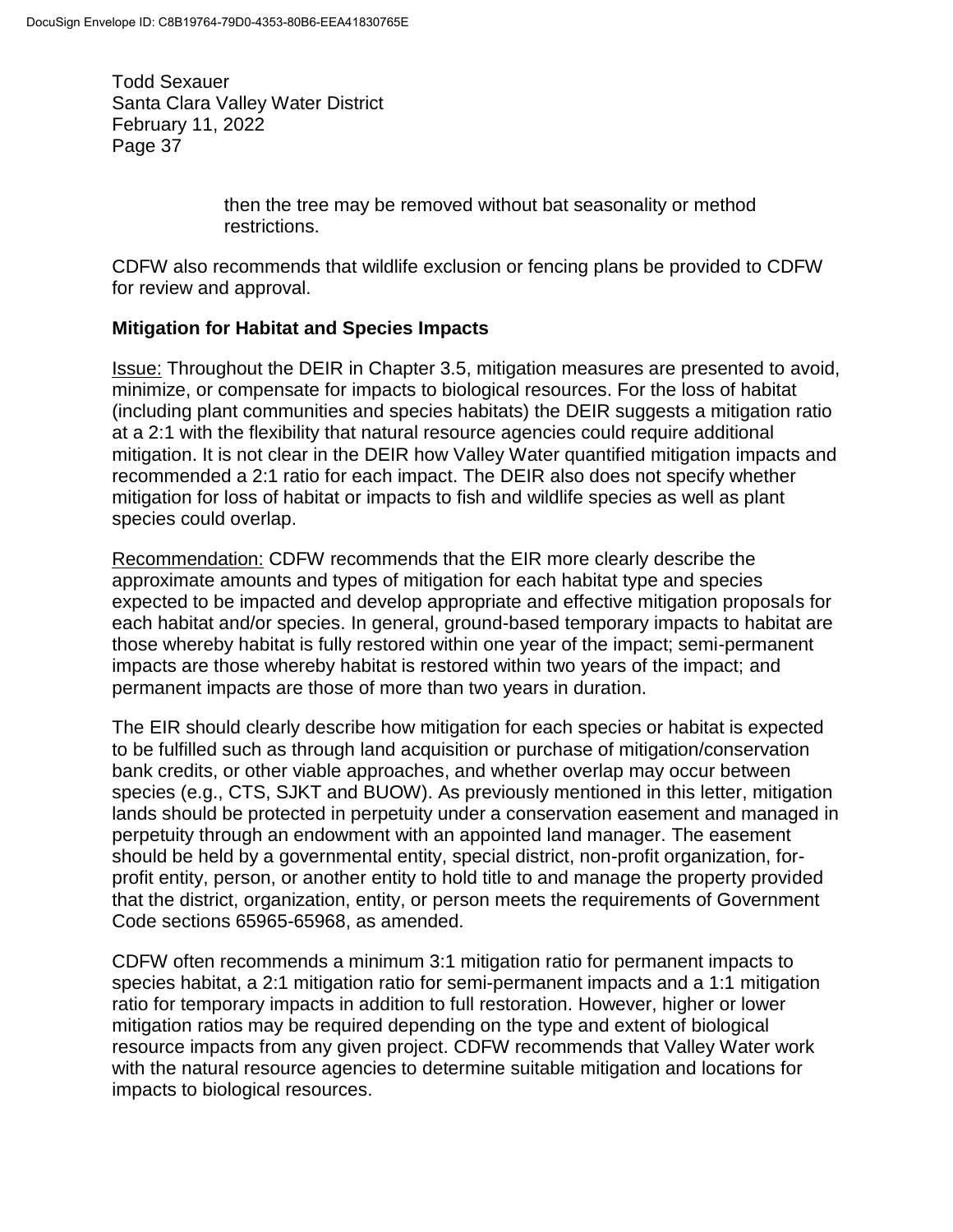### **Editorial Comments and/or Suggestions**

### *Water Rights*

Issue: Section 3.12.2.2 of the DEIR states the expansion of Pacheco Reservoir would require a water rights change petition with respect to the existing Pacheco Pass Water District (PPWD) water right and the application of new water right permits from the SWRCB storage and diversion at the expanded Pacheco Reservoir. In addition, the SWRCB may require Reclamation to submit a change petition for CVP water rights due to the proposed use of the expanded Pacheco Reservoir as a conduit for conveying CVP water to Valley Water.

Project-related diversions to storage may impact riparian, wetland, fisheries and terrestrial (upland) wildlife species and their habitats. As stated previously, CDFW, as Trustee Agency, is consulted by the SWRCB during the water rights process to provide terms and conditions designed to protect fish and wildlife prior to appropriation of the State's water resources. Given the potential for impacts to sensitive species and their habitats, it is advised that consultation with CDFW occur well in advance of any SWRCB water right application process.

Recommendation: CDFW recommends the EIR provide additional detail on how the proposed water right applications and change petitions will differ from existing water rights. CDFW also recommends the EIR provide all existing water rights within the sphere of influence of the Project, including those associated with the CVP and State SWP water supply, pre-1914 appropriative rights, riparian rights, prescriptive rights, and appropriative rights approved under licenses and SWRCB WR Orders.

## *Water Quality*

Issue: In ES.5.1.5, Table ES-4, the M&I Water Quality section of the table includes the number of months that water quality will not be impaired (based on modeling results); however, the DEIR lacks information on the months when water quality would be impaired and types of impacts that would subsequently occur.

Recommendation: CDFW recommends the EIR include more detailed information on the modeling results, and describe the conditions when the objectives such as water quality cannot be met and the impacts to biological resources that would be associated with those conditions.

## *Monitoring Program*

Issue: The monitoring program for the Proposed Project is inconsistent with that described for Alternatives A-D.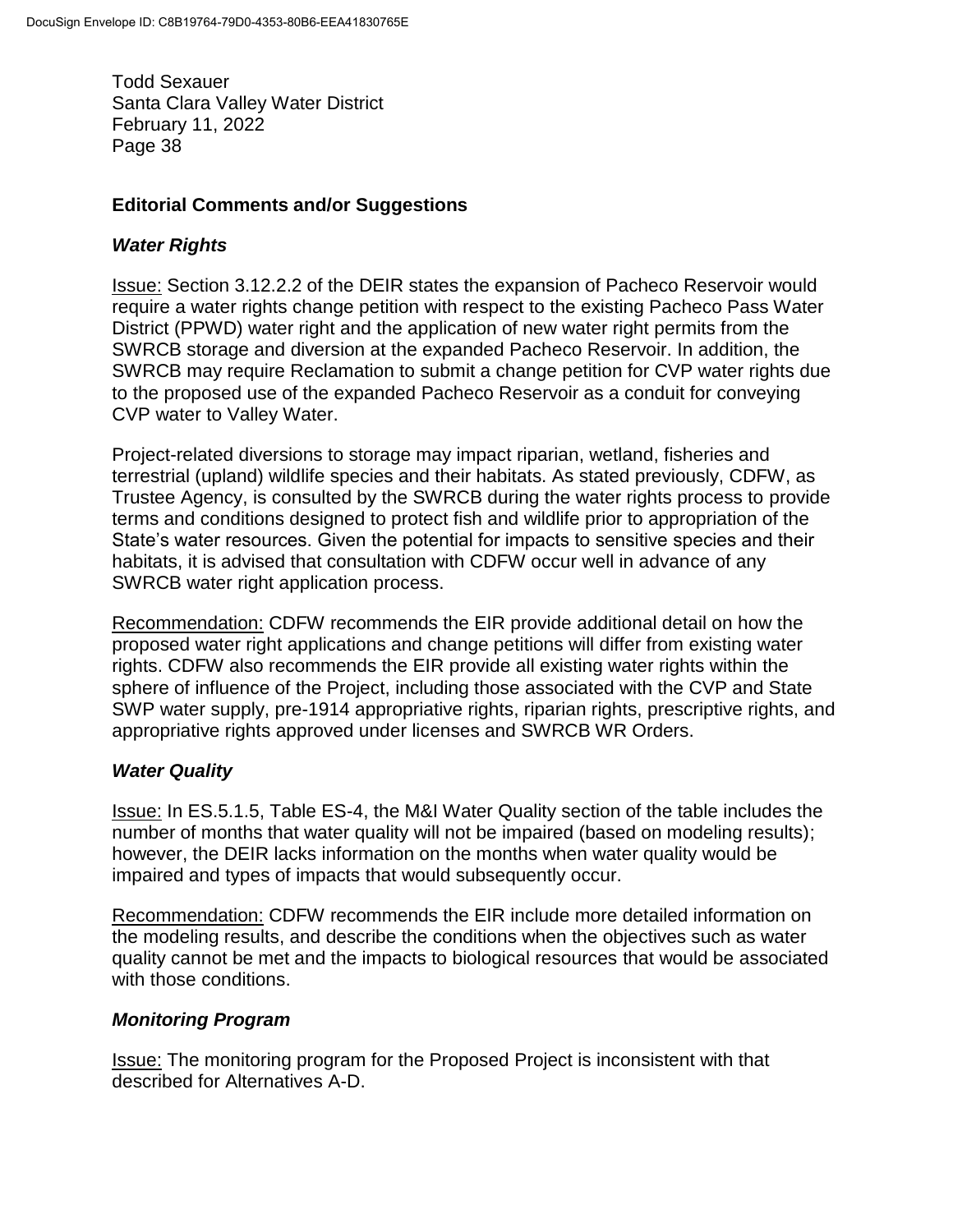Recommendation: CDFW recommends consistency or clarification for the differences in the monitoring program for the Proposed Project and Alternatives A-D. The monitoring program for the Proposed Project should include a new stream gage at the confluence of the North and South Fork Pacheco Creeks, similar to that described in Section 2.6.3.1, p. 2-86, "*A new stream gage installed downstream from the confluence of North Fork and South Fork Pacheco Creek would measure stream flow and water depth in Pacheco Creek.*"

#### *Construction Schedule and Sequencing*

Issue: In section 2.3.2.1 as well as other sections, the DEIR includes some information regarding the schedule of the Proposed Project. However, the schedule(s) lack details of the various phases and timing of Project components.

Recommendation: In order to better assess potential impacts to species, CDFW recommends the EIR include a more comprehensive schedule (e.g., table or outline format) of the sequential phases and timing of Project components (e.g., old dam removal, restoration, new dam, filling, operations, etc.).

#### *Operation and Maintenance*

Issue: The DEIR states that "*a 35,000-acre-foot habitat storage reserve would be maintained to provide suitable flows and water temperatures for SCCC steelhead in the North Fork and mainstem Pacheco Creek during multi-year droughts. Once the expanded reservoir drops below 35,000 acre-feet, the reserve would be managed independent of water supply to provide releases according to the Variable Flow Schedule, unless an emergency declaration is made for health and safety purposes"*  (p. ES-10). It is unclear what triggers or criteria would need to be met in order for an emergency to be declared.

Recommendation: CDFW recommends the EIR include a clear description of the types of scenarios that might result in an "emergency declaration" and the process by which that decision is reached.

Issue: The DEIR states, "*If necessary, at the beginning of the wet season storage capacity would be made available by releasing water to Pacheco Conduit until the expanded reservoir was 5,500 below full capacity."* Another option for creating storage capacity would be to release water into Pacheco Creek for habitat releases.

Recommendation: CDFW recommends that Valley Water consider releasing water into Pacheco Creek for habitat purposes, as appropriate for ensuring storage capacity to meet the proposed variable flow schedule for habitat releases (e.g., augment adult attraction pulse flows).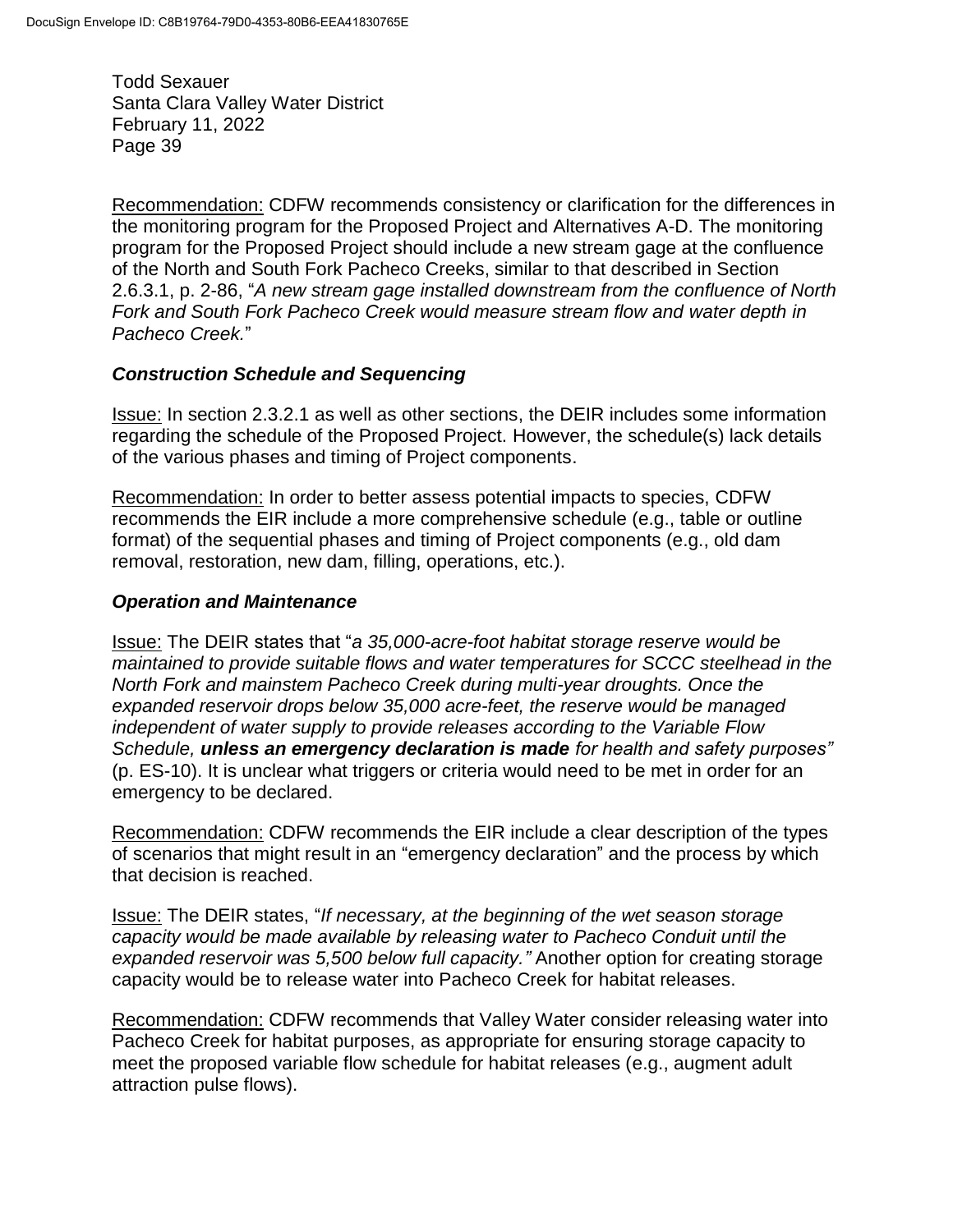#### *Issues to be Resolved*

Issue: CEQA Guidelines Section 15123 states that the lead agency must disclose issues to be resolved, and that *"an EIR shall contain a brief summary of the proposed action and its consequences*." The DEIR states the following under section ES.11 (p. ES-41) Issues to be Resolved, "*Selection of lands and activities for compensatory mitigation related to botanical/natural community and terrestrial resource mitigation measures."*

Recommendation: CDFW is concerned with the overall lack of description in the DEIR of proposed compensatory mitigation to completely offset future impacts of the Proposed Project on aquatic, terrestrial and plant species and their habitats, and sensitive plant communities. Although specific mitigation acreages required to compensate for impacts may not be fully known during the CEQA review process, the EIR should still identify and describe proposed mitigation types and locations in order to ensure that impacts are mitigated to below a level of significance and not defer the formulation of mitigation measures to a later time or to other permitting agencies.

# **FILING FEES**

The Project, as proposed, would have an impact on fish and/or wildlife, and assessment of filing fees is necessary. Fees are payable upon filing of the Notice of Determination by the Lead Agency and serve to help defray the cost of environmental review by CDFW. Payment of the fee is required in order for the underlying project approval to be operative, vested, and final. (Cal. Code Regs., tit. 14, § 753.5; Fish and Game Code, § 711.4; Pub. Resources Code, § 21089).

# **CONCLUSION**

CDFW appreciates the opportunity to comment on the DEIR to assist Valley Water in identifying and mitigating Project impacts on biological resources.

CDFW recommends Valley Water correct the issues identified in this letter. To ensure significant impacts are adequately mitigated to LTS levels, the feasible mitigation measures described in this letter should be incorporated as enforceable conditions into the final CEQA document for the Project.

Questions regarding this letter or further coordination should be directed to the following CDFW representatives:

## **Bay Delta Region (includes Santa Clara County)**

Mayra Molina, Environmental Scientist, (707) 428-2067 or [Mayra.Molina@wildlife.ca.gov](mailto:Mayra.Molina@wildlife.ca.gov)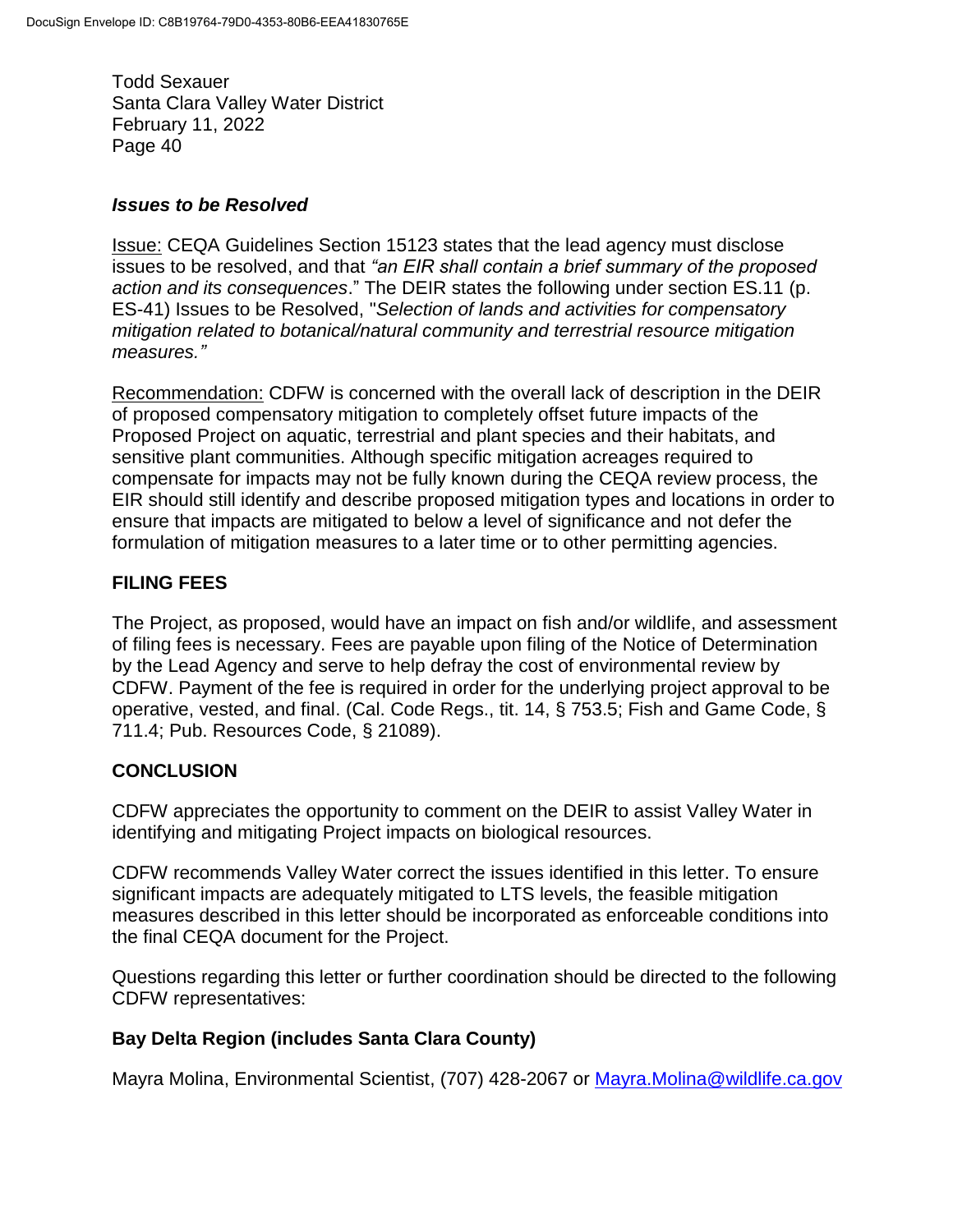Brenda Blinn, Senior Environmental Scientist (Supervisory), (707) 339-0334 or [Brenda.Blinn@wildlife.ca.gov](mailto:Brenda.Blinn@wildlife.ca.gov)

Jessica (Jessie) Maxfield, Water Rights Coordinator, (707) 210-2807 or [Jessica.Maxfield@wildlife.ca.gov](mailto:Jessica.Maxfield@wildlife.ca.gov)

Emily Jacinto, District Fisheries Biologist, [Emily.Jacinto@wildlife.ca.gov](mailto:Emily.Jacinto@wildlife.ca.gov)

#### **Central Region (includes San Benito, Stanislaus, and Merced Counties)**

Kelley Nelson, Environmental Scientist, [Kelley.Nelson@wildlife.ca.gov](mailto:Kelley.Nelson@wildlife.ca.gov)

Annette Tenneboe, Senior Environmental Scientist (Specialist), [Annette.Tenneboe@wildlife.ca.gov](mailto:Annette.Tenneboe@wildlife.ca.gov)

Craig Bailey, Senior Environmental Scientist (Supervisory), [Craig.Bailey@wildlife.ca.gov](mailto:Craig.Bailey@wildlife.ca.gov)

#### **Water Branch (Water Storage Investment Program)**

Paige Uttley, Senior Environmental Scientist (Supervisory), (916) 698-1140 or [Paige.Uttley@wildlife.ca.gov](mailto:Paige.Uttley@wildlife.ca.gov)

Angela Llaban, Senior Environmental Scientist (Specialist), [Angela.Llaban@wildlife.ca.gov](mailto:Angela.Llaban@wildlife.ca.gov)

Sincerely,

-DocuSigned by: Erin Chappell

**Erin<sup>FA83E09FE08945A...**<br>Erin Chappell Julie A. Vance</sup> Regional Manager **Regional Manager** Regional Manager Bay Delta Region **Central Region** 

DocuSianed by: Julie Vance

ec:

State Clearinghouse

United States Fish and Wildlife Service

Joseph Terry, [Joseph\\_Terry@fws.gov](mailto:Joseph_Terry@fws.gov) Tracy Borneman, Tracy\_Borneman@fws.gov

Regional Water Quality Control Board

Mark Cassady, [Mark.Cassady@waterboards.ca.gov](mailto:Mark.Cassady@waterboards.ca.gov)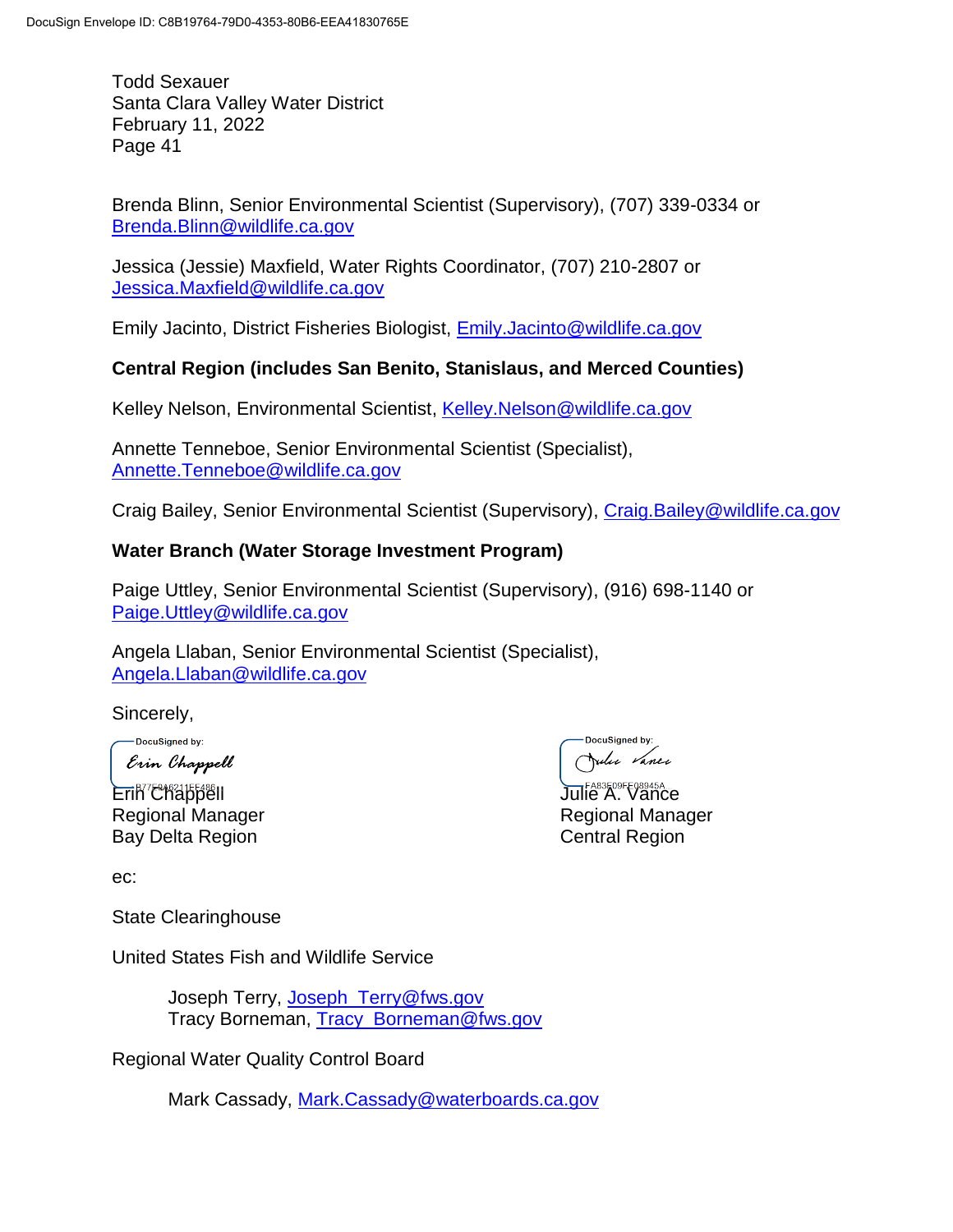National Marine Fisheries Service

Joel Casagrande, [Joel.Casagrande@noaa.gov](mailto:Joel.Casagrande@noaa.gov)

State Water Resources Control Board

Justine Herrig, [Justine.Herrig@waterboards.ca.gov](mailto:Justine.Herrig@waterboards.ca.gov)

United States Army Corps of Engineers

Katerina Galacatos, [Katerina.Galacatos@usace.army.mil](mailto:Katerina.Galacatos@usace.army.mil)

Santa Clara Valley Habitat Agency

Edmund Sullivan, [Edmun.Sullivan@scv-habitatagency.org](mailto:Edmun.Sullivan@scv-habitatagency.org) Gerry Haas, [Gerry.Haas@scv-habitatagency.org](mailto:Gerry.Haas@scv-habitatagency.org) Will Spangler, [Will.Spangler@scv-habitatagency.org](mailto:Will.Spangler@scv-habitatagency.org)

California Department of Fish and Wildlife

Kristal Davis-Fadtke, [Kristal.Davis-Fadtke@wildlife.ca.gov](mailto:Kristal.Davis-Fadtke@wildlife.ca.gov) Paige Uttley, [Paige.Uttley@wildlife.ca.gov](mailto:Paige.Uttley@wildlife.ca.gov) Angela Llaban, [Angela.Llaban@wildlife.ca.gov](mailto:Angela.Llaban@wildlife.ca.gov) Annee Ferranti, [Annee.Ferranti@wildlife.ca.gov](mailto:Annee.Ferranti@wildlife.ca.gov) Craig Bailey, [Craig.Bailey@wildlife.ca.gov](mailto:Craig.Bailey@wildlife.ca.gov) Kelley Nelson, [Kelley.Nelson@wildlife.ca.gov](mailto:Kelley.Nelson@wildlife.ca.gov) Annette Tenneboe, [Annette.Tenneboe@wildlife.ca.gov](mailto:Annette.Tenneboe@wildlife.ca.gov) Jeffrey Shu, [Jeffrey.Shu@wildlife.ca.gov](mailto:Jeffrey.Shu@wildlife.ca.gov) Craig Weightman, [Craig.Weightman@wildlife.ca.gov](mailto:Craig.Weightman@wildlife.ca.gov) Brenda Blinn, [Brenda.Blinn@wildlife.ca.gov](mailto:Brenda.Blinn@wildlife.ca.gov) Mayra Molina, [Mayra.Molina@wildlife.ca.gov](mailto:Mayra.Molina@wildlife.ca.gov) Julie Coombes, [Julie.Coombes@wildlife.ca.gov](mailto:Julie.Coombes@wildlife.ca.gov) Jessica Maxfield, [Jessica.Maxfield@wildlife.ca.gov](mailto:Jessica.Maxfield@wildlife.ca.gov) George Neillands, [George.Neillands@wildlife.ca.gov](mailto:George.Neillands@wildlife.ca.gov) Emily Jacinto, [Emily.Jacinto@wildlife.ca.gov](mailto:Emily.Jacinto@wildlife.ca.gov) Morgan Kilgour, [Morgan.Kilgour@wildlife.ca.gov](mailto:Morgan.Kilgour@wildlife.ca.gov)

#### **REFERENCES**

Annear, T. I. Chisholm, H. Beecher, A. Locke, and 12 other authors. 2004. Instream flows for riverine resources stewardship, revised edition. Instream Flow Council, Cheyenne, WY.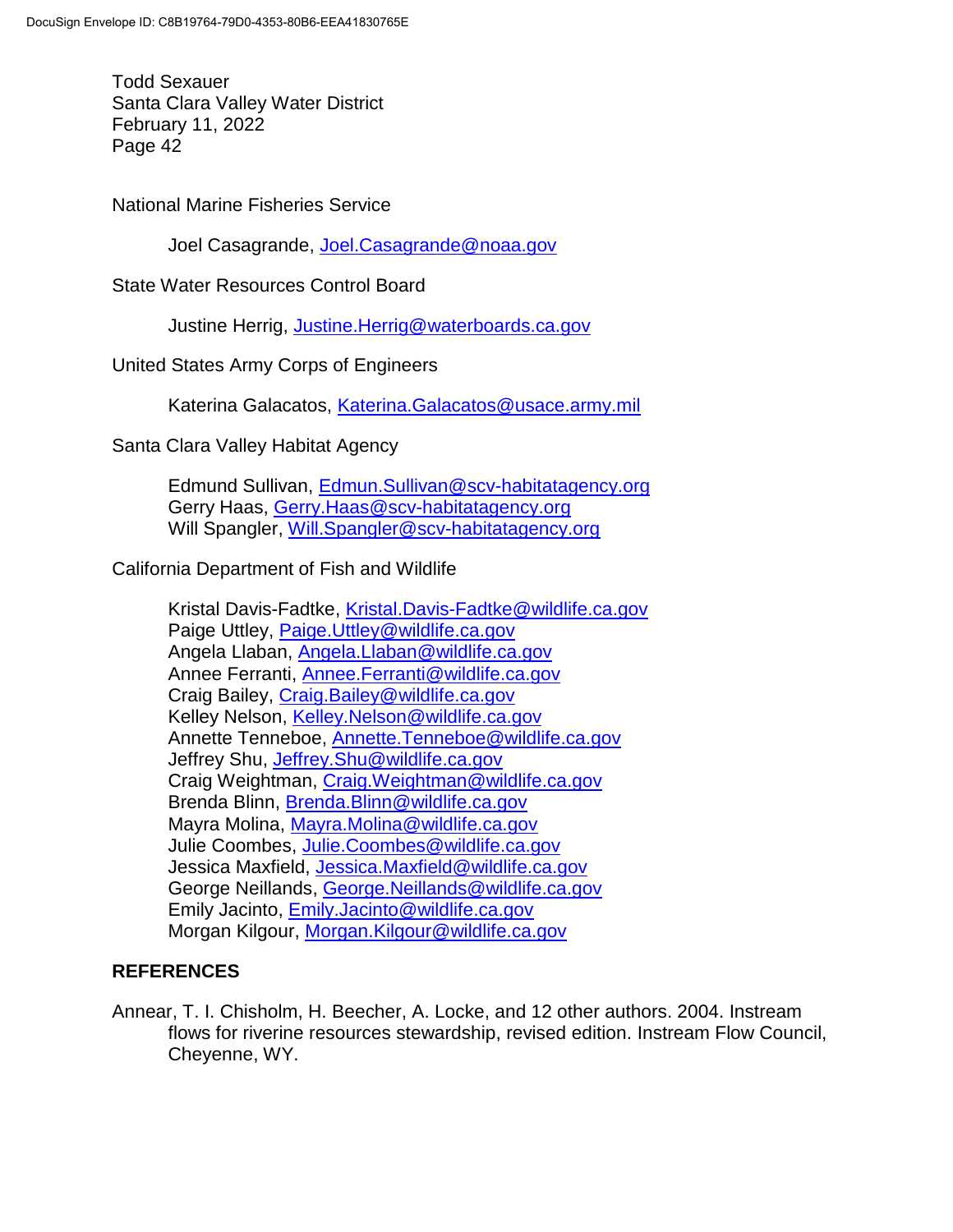- Beiswenger, R. E. 1977. Diet patterns of aggregative behavior in tadpoles of Bufo americanus, in relation to light and temperature. Ecology 58:98–108.
- Breinlinger, S., Phillips, T. J., Haram, B. N., Mareš, J., Martínez Yerena, J. A., Hrouzek, P., Sobotka, R., Henderson, W. M., Schmieder, P., Williams, S. M., Lauderdale, J. D., Wilde, H. D., Gerrin, W., Kust, A., Washington, J. W., Wagner, C., Geier, B., Liebeke, M., Enke, H., Wilde, S. B. 2021. Hunting the eagle killer: A cyanobacterial neurotoxin causes vacuolar myelinopathy. Science, 371(6536). https://doi.org/10.1126/science.aax9050
- CDFG. 1994. Staff Report Regarding Mitigation for Impacts to Swainson's Hawks.
- CDFW. 2015. Staff Guidance Regarding Avoidance of Impacts to Tricolored Blackbird Breeding Colonies on Agricultural Fields in 2015. March 19, 2015.
- CDFW. 2018. Elk Conservation and Management Plan. California Department of Fish and Wildlife, December 2018.
- CDFW. 2021. Biogeographic Information and Observation System (BIOS). [https://www.wildlife.ca.gov/Data/BIOS.](https://www.wildlife.ca.gov/Data/BIOS)
- Contor R., Craig, Griffith, J.S. 1995. Nocturnal emergence of juvenile rainbow trout from winter concealment relative to light intensity. Hydrobiologia Vol. 299: 179-18.
- Egea-Serrano, A., R. A. Relyea, M. Tejedo, and M. Torralva. 2012. Understanding of the impact of chemicals on amphibians: A meta-analytic review. Ecology and Evolution 2:1382–1397.
- Lehman, P. W., Kurobe, T., Huynh, K., Lesmeister, S., & Teh, S. J. 2021. Covariance of Phytoplankton, Bacteria, and Zooplankton Communities Within Microcystis Blooms in San Francisco Estuary. Frontiers in Microbiology, 12(June). https://doi.org/10.3389/fmicb.2021.632264.
- Longcore, T., and C. Rich. 2004. Ecological light pollution Review. Frontiers in Ecology and the Environment 2:191–198.
- Miller, M. W. 2006. Apparent effects of light pollution on singing behavior of American robins. The Condor 108:130–139.
- Pathways for Wildlife. 2020. Wildlife Permeability and Hazards across Highway 152 Pacheco Pass: Establishing a Baseline to Inform Infrastructure and Restoration. February 2020.